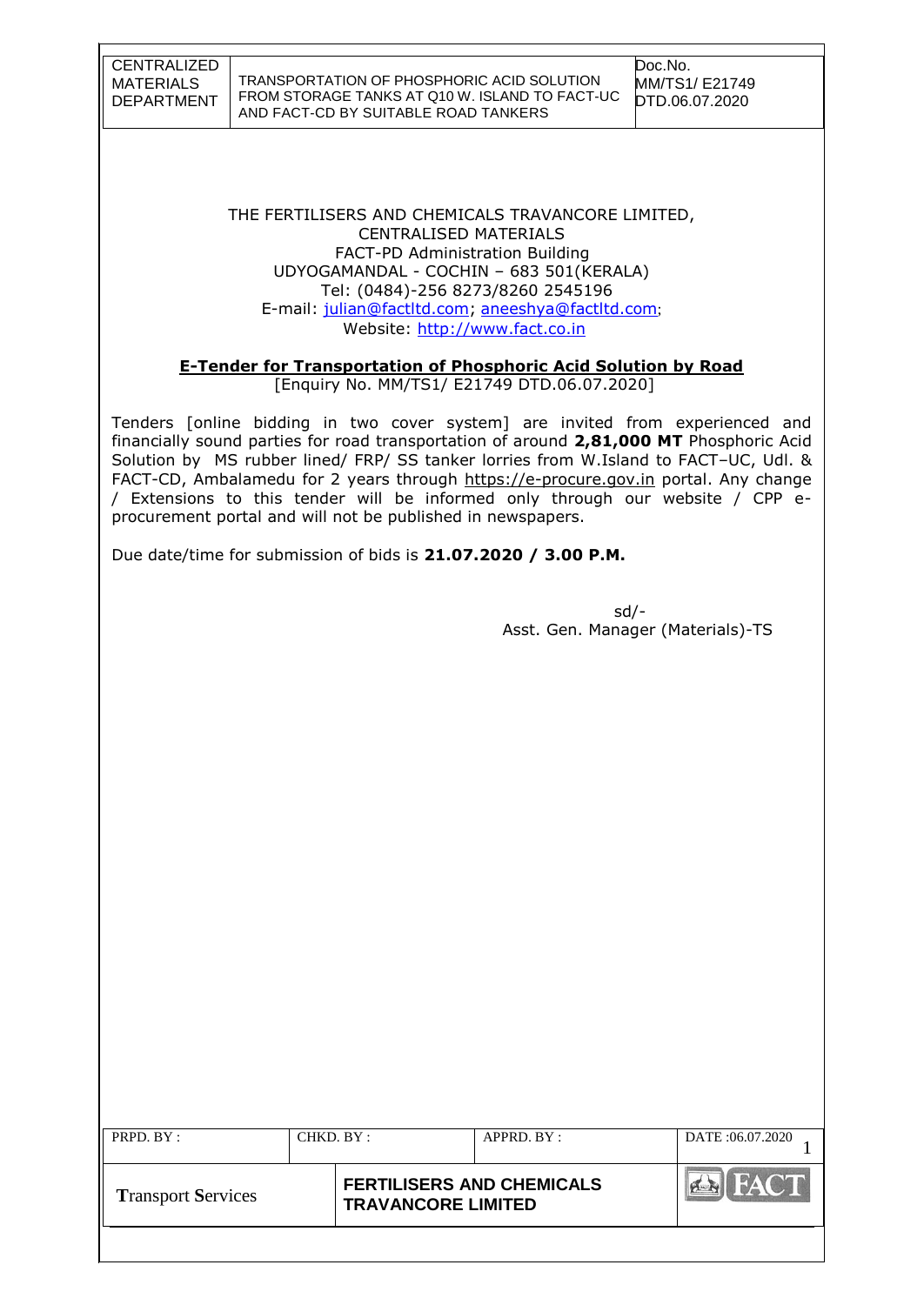TRANSPORTATION OF PHOSPHORIC ACID SOLUTION FROM STORAGE TANKS AT Q10 W. ISLAND TO FACT-UC AND FACT-CD BY SUITABLE ROAD TANKERS

Doc.No. MM/TS1/ E21749 DTD.06.07.2020

## **NOTICE INVITING e-TENDERS**

e-Tenders (two cover system) are invited from experienced and financially sound parties as per the terms and conditions attached herewith for transportation of Phosphoric Acid Solution (approx. 54% P2O5 – Commercial Grade) by suitable MS rubber lined / FRP/ SS tanker lorries from FACT - Willingdon Island [WI] to FACT-Udyogamandal Complex [FACT-UC] at Udyogamandal and from FACT - Willingdon Island [WI] to FACT Cochin Division [FACT-CD] at Ambalamedu for a period of 2 years from the date of commencement of work as per LOI/Work order as per documents in List of Enclosures given below. The total quantity for transportation of Phos. Acid by road will be **2,81,000 MT** approx.

#### **PLEASE NOTE THAT ONLY ONLINE BIDS WILL BE CONSIDERED AGAINST THIS TENDER**

Visit [https://eprocure.gov.in](https://eprocure.gov.in/) for online bid submission

## **1.0 General Information**

| Enquiry No.                                      | MM/TS1/ E21749 DTD.06.07.2020                                                                                                                                                                                                                                                                                                                                                              |  |  |  |
|--------------------------------------------------|--------------------------------------------------------------------------------------------------------------------------------------------------------------------------------------------------------------------------------------------------------------------------------------------------------------------------------------------------------------------------------------------|--|--|--|
|                                                  | <b>TWO COVER SYSTEM</b>                                                                                                                                                                                                                                                                                                                                                                    |  |  |  |
| Mode of Tendering                                | Part A: Pre-Qualification cum Techno-Commercial Bid                                                                                                                                                                                                                                                                                                                                        |  |  |  |
|                                                  | Part B: Price Bid                                                                                                                                                                                                                                                                                                                                                                          |  |  |  |
| Due date & time for<br>Submission of bids        | 21.07.2020 / 03.00 P.M.                                                                                                                                                                                                                                                                                                                                                                    |  |  |  |
| Date & Time for opening<br>of Part A of the Bid. | 22.07.2020 / 03.30 P.M.                                                                                                                                                                                                                                                                                                                                                                    |  |  |  |
| Name of<br>Work/Description                      | For transportation of Phosphoric Acid Solution (approx.<br>54% P2O5 - Commercial Grade) by suitable MS rubber<br>lined / FRP/ SS tanker lorries from FACT-Willingdon Island<br>[WI] to FACT-Udyogamandal Complex [FACT-UC] at<br>Udyogamandal and to FACT-Cochin Division [FACT-CD] at<br>Ambalamedu for a period of 2 years as per attachments<br>thereto and other terms and conditions. |  |  |  |
| <b>EMD</b>                                       | Rs. 1,00,000/- by NEFT/RTGS                                                                                                                                                                                                                                                                                                                                                                |  |  |  |
| Contacts                                         | 1) e-Tender Helpline: Mr. Ajino Anandh, Tel: +91 0484 256<br>8374, 9497334230, email:ajinoanandh@gmail.com<br>2) Mrs. Aneeshya Venugopal, Tel: +91 484 256 8273,<br>e-mail: aneeshya@factltd.com<br>Mr. Julian R, Tel: +91 484 256 8260/8629<br>3 <sup>)</sup><br>e-mail: julian@factltd.com                                                                                               |  |  |  |

#### 2.0 **TENDER DOCUMENTS (e-TENDER)**

Visit our website [www.fact.co.in](http://www.fact.co.in/) or Central Public Procurement Portal [https://eprocure.gov.in](https://eprocure.gov.in/) for tender documents. Bid submission shall be in electronic form through [https://eprocure.gov.in](https://eprocure.gov.in/) only. See Annexure I 'Instructions to Bidders (e-Tender)'.

| PRPD. BY:                 | CHKD. BY : |                                                               | APPRD. BY: | DATE: 06.07.2020                |
|---------------------------|------------|---------------------------------------------------------------|------------|---------------------------------|
| <b>Transport Services</b> |            | <b>FERTILISERS AND CHEMICALS</b><br><b>TRAVANCORE LIMITED</b> |            | <b>I FACT</b><br><b>PERSONA</b> |
|                           |            |                                                               |            |                                 |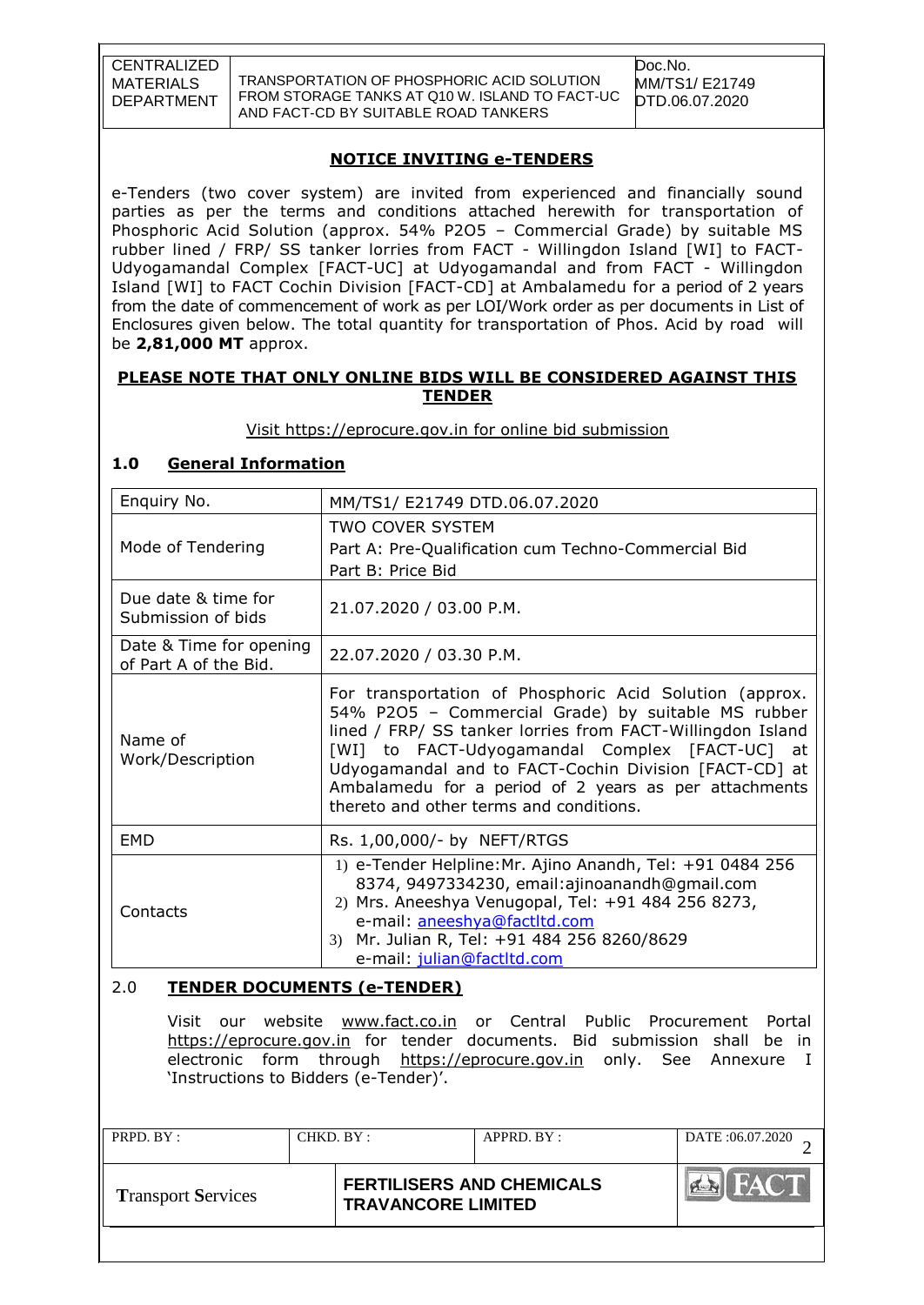TRANSPORTATION OF PHOSPHORIC ACID SOLUTION FROM STORAGE TANKS AT Q10 W. ISLAND TO FACT-UC AND FACT-CD BY SUITABLE ROAD TANKERS

#### **3.0 GENERAL**

- 3.1 When bids are received from any proprietorship / firm / company having the same proprietor or one or more partners/Directors in the business organisation of any other party quoting against this tender (hereinafter called Common Firms), such bids shall be considered having been received from only one applicant in different names and the lowest acceptable quotation of such Common Firm shall only be considered for evaluation.
- 3.2 Bids from bidders against whom any criminal case, enquiry or investigation/report by authorities like Vigilance, CBI etc., are pending in relation with FACT or bidders who are defaulting contractors of FACT shall be disqualified and rejected.
- 3.3 FACT reserves the right to reject any or all bids without assigning any reasons whatsoever, and / or based on the past unsatisfactory performance by bidders at FACT / other PSEs / Govt. Departments. The opinion of FACT regarding the same shall be final and conclusive.
- 3.4 Partnership firms having common partners will be treated as one Bidder.
- 3.5 "Integrity Pact: The bidders shall sign and submit an "Integrity Pact (IP)" to be executed between the bidder and Fertilisers and Travancore Ltd. alongwith the bid as per Annexure-XI. IP shall be implemented through the following Independent External Monitor (IEM) for the bid.

Mr. P.K. Vijayakumar, IRS (Retd), Madhavam, Vaniyan Lane, Punkunnam P.O, Thrissur – 680002 Mobile: [8547381122,](callto:8547381122)E-mail address: [vkmenon78@gmail.com](mailto:vkmenon78@gmail.com)"

 Note: In case bidders require any clarification pertaining to the tender please contact the officers at 3.6 below. "Kindly note that the Independent External Monitor should NOT be contacted for clarifications regarding the tenders."

3.6 For any clarification on this enquiry please contact Asst.General Manager (Materials)- T&S, [Phone- 0484- 2545196, 2568260] or Officer (Materials)-T&S [Phone No.0484- 256 8273], CENTRALISED MATERIALS, FACT Ltd., FACT PD Administration Building, Udyogamandal PIN-683 501.

#### 4.0 **EVALUATION OF BIDS:**

Bids will be evaluated based on the pre-qualification criteria and other requirements stipulated in the tender enquiry.

Bidders may quote separate rates for each category of work as per BOQ. Evaluation of bids shall be done separately for each item of work based on individual rates obtained as above.

If there is a tie in the L1 position for any of the items of work, the tie shall be broken by obtaining revised reduced rates from the L1 bidders.

| PRPD. BY:                 | CHKD. BY: | APPRD. BY:                                                    | DATE:06.07.2020 |
|---------------------------|-----------|---------------------------------------------------------------|-----------------|
| <b>Transport Services</b> |           | <b>FERTILISERS AND CHEMICALS</b><br><b>TRAVANCORE LIMITED</b> |                 |
|                           |           |                                                               |                 |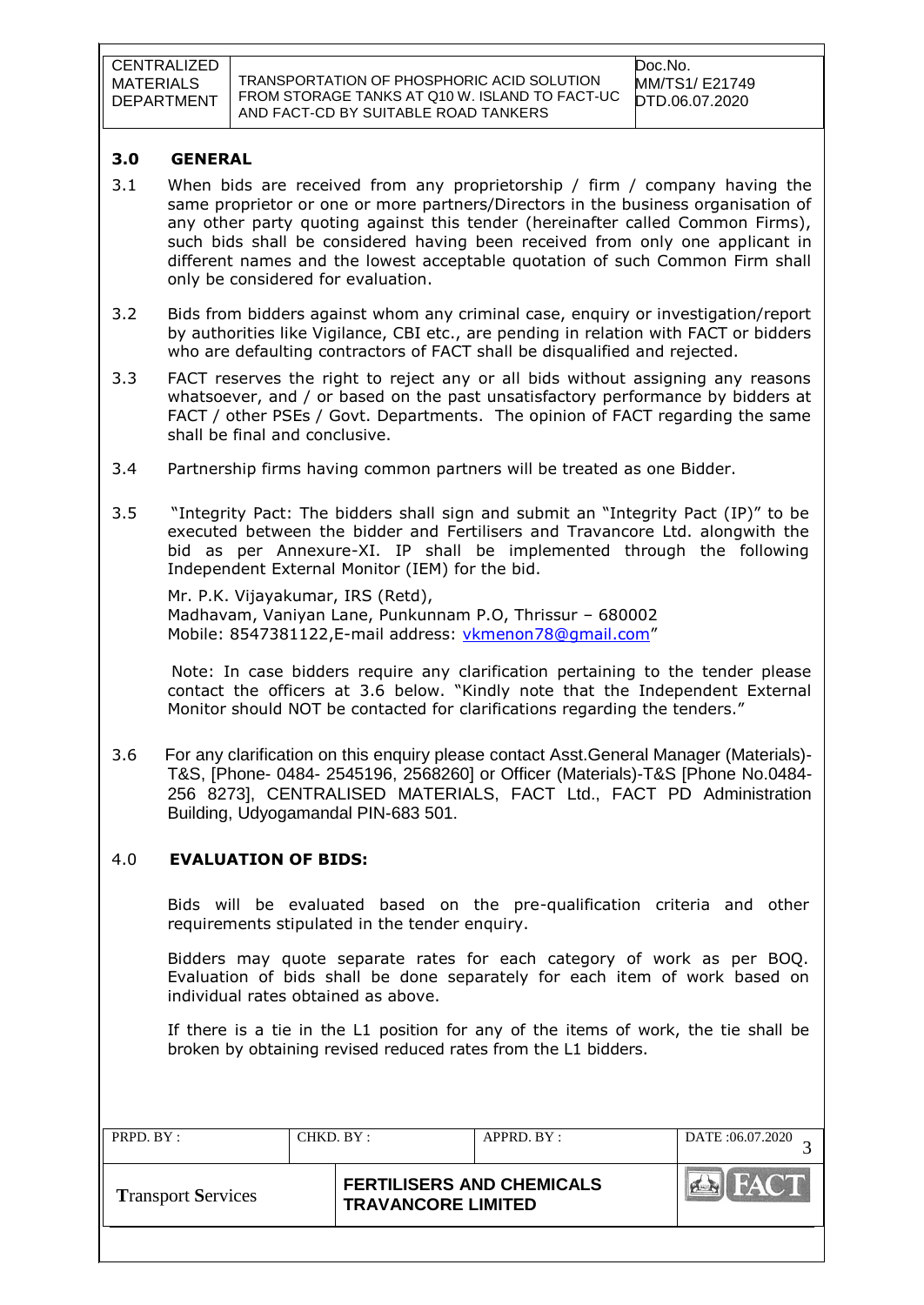TRANSPORTATION OF PHOSPHORIC ACID SOLUTION FROM STORAGE TANKS AT Q10 W. ISLAND TO FACT-UC AND FACT-CD BY SUITABLE ROAD TANKERS

#### 5.0 **SPLITTING OF QUANTITY:**

- 5.1 Considering the nature of work and to have flexibility in movement operations, FACT proposes to engage more than one contractor for both the works as per this enquiry. The work shall be split among more than one bidder, even if the L1 bidder is having full capacity movement requirement for the work. The L1 bidder will be awarded contract for movement up to a maximum of 70% of the total quantity to be moved per day and the balance quantity will be ordered on the L2, L3, L4…bidders in that order, subject to conditions stated below:
- 5.2 The daily movement capacity of a bidder will be assessed based on the carrying capacity of the road tankers offered for the work, assuming **3 trips per day per tanker**. The peak movement requirement will be treated as the full capacity requirement for the works ie for first item (WI to UC) @ 400 MT per day and for second item (WI to CD) @ 500 MT per day. A bidder with daily movement capacity of 280 MT or 350 MT (i.e., 70% of daily peak movement requirement) or above will be awarded 70% of the total estimated quantity in case he becomes the L1 bidder. In case the L1 bidder has a daily movement capacity less than 280 MT or 350 MT, he will be awarded a quantity in proportion of his daily movement capacity to the daily peak movement requirement of 400 MT/500 MT. The balance quantity will be awarded to the L2 bidder, provided he matches the L1 rates, and if he has movement capacity to meet the remaining daily peak movement requirement, after considering the daily movement capacity of the L1 bidder. If the L2 bidder does not meet the balance daily peak movement requirement in full after considering the L1 bidder, he will be awarded a quantity in proportion of his daily movement capacity to the daily peak movement requirement of 400 MT/500 MT and the L3 bidder will be considered for award of the work for the remaining quantity and so on. If the L2 bidder does not match with the L1 rates, then the L3, L4, ... bidder in that order will be considered for award of balance quantity to meet the peak daily movement requirement.
- 5.3 In case a bidder becomes L1 for both the items (WI-UC & WI-CD) or matches L1 rate for both the items as per tender terms, the assessed daily carrying capacity of the bidder (assuming 3 trips per day per tanker) will be apportioned in the ratio of 400:500 among these 2 items and further evaluation shall be done as per tender terms.
- 5.4 In case the total carrying capacity of the L1 along with L1 matched bidders does not meet the total peak daily movement requirement, then the L1 bidder will be asked to confirm whether he has additional capacity to take up the available balance peak daily movement requirement at the same L1 rate. If so the additional quantity will be allocated to the L1 bidder. If the L1 bidder does not offer additional capacity to meet the available balance peak daily movement in full, then the L2,L3,L4 etc., bidders in that order will be requested for their confirmation to offer additional capacity to take up the available balance quantity at the L1 rate.
- 5.5 The splitting of the total estimated quantity of **2,81,000 MT (1,71,000 MT + 1,10,000 MT)** (for 2 years) shall be made in the ratio of daily movement capacity of bidder(s) ascertained as above to the daily peak movement requirement of 400 MT / 500 MT as detailed under Para 5.1 and 5.2 above. FACT"s decision on the above shall be final and binding on the bidders.

| PRPD. BY:                 | CHKD. BY : |                                                               | APPRD. BY: | DATE: 06.07.2020 |
|---------------------------|------------|---------------------------------------------------------------|------------|------------------|
| <b>Transport Services</b> |            | <b>FERTILISERS AND CHEMICALS</b><br><b>TRAVANCORE LIMITED</b> |            | HAC'T            |
|                           |            |                                                               |            |                  |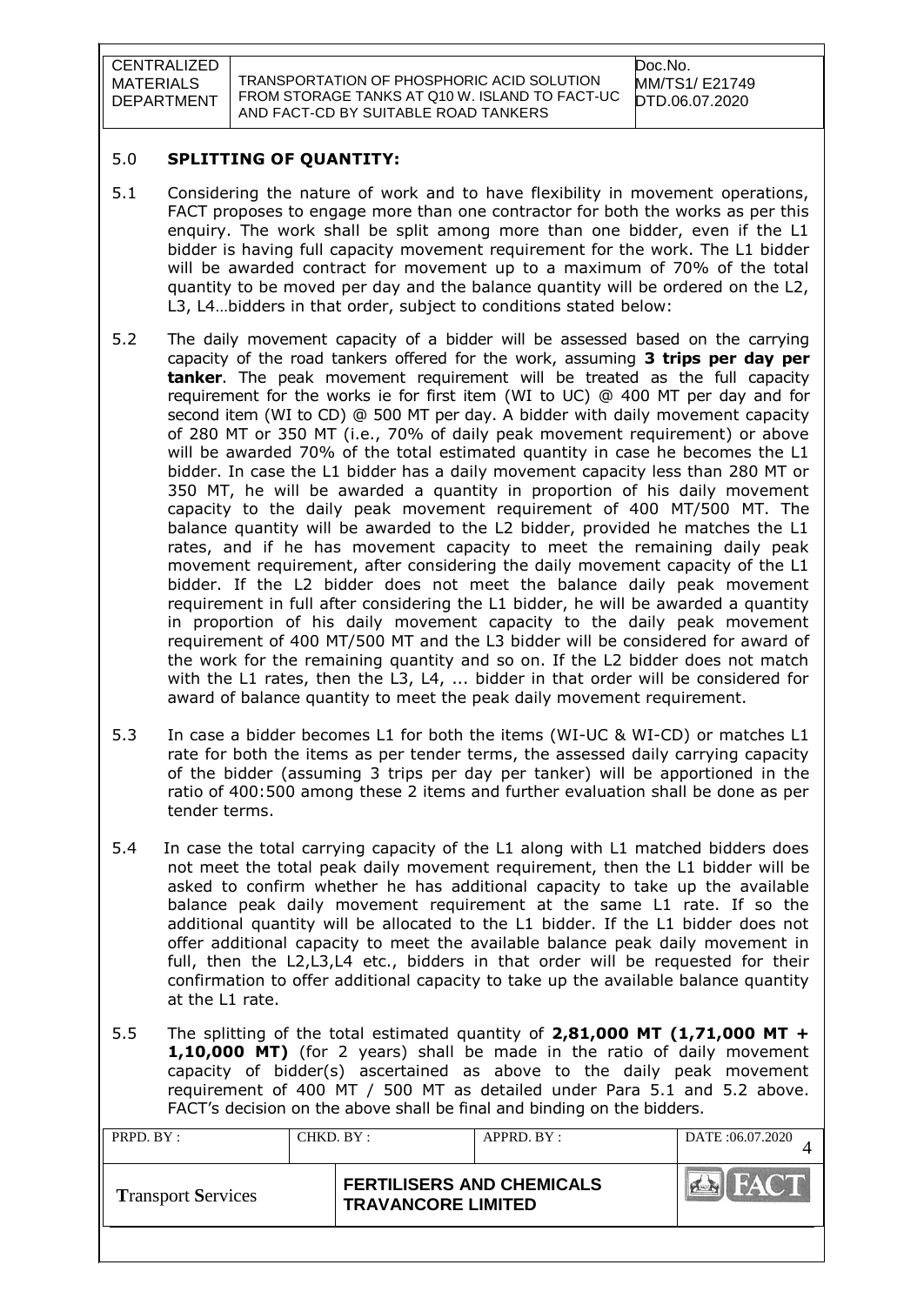TRANSPORTATION OF PHOSPHORIC ACID SOLUTION FROM STORAGE TANKS AT Q10 W. ISLAND TO FACT-UC AND FACT-CD BY SUITABLE ROAD TANKERS

Doc.No. MM/TS1/ E21749 DTD.06.07.2020

- 5.6 In case more than one bidder becomes L1 and the total daily movement capacities offered by the L1 bidders altogether equal or exceed the total daily peak movement requirement of 400 MT / 500 MT, the total estimated quantity of **2,81,000 MT** will be split among them in proportion of the offered daily movement capacity of each of these bidders to the total daily movement capacity of all the L1 bidders adjusted to the total daily peak movement requirement of 400 MT/ 500 MT. In such cases, splitting in the ratio of 70:30 is not envisaged. FACT"s decision on the above shall be final and binding on the bidders.
- 5.7 Decision of FACT on splitting order shall be final and binding on the bidders. Tendered quantity shall be split between the bidders only after considering the benefits applicable to the MSE bidders.

#### For THE FERTILISERS AND CHEMICALS TRAVANCORE LTD

#### ASST. GEN. MANAGER MATERIALS (T&S)

#### **List of Enclosures of this NIT is as follows:**

| SI.<br>No.   | Document      | <b>TITLE</b>                                       | No. of<br>Pages            |
|--------------|---------------|----------------------------------------------------|----------------------------|
| $\mathbf{1}$ | Annexure I    | Instructions to Bidders (e-Tender)                 | 7                          |
| 2            | Annexure II   | Pre-Qualification Criteria for bidders             | 2                          |
| 3            | Annexure III  | Vendor Data Updation(Declaration) Form             | 5                          |
| 4            | Annexure IV   | Special Terms & Conditions                         | 8                          |
| 5            | Annexure V    | <b>Standard Terms &amp; Conditions of contract</b> | 6                          |
| 6            | Annexure VI   | Compliance Statement                               | 1                          |
| 7            | Annexure VII  | Unpriced copy of Price bid format                  | $\mathbf{1}$               |
| 8            | Annexure VIII | Price bid format (BoQ)                             | Separate<br>Excel<br>Sheet |
| 9            | Annexure IX   | Proforma of Bank Guarantee for Security Deposit    | 2                          |
| 10           | Annexure X    | Proforma of Agreement                              | 1                          |
| 11           | Annexure XI   | <b>Integrity Pact</b>                              | 5                          |
|              |               |                                                    |                            |

| PRPD. BY:                 | CHKD. BY:                 | $APPRD$ $BY:$                    | DATE:06.07.2020 |
|---------------------------|---------------------------|----------------------------------|-----------------|
| <b>Transport Services</b> | <b>TRAVANCORE LIMITED</b> | <b>FERTILISERS AND CHEMICALS</b> |                 |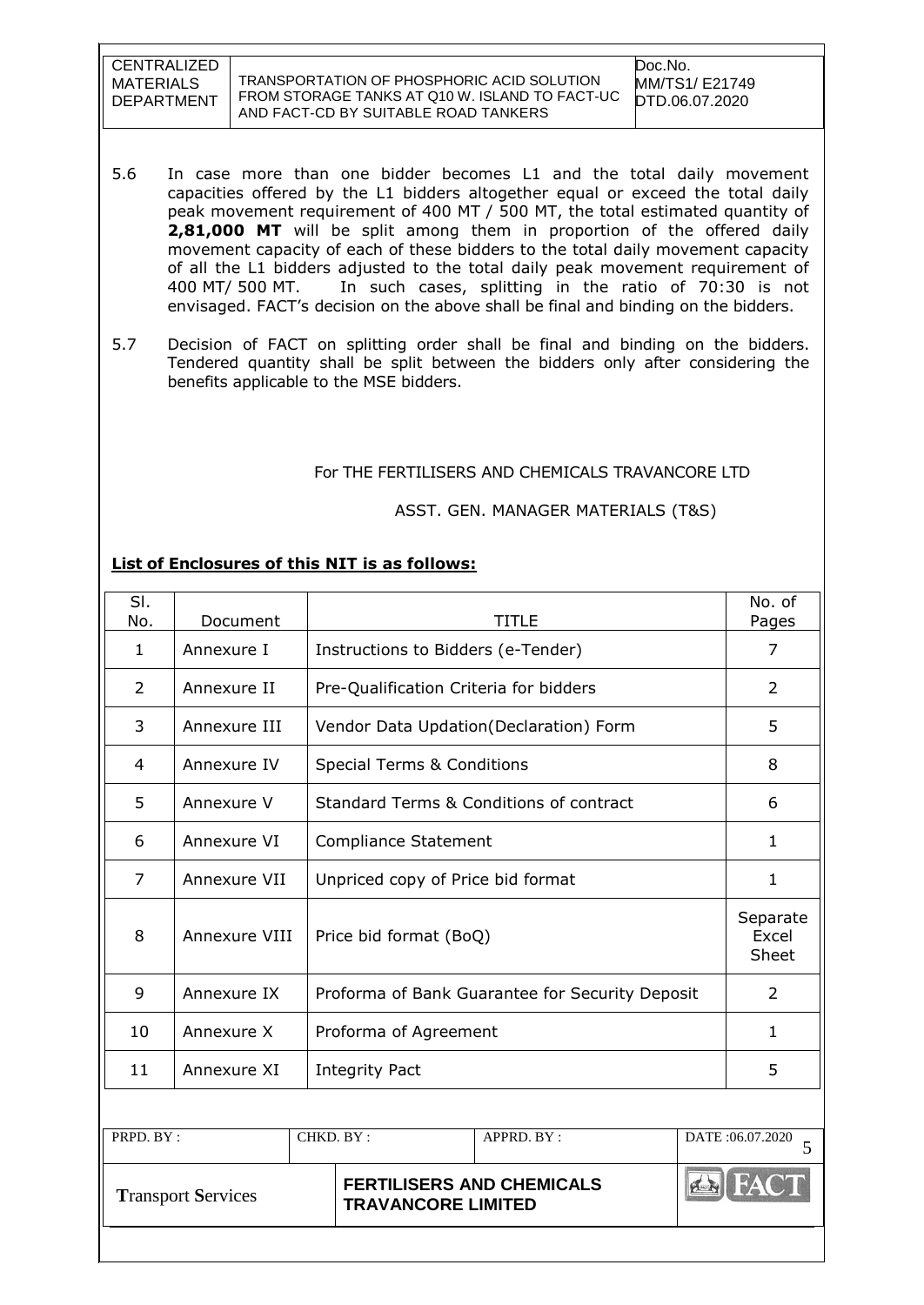TRANSPORTATION OF PHOSPHORIC ACID SOLUTION FROM STORAGE TANKS AT Q10 W. ISLAND TO FACT-UC AND FACT-CD BY SUITABLE ROAD TANKERS

Doc.No. MM/TS1/ E21749 DTD.06.07.2020

## **INSTRUCTIONS TO BIDDERS**

#### **Annexure - I**

- 1.0 Bidders shall study carefully the complete tender documents viz. NIT with Prequalification criteria, Instructions to Bidders (ANNEXURE-I), Technical Procurement Specifications if any, Terms & Conditions and any other documents forming part of this tender attached herewith. All conditions set out there in shall be binding on the bidders unless conflicting with any conditions expressly stated by FACT while accepting any bid in the event of such acceptance. One signed and scanned copy of the above documents shall accompany their online bids signifying their acceptance of the same. Bidder shall also submit along with his bid Vendor data updation (Declaration) Form, Check list (If applicable) and Compliance Statement duly filled with all details required therein and also attach supporting documents as required.
- 2.0 Before submitting the bid, the bidder shall familiarise himself about the details of the work, operating conditions during different seasons of year, etc., collect all necessary data regarding the facilities available at various points indicated in Special Terms and Conditions, applicable timings, routes etc., and satisfy himself on all aspects relating to this work which he has to handle and execute for the full contract period and shall make due provisions in his rates for any contingency or difficulty involved in the work covered by this enquiry. Claiming lack of knowledge shall not be a reason for exoneration of the bidder of his contractual obligations, if the contract is awarded to him or for demand for increase in rate.
- 3.0 Offers against this NIT shall be submitted online on e-Tendering portal [https://eprocure.gov.in,](https://eprocure.gov.in/) with valid digital signature certificate. Offers submitted on any other platform or in any other mode or including e-mails, physical submission of offers etc SHALL NOT be accepted.
- 3.1 The bidders are requested to register themselves on the above website with their valid digital signature certificate, if not done already. It is mandatory for bidder to have valid digital signature certificate (Class II or Class III) issued by any of the Certifying Authority approved by Govt. of India for participating in the tender. The digital signature certificate shall be arranged by the bidder at his cost. Bidders may refer **Bidders Manual Kit** available on the above website for detailed information and instructions for registration, bid submission etc.
- 3.2 The documents, if any, which necessarily have to be submitted in originals if specified specifically in the enquiry documents, shall be submitted offline. However scanned copies of such documents shall be uploaded along with the offer submitted online.
- 3.3 The cover (s) containing the documents in original etc. to be submitted offline as required in the enquiry documents shall be duly superscribed with enquiry No., due date of enquiry, bidder"s name & address and contact details. The documents shall be submitted to the following on or before the due date : The Asst.General Manager (T&S), Centralized Materials, PD Administrative Building, FACT Ltd., Udyogamandal PO, Kochi – 683 501, Kerala

| PRPD. BY:                 | CHKD. BY: |                                                               | APPRD. BY: | DATE:06.07.2020 |
|---------------------------|-----------|---------------------------------------------------------------|------------|-----------------|
| <b>Transport Services</b> |           | <b>FERTILISERS AND CHEMICALS</b><br><b>TRAVANCORE LIMITED</b> |            | FAC.IT          |
|                           |           |                                                               |            |                 |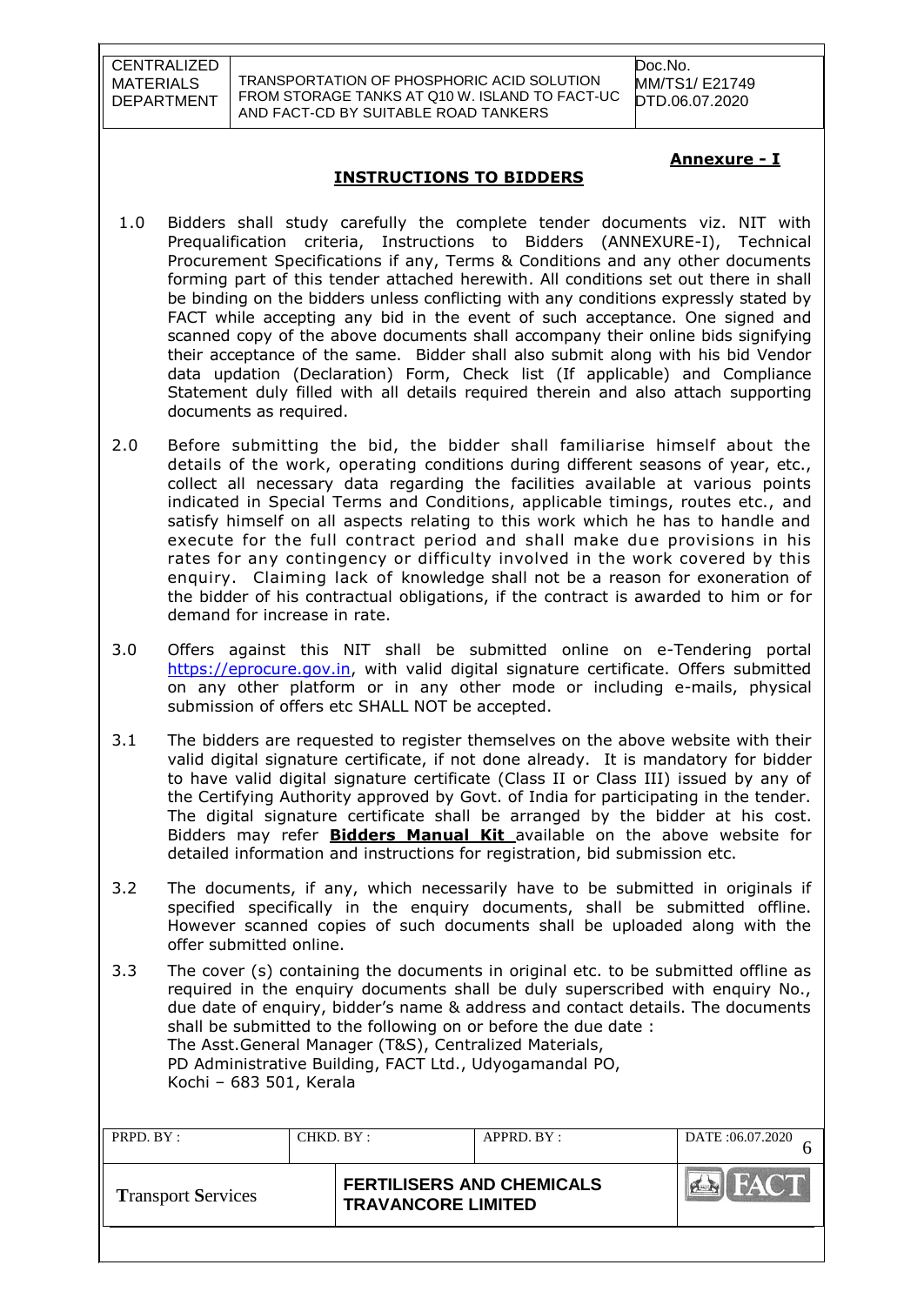#### **4.0 SUBMISSION OF BIDS: The bid shall be uploaded with all relevant documents before due date and time in the above portal as given above.**

5.0 Bid documents shall consist of Part-A and Part B as detailed below:

## 5.1 **Part A (Pre-qualification-cum-Techno Commercial Bid) shall contain:**

- 1. Documentary proof for remittance of EMD such as scanned copy of EMD Instrument (UTR No./Payment Receipt/Challan), as applicable or Claim for EMD exemption with documentary proof.
- 2. Scanned copies of supporting documents for satisfying Pre-Qualification criteria.
- 3. Digitally Signed copies of NIT, Instructions to Bidders (Annexure I) and terms conditions.
- 4. Scanned copy of Signed & duly filled Vendor Data Updation Declaration Form"
- 5. Signed and duly filled up Check List for Commercial Terms" (if applicable) and scanned copies of attached documents as detailed in Check list.
- 6. Scanned copy of Signed & duly filled "Compliance Statement"
- 7. Scanned copy of Signed "Un-priced bid indicating "QUOTED" in the applicable columns. Rates shall not be indicated in Un-priced Bid.
- 5.2 **Part-B: shall comprise of the filled Price bid. The filled price bid ie. BoQ attached to the tender shall be uploaded after filling all relevant details such as name and address of the bidder, rates etc. as applicable.**
- 5.3 The priced BOQ shall be uploaded strictly in the format attached, failing which the offer is liable to be rejected. Renaming or changing the format of the BoQ is not permitted and the System will not accept any such changed document.
- 5.4 Fill-in all the relevant fields of the BoQ either in value or as a percentage as specified in the BoQ. Blank field, if any, in the uploaded BoQ shall be considered as Nil (not Quoted). No claim or revisions shall be entertained in this regard.
- 5.5 Bidders shall quote prices in the BOQ only and nowhere else. No other documents shall be enclosed with Price Bid (BOQ).
- 5.6 Rates shall be quoted in the same unit of measure given in the BOQ and shall be considered accordingly.
- 5.7 Bidders shall ensure that all the required documents as per enquiry are uploaded in the System before due date and time. The System does not allow submission of bids or any other document forming part of the bid after due date & time of bid submission. Non-submission of documents or incomplete documents may result in rejection of offers and no communication in this regard will be entertained. FACT reserves the right to reject any bid not submitted as per instructions at their discretion.
- 5.8 Timely submission of offers along with all the relevant documents online is the responsibility of the bidder concerned. The bids may be submitted well in advance to avoid last minute issues like non availability of internet, server not available, power failure etc. FACT shall not be held responsible for bidder"s inability to submit documents in time, incomplete submission of offers or non submission of any documents forming part of the offers etc.
- 5.9 Bidders shall meet all expenses in connection with submission of his bid, attending the bid opening, meetings etc.

| PRPD. BY:                 | CHKD. BY: |                           | APPRD. BY:                       | DATE:06.07.2020     |
|---------------------------|-----------|---------------------------|----------------------------------|---------------------|
| <b>Transport Services</b> |           | <b>TRAVANCORE LIMITED</b> | <b>FERTILISERS AND CHEMICALS</b> | $H_{\mathbf{A}}(T)$ |
|                           |           |                           |                                  |                     |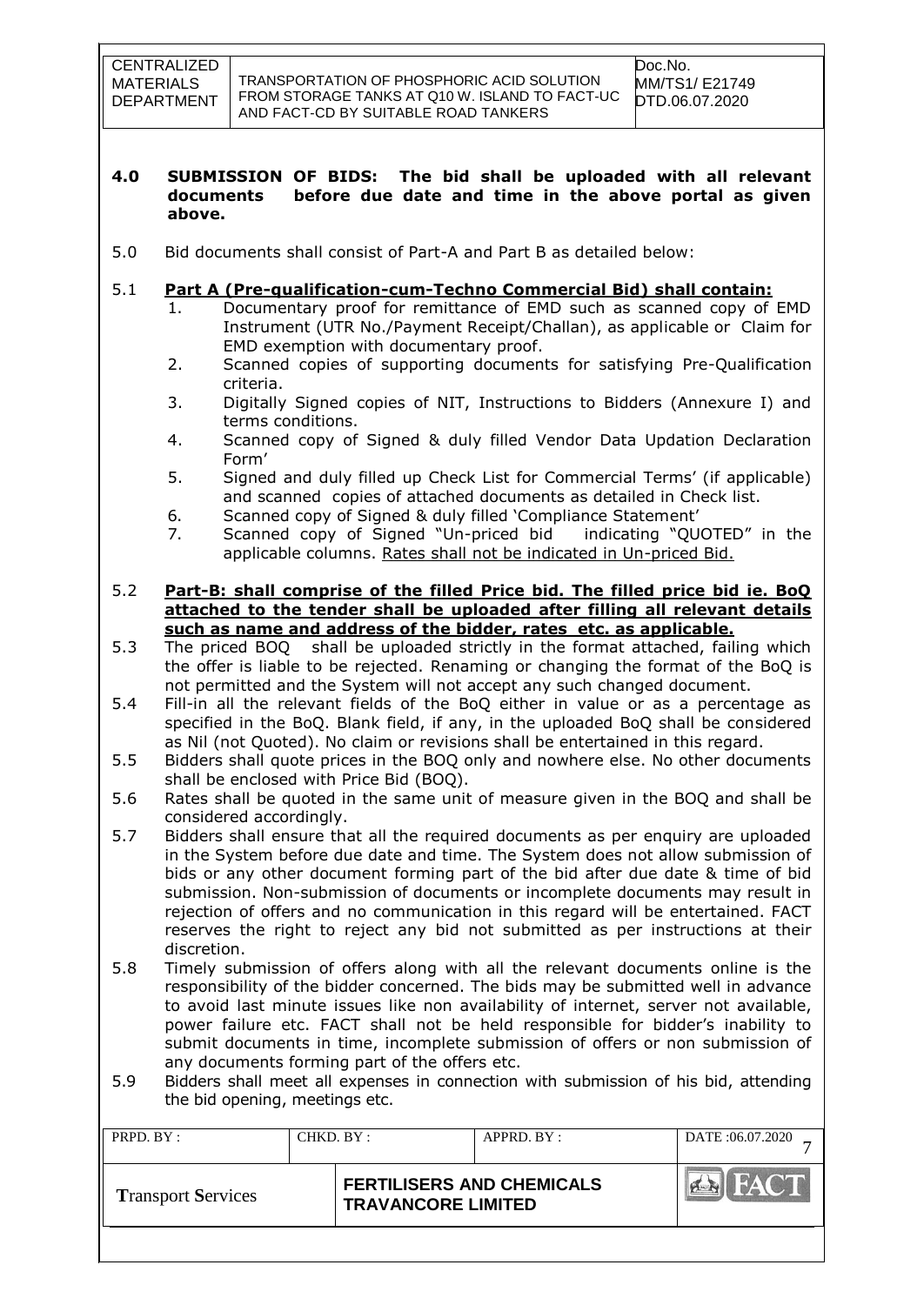#### **6.0 BID OPENING:**

- 6.1 *Part-A* of the bids of all bidders who submit their Bids as per the instructions on or before the due date and time shall be opened online, on the specified bid opening date and time. Bids submitted not in conformity with the Enquiry instructions are liable to be rejected without further processing.
- 6.2 *Part-B* Price bids of those bidders whose Part-A bid is acceptable, based on prequalification and techno-commercial evaluation, only shall be opened online on a subsequent date, on completion of evaluation.

## **7.0 EARNEST MONEY:**

- 7.1 **Earnest Money Deposit (EMD)** shall be furnished for the respective amount indicated in the NIT only through **NEFT/RTGS to FACT a/c No. 57017844467 with the State Bank of India, Udyogamandal Branch, IFSC Code SBIN0070158.** A scanned copy of the Payment Receipt /UTR No. shall also be furnished along with Part-A bid. **Bids without EMD or inadequate amount of EMD will be rejected**. No interest shall be paid on the EMD. EMD of the unsuccessful bidder will be refunded after awarding the contract. EMD furnished against one enquiry will not be adjusted against any other enquiry.
- 7.2 Bids without EMD shall be rejected except in the following cases. EMD will be exempted for Govt. Depts/firms/public sector units/ Startups recognized by Dept. of Industrial policy & Promotion, MSE units registered under MSMED Act/ firms registered under NSIC/Khadi Board etc. as per applicable govt. directions, on submission of valid documents in proof of the same.
- 7.3 If any bidder retracts from or without request of FACT revises his bid during its validity period or fails to submit Security Deposit and execute the required agreement when the contract is awarded or fails to commence the execution of the work on the stipulated date, the EMD furnished shall be liable to be forfeited without prejudice to FACT"s other right to claim damages.

#### **8.0 PURCHASE PREFERENCE:**

This tender shall be based on MSME order dt. 23<sup>rd</sup> March 2012, and as amended from time to time, pertaining to Public Procurement Policy in respect of procurement of goods and services, produced and provided by micro and small enterprises, including special benefits to MSE firms owned by SC/ST and women entrepreneurs, on furnishing relevant documents as proof. Declaration of UAM numbers on CPPP is mandatory, failing which bidders will not be able to enjoy the benefits as per PP policy. Bidders will get the benefit of PP policy only if they are MSE bidders at the time of submission of their offers.

In divisible tenders, participating MSEs quoting price within price band of L1+15% shall also be allowed to supply a portion of requirement by bringing down their price to L1 price in a situation where L1 price is from someone other than an MSE. Such MSEs shall be allowed to supply atleast 25% (or as applicable) of the total tendered value. In case of more than one such MSE, the supply will be shared proportionately (to tendered quantity). Special provisions extended to certain categories of MSEs as per the order shall also be applicable.

| PRPD. BY:                 | CHKD. BY: |                                                               | APPRD. BY: | DATE:06.07.2020 |
|---------------------------|-----------|---------------------------------------------------------------|------------|-----------------|
| <b>Transport Services</b> |           | <b>FERTILISERS AND CHEMICALS</b><br><b>TRAVANCORE LIMITED</b> |            | HAU I           |
|                           |           |                                                               |            |                 |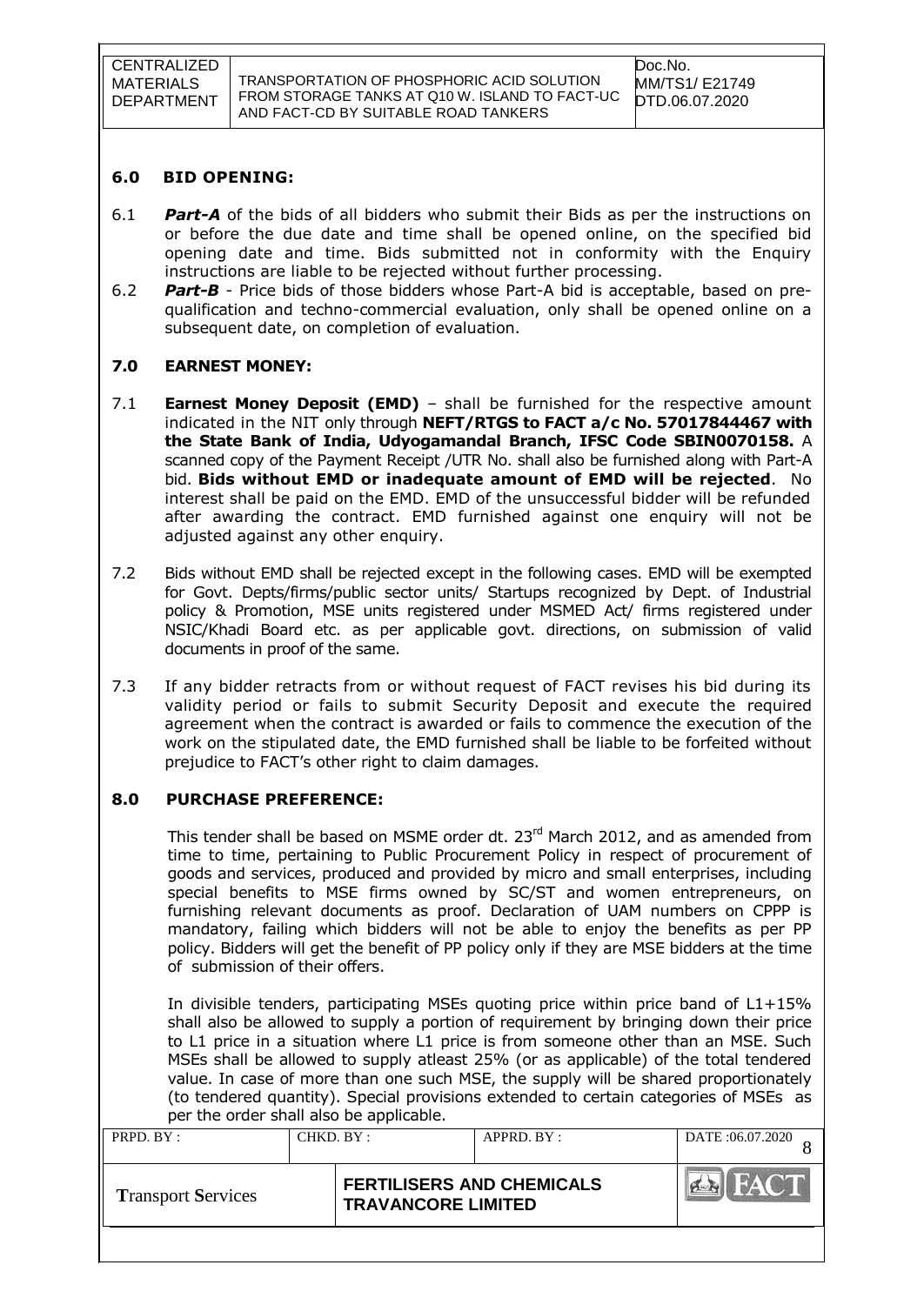In case of non divisible tenders, an MSE quoting in the price band of L1+15% may be awarded for full/compete work of tendered value, considering the spirit of policy for enhancing the Government procurement from MSEs subject to bringing down of price to L1 by the MSE concerned.

This tender is divisible.

## **9.0 DEVIATIONS:**

- 9.1 Deviations in the tender clauses shall not be accepted.
- 9.2 FACT reserves the right to reject the offers with deviations without further correspondence.
- 9.3 Bidder shall clearly indicate the time required for mobilisation /commencement of work from the date of receipt of Letter of Intent (LOI) / Work Order.

## **10.0 CONFORMITY:**

Bids must conform in all respects with the applicable terms and conditions of this enquiry. Bidder must certify in the compliance Statement that his bid complies with all Enquiry documents and technical specifications.

#### **11.0 Rates:**

11.1 Bidder shall quote his lowest rate for the work strictly as per the BoQ (Price Bid format) . Bids not complying with the above are liable to be rejected.

The Un-priced bid shall be submitted along with Part-A bid duly signed by the Bidder, indicating "QUOTED" in the columns. Rates shall not be indicated in Unpriced Bid.

- 11.2 Bidder shall quote all-inclusive rate for the work, but **exclusive of GST.** GST if applicable, will be payable extra by FACT as per statutory notification.
- 11.3 The rates quoted in the tender are to hold good for a period of four months from the date of opening of the Pre-Qualification-cum-Techno-Commercial bid (Part-A). If contract is awarded, the work order rates shall be valid for the entire period of contract inclusive of extension / extensions. **No bidder can withdraw his tender or revoke or revise the rates within the aforesaid period of 120 days.** If the bidder withdraws/revises/revokes OR shows unwillingness to confirm with his offer, the Earnest Money Deposit (EMD) remitted by the bidder against the tender shall be forfeited by FACT, without prejudice to FACT"s other rights to claim damages.

#### 12.0 **SECURITY DEPOSIT**:

12.1 The successful bidder (Contractor) shall be required to furnish an interest free Security Deposit (SD) equivalent to **five percent (5%) of the total contract value** by DD/NEFT/RTGS or by Bank Guarantee issued by a Nationalised / Scheduled Bank as per the Proforma prescribed within 15 days of issue of the work order. The Bank Guarantee shall be valid till the expiry of the contract with a claim period of six months thereafter. FACT a/c No. 57017844467 with the State

| PRPD. BY :                | CHKD. BY : | $APPRD$ . $BY$ :                                              | DATE: 06.07.2020 |
|---------------------------|------------|---------------------------------------------------------------|------------------|
| <b>Transport Services</b> |            | <b>FERTILISERS AND CHEMICALS</b><br><b>TRAVANCORE LIMITED</b> | <b>EN FACT</b>   |
|                           |            |                                                               |                  |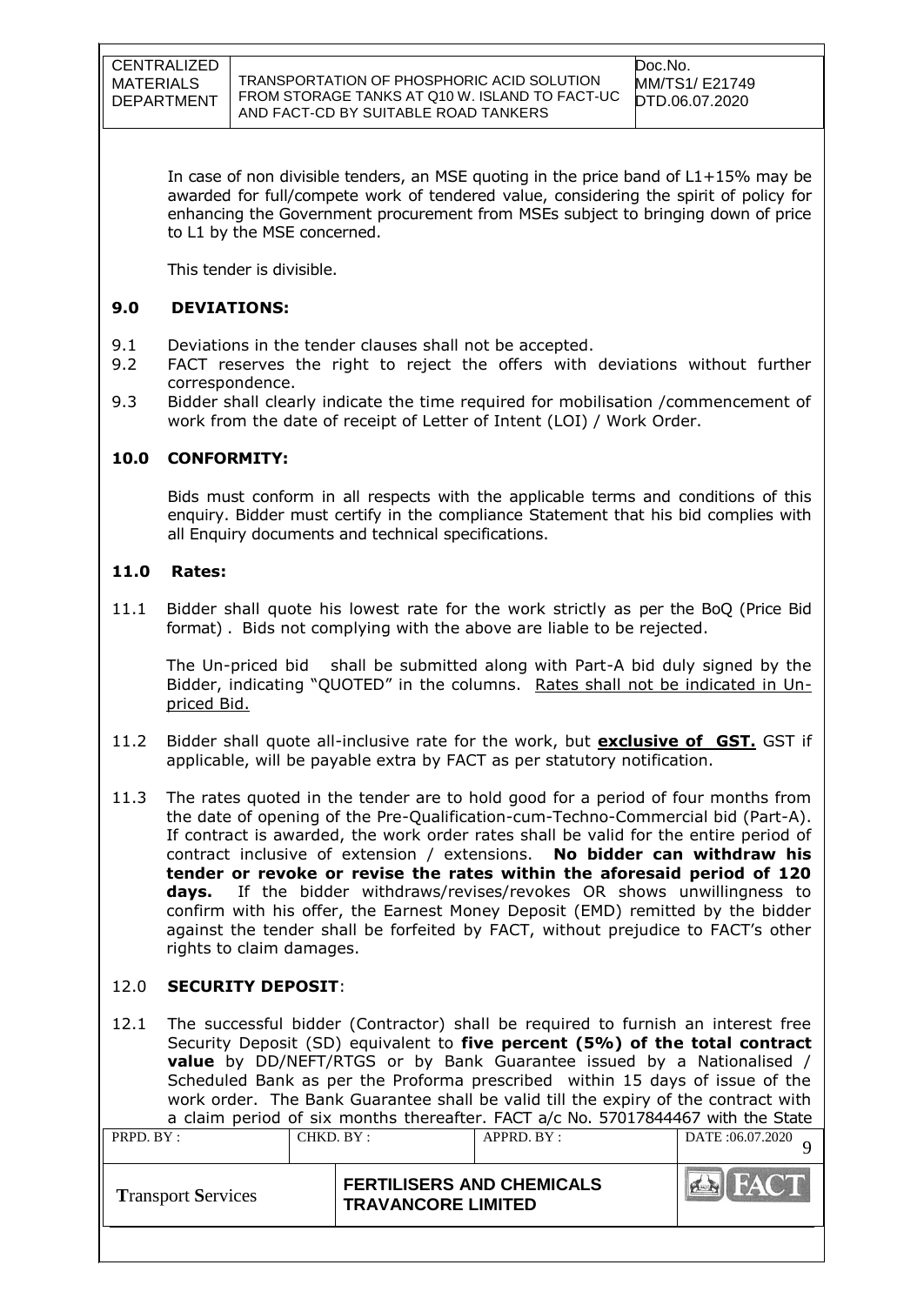TRANSPORTATION OF PHOSPHORIC ACID SOLUTION FROM STORAGE TANKS AT Q10 W. ISLAND TO FACT-UC AND FACT-CD BY SUITABLE ROAD TANKERS

Bank of India, Udyogamandal Branch, IFSC Code SBIN0070158 shall be used in case of remittance of Security deposit by NEFT/RTGS and proof of remittance shall be submitted to FACT.

12.2 In case the bidder whose bid is accepted, fails to deposit the prescribed Security Deposit or fails to execute the agreement or fails to commence the execution of the work within the specified time, the contract issued to him is liable to be terminated and the Earnest Money already deposited by the contractor shall be forfeited without any further reference to the contractor and alternative arrangements made at the risk and cost of the Contractor.

## 13.0 **PURCHASER'S RIGHT:**

FACT reserves the right to reject any or all bids without assigning any reason whatsoever. No claims shall lie against FACT on this account and FACT"s decision in this regard shall be final and binding on the bidders. FACT reserves the right to negotiate with the lowest bidder.

## 14.0 **CONTRACTOR TO EXECUTE AGREEMENT**:

The contractor's responsibility under this contract will commence on the date specified in the Letter of Intent/Work Order. The successful Bidder shall be required to execute an Agreement with FACT, within 15 days of the receipt by him of the Work order issued by FACT for carrying out the work according to the terms and conditions of the contract given along with the Work Order. The Agreement shall be executed on Rs.500/- Stamp paper and shall be in the pro forma as specified by FACT. The provisions contained in tender papers and other documents exchanged between the Bidder and FACT shall form part of the contract. The Earnest Money Deposit is liable to be forfeited in case the contractor fails to execute the Agreement within the stipulated period as mentioned above.

# **15.0 The bidder shall furnish the following along with the offers.**

- 1. The GST registration Number and details. In the case of Provisional ID, GST Registration Number shall be provided on receipt of the same.
- 2. Place of supply/Service
- 3. Address of the supplier/service provider"s billing the item if it is different from 2 above
- 4. GST rates applicable for each item
- 5. HSN / SAC codes of each of the goods / services quoted

In case of unregistered contractor, a declaration to that effect with reason should be furnished.

FACT"s GST No. in the state of Kerala is **32AAACT6204C1Z2**. FACT"s GST numbers in other southern states is as follows:<br>Tamilnadu: 33AAACT6204C170 33AAACT6204C1Z0

| , ummuuu,       | 3388899797978   |
|-----------------|-----------------|
| Karnataka:      | 29AAACT6204C1ZP |
| Andhra Pradesh: | 37AAACT6204C1ZS |
| Telangana:      | 36AAACT6204C1ZU |
| Puducherry:     | 34AAACT6204C1ZY |
|                 |                 |

| PRPD. BY:                 | CHKD. BY: |                                                               | $APPRD$ . $BY$ : | DATE: 06.07.2020 |
|---------------------------|-----------|---------------------------------------------------------------|------------------|------------------|
| <b>Transport Services</b> |           | <b>FERTILISERS AND CHEMICALS</b><br><b>TRAVANCORE LIMITED</b> |                  | HAC I            |
|                           |           |                                                               |                  |                  |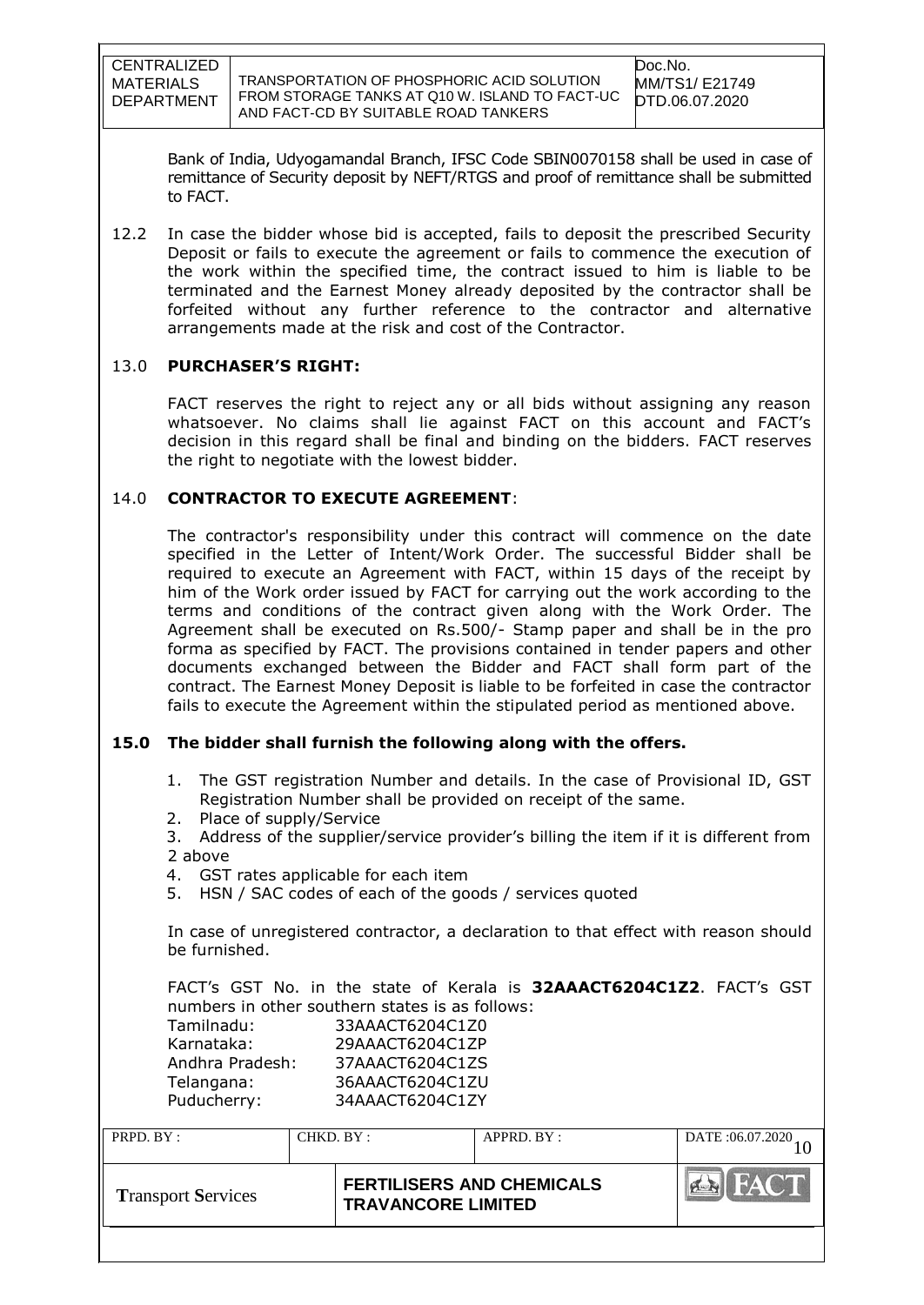| CENTRALIZED |
|-------------|
| MATERIALS   |
| DEPARTMENT  |

The supplier/contractor shall do the following:

- a) Submit GST compliant tax invoice to FACT along with supply.
- b) Shall ensure uploading the above invoice as per statute &

c) File monthly returns in time enabling FACT to claim the input tax credit. GST charged by the supplier/contractor shall be released separately to the supplier/contractor only after filing of (i) the outward supply details & the monthly return on GSTN portal by the supplier/contractor and (ii) on matching the input tax credit to such invoice with the corresponding details of outward supply of the supplier/contractor.

In case FACT incurs any liability (like interest, penalty etc.,) due to denial/reversal of such input tax credit in respect of the invoice submitted by the supplier/contractor, for the reasons attributable to the supplier/contractor, the same shall be recovered from the supplier/contractor

Further in case FACT is deprived of the input tax credit due to any reason attributable to the supplier/contractor, the same shall not be paid or recovered if already paid to the supplier/contractor.

#### 16.0 **GENERAL:**

- 16.1 FACT reserves the right to extend without giving any reason, the last date for submission and opening of bid, but such extension will be duly intimated to those who have submitted online. In case the date of bid opening happens to be a day of strike/hartal etc. due to any reasons or happens to be a holiday for FACT, declared due to unforeseen and emergency reasons or due to any tech problems, the bids will be opened at the same time on the next full working day.
- 16.2 FACT reserves the right to make changes in the tender documents, but such changes will be published in our portal as a corrigendum. Bidders are requested to counter check with portal before submitting their bids.
- 16.3 Mere submission of all the documents will not necessarily mean that the Bidder is suitable. Worthiness assessed by FACT will be final and binding on the Bidder.
- 16.4 FACT may relax condition of prior turnover and prior experience (if specified in the tender) with respect to Micro & Small Enterprises (MSEs) subject to meeting of quality and technical specifications.
- 16.5 Except in the cases of items/services related to public safety, health, critical security operations and equipment etc., FACT at its discretion may relax the conditions of prior turnover and prior experience (if specified in the tender) for Startups recognised by Dept. of Industrial policy and promotion (DIPP) subject to meeting quality and technical specifications, on furnishing copies of relevant certificates / documents in proof of such recognition by DIPP.
- 16.6 All clarification and correspondence related to this enquiry shall be made only in English to the Asst.General Manager(Materials)T&S, Centralised Materials, PD Administrative Building, FACT Ltd., Udyogamandal – 683 501, Tel : 0484-

| PRPD. BY:                 | CHKD. BY : |                                                               | APPRD. BY: | DATE: 06.07.2020 |
|---------------------------|------------|---------------------------------------------------------------|------------|------------------|
| <b>Transport Services</b> |            | <b>FERTILISERS AND CHEMICALS</b><br><b>TRAVANCORE LIMITED</b> |            | <b>HACT</b>      |
|                           |            |                                                               |            |                  |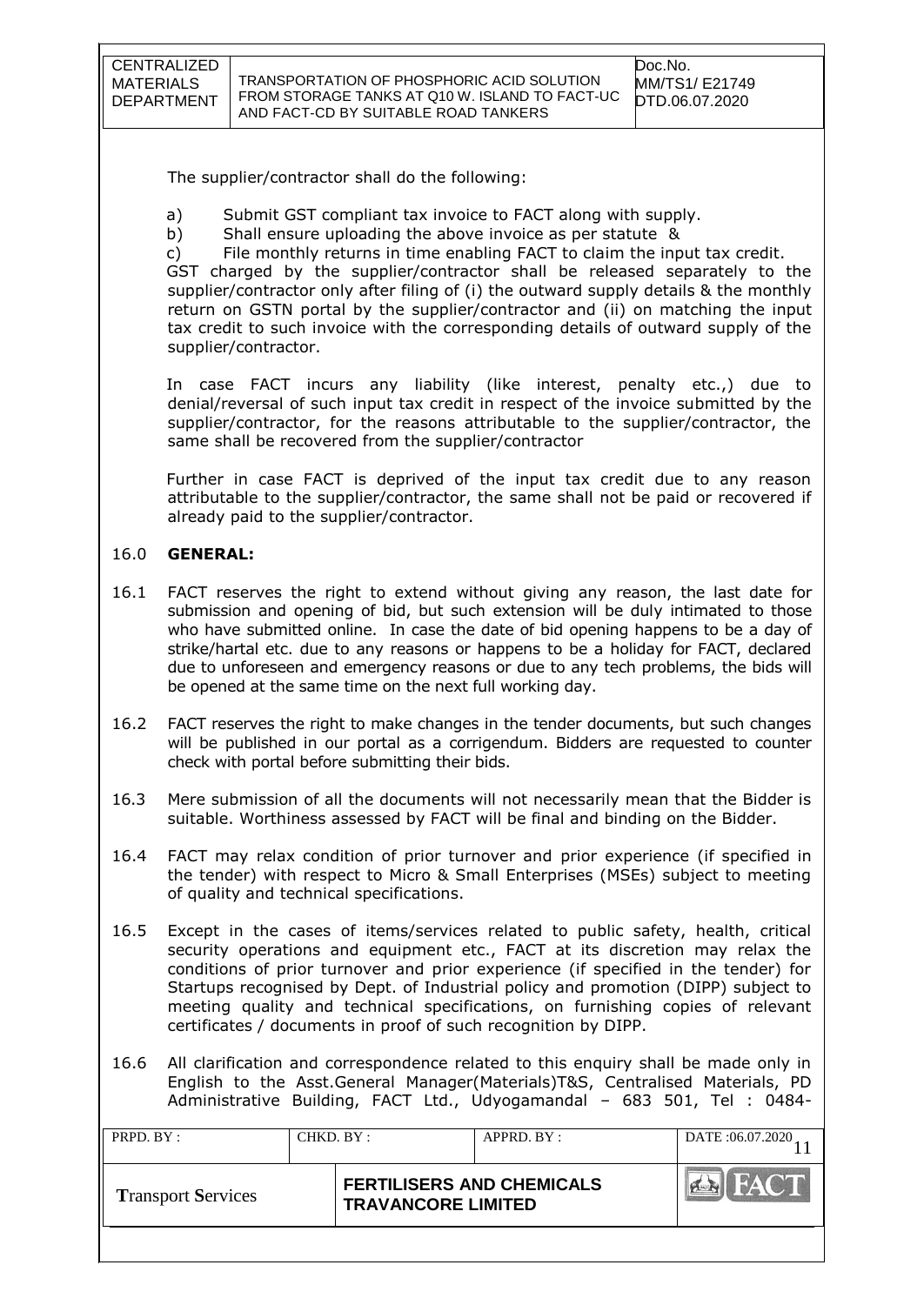| CENTRALIZED |
|-------------|
| MATERIALS   |
| DEPARTMENT  |

2568260/2568629/2546427, FAX No: 0484-2545196, Email:julian@factltd.com

- 16.7 All disputes and questions, claims, rights, matters or things, whatsoever, in any way, arising out of or relating to the calling of bids, evaluation of offers, award of contract, change in structure of bids or any other matter relating to finalization of contract are to be referred to the sole Arbitrator who shall be the General Manager [Materials] of FACT. The award shall be binding on both the parties. The bidders are advised to get informed of all details they require regarding the work before submitting their bids.
- 16.8 Work order shall be issued by Asst. General Manager [Materials]-T&S.

#### **17.0 TENDER UPDATES:**

Bidders are requested to visit Central Public Procurement Portal [\(https://eprocure.gov.in\)](https://eprocure.gov.in/) regularly for any updates/corrigendum on the tender, including extension of due date, if any. No other mode of communication shall be made in this regard.

## **18.0 FRAUD PREVENSION POLICY:**

Bidders shall comply with Fraud Prevention Policy of FACT 2012 (FPPF 2012). The said Policy is available in FACT's Website [www.fact.co.in.](http://www.fact.co.in/)

| ASST. GENERAL MANAGER (MATERIALS)-T&S |
|---------------------------------------|
|---------------------------------------|

| PRPD. BY:                 | CHKD. BY : |                                                               | APPRD. BY: | DATE: 06.07.2020           |
|---------------------------|------------|---------------------------------------------------------------|------------|----------------------------|
| <b>Transport Services</b> |            | <b>FERTILISERS AND CHEMICALS</b><br><b>TRAVANCORE LIMITED</b> |            | <b>FACT</b><br><b>PLAN</b> |
|                           |            |                                                               |            |                            |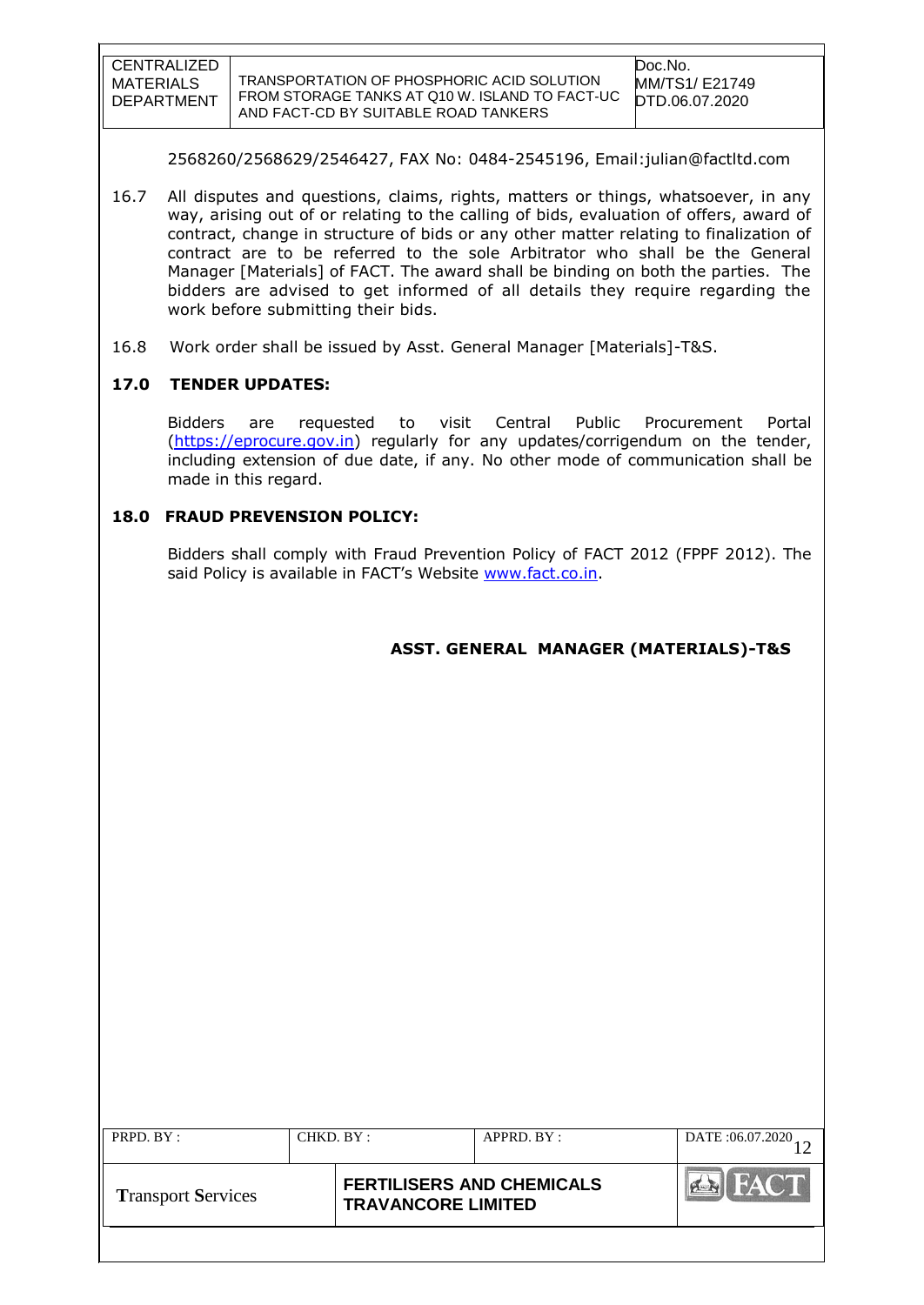TRANSPORTATION OF PHOSPHORIC ACID SOLUTION FROM STORAGE TANKS AT Q10 W. ISLAND TO FACT-UC AND FACT-CD BY SUITABLE ROAD TANKERS

Doc.No. MM/TS1/ E21749 DTD.06.07.2020

## **Annexure II**

## **PRE-QUALIFICATION CRITERIA FOR BIDDERS**

#### **FOR ROAD TRANSPORTATION OF PHOSPHORIC ACID SOLUTION FROM WILLINGDON ISLAND TO FACT-UDYOGMANDAL COMPLEX AND FACT-COCHIN DIVISION BY SUITABLE TANKER LORRIES**

The bidder should meet all of the following prequalification criteria for the above work:

1. The bidder must have experience in transporting not less than **12,000 MT** liquid cargo such as acids, chemicals, petrochemicals, petroleum products, etc., in MS rubber lined/FRP/SS tanker lorries within any one of the preceding five years as on the date of tender.

 As a proof for satisfying the above criteria, bidder must enclose copies of i)Work order supported by corresponding ii) Experience certificate and iii) Performance certificate from organization served, with Part A bid as documentary evidence. For this purpose the documents from organisations of similar standing as FACT, or organisations of sound financial capability and having status of principal employer; or Govt./Quasi Govt. Depts., which do their work mainly through public contracts shall be considered for acceptance. In case of running contracts, Performance certificate submitted should have been issued after the date of enquiry.

2. Bidder must own / have control from the date of opening of Part-A Bid till the expiry of the contract period, at least **three MS rubber lined/FRP/SS tankers** (not older than 15 years) suitable for the work with sufficient proof in own name, partner's name or firm's name.

Documentary evidence in support of the above such as copies of Registration Certificate, Permit, Insurance, Fitness etc. and lease agreements (for leased vehicles) shall be furnished along with Part-A Bid. In case of lease, lease agreement in original on Rs.500/- stamp paper shall be enclosed with Part-A Bid.

- 3. Bidder shall furnish a solvency certificate OR Credit Worthiness Certificate (original) for a minimum of **Rs. 25.00 lakhs** (Rupees Twenty Five Lakhs only) from a Nationalised/Scheduled Bank along with Part-A (Techno commercial) Bid. The Solvency/Credit Worthiness Certificate issued shall be dated after the date of enquiry.
- 4. Bidder must have an office with communication facilities in Kochi / nearby areas or be willing to open one immediately on awarding the contract. The office must have a responsible person with sufficient authority to coordinate day-to-day activities with FACT.

Bidders not meeting the above pre qualification criteria will not be considered.

Note for Micro & Small Enterprises and Startups: Prequalification criteria specified above shall also be applicable for Micro & Small Enterprises and Startups without any relaxation.

| PRPD. BY:                 | CHKD. BY: |                                                               | APPRD. BY: | DATE: 06.07.2020 |
|---------------------------|-----------|---------------------------------------------------------------|------------|------------------|
| <b>Transport Services</b> |           | <b>FERTILISERS AND CHEMICALS</b><br><b>TRAVANCORE LIMITED</b> |            | <b>FACT</b>      |
|                           |           |                                                               |            |                  |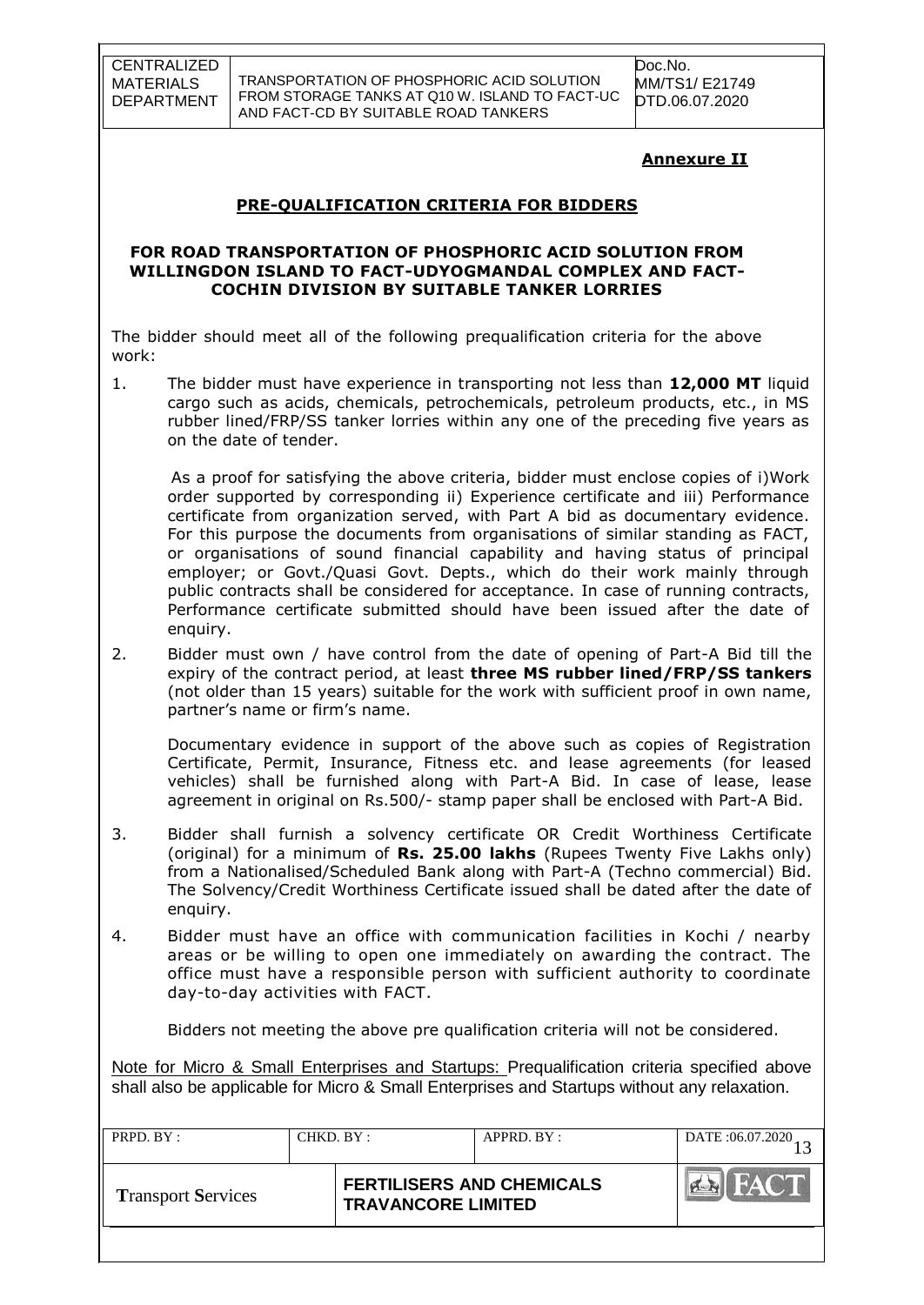#### **The bidder shall submit the following documents in proof of above, along with Part-A of the bid:**

- a) Scanned Copies of i)Work order supported by corresponding ii)Experience certificate and iii) Performance certificate relevant to that particular Work Order from the clients indicated at Criterion 1 above.
- b) Scanned Copies of the R.C. Book, Insurance Certificate, valid permit, fitness certificate for each tanker lorry in proof of Criterion 2 above.
- **c)** Scanned Copies of Consent letter / Lease Agreement in Rs.500/- Stamp Paper from the owner's of the tanker Lorries to utilise their tanker lorries for the purpose, if tanker lorries are not owned by the bidder. **Original lease agreement to be submitted offline.**
- **d)** Scanned copy of Solvency Certificate or Credit Worthiness Certificate for a minimum of Rs: 25.00 lakhs from a Nationalised/Scheduled Bank issued after the date of enquiry in proof of Criterion 3 above. **Original solvency/ Credit Worthiness Certificate to be furnished offline.**
- e) Details of Kochi Office/nearby areas in support of Criterion 4 above.

**Note:** The offers of such bidders who meet PQ Criteria shall only be considered for technical evaluation and opening of price bids. Offers received without supporting documents or with incomplete form / documents are liable to be rejected. FACT reserves the right to verify the claim of the bidders /documents submitted by them, directly with the clients or any other agency in this regard.

\*\*\*\*\*\*\*\*\*\*\*\*\*\*\*\*

| PRPD. BY :                | CHKD. BY : |                                                               | APPRD. BY: | DATE: 06.07.2020 |
|---------------------------|------------|---------------------------------------------------------------|------------|------------------|
| <b>Transport Services</b> |            | <b>FERTILISERS AND CHEMICALS</b><br><b>TRAVANCORE LIMITED</b> |            | HAC T            |
|                           |            |                                                               |            |                  |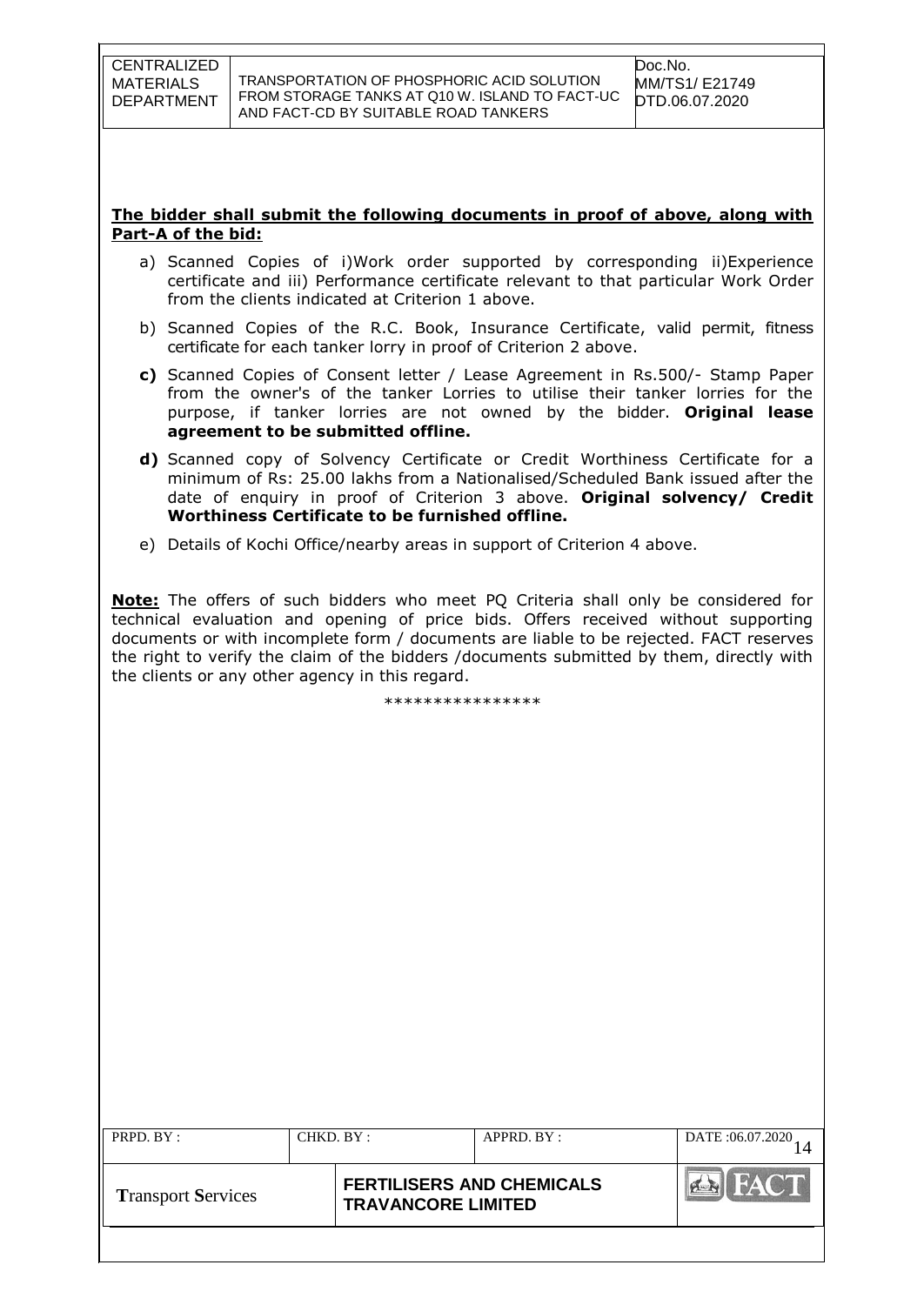TRANSPORTATION OF PHOSPHORIC ACID SOLUTION FROM STORAGE TANKS AT Q10 W. ISLAND TO FACT-UC AND FACT-CD BY SUITABLE ROAD TANKERS

Doc.No. MM/TS1/ E21749 DTD.06.07.2020

#### **Annexure III**

#### **VENDOR DATA UPDATION FORM**

 (PLEASE USE ADDITIONAL SHEETS, IF SPACE IS INSUFFICIENT) Enquiry No: MM/TS1/ E21749 DTD.06.07.2020

FACT reserves the right to verify the information given as per the format and enclosures. It is the responsibility of the bidder to give the full details asked for as per this format for evaluating his bid as per this Enquiry. Any misrepresentation of facts and withholding of information may result in disqualification.

| SI.<br>No.     | Description                                |           |                                                                          |                                  | To be filled in by Vendor        |
|----------------|--------------------------------------------|-----------|--------------------------------------------------------------------------|----------------------------------|----------------------------------|
| $\mathbf{1}$   | Name of the bidder                         |           |                                                                          |                                  |                                  |
| $\overline{2}$ | correspond                                 |           | Name, address and designation of the<br>key person with whom company may |                                  |                                  |
| 3              | Address:                                   |           | a. Regd. Office:                                                         |                                  |                                  |
| 4              |                                            |           | b. Branch Office:                                                        |                                  |                                  |
| 5              | PIN Code                                   |           |                                                                          |                                  |                                  |
| 6              | Telephone Nos. (with Country/STD<br>codes) |           |                                                                          |                                  |                                  |
| 7              | Tele fax Nos.                              |           |                                                                          |                                  |                                  |
| 8              | E-Mail id                                  |           |                                                                          |                                  |                                  |
| 9              | Contact Person                             |           |                                                                          |                                  |                                  |
| 10             | Liaison Agents                             |           | Details of Local Office/ Representatives/                                |                                  |                                  |
| 11             | Address                                    |           |                                                                          |                                  |                                  |
| 12             | PIN Code                                   |           |                                                                          |                                  |                                  |
| 13             | Telephones                                 |           |                                                                          |                                  |                                  |
| 14             | Fax Number                                 |           |                                                                          |                                  |                                  |
| 15             | E-Mail ID                                  |           |                                                                          |                                  |                                  |
| 16             | <b>Contact Person</b>                      |           |                                                                          |                                  |                                  |
| 17             | the bid and related documents              |           | Name of the person authorized to sign                                    |                                  |                                  |
| PRPD. BY:      |                                            | CHKD. BY: |                                                                          | APPRD. BY:                       | DATE: $06.07.2020$ <sub>15</sub> |
|                | <b>Transport Services</b>                  |           | <b>TRAVANCORE LIMITED</b>                                                | <b>FERTILISERS AND CHEMICALS</b> | <b>ERIFA</b>                     |
|                |                                            |           |                                                                          |                                  |                                  |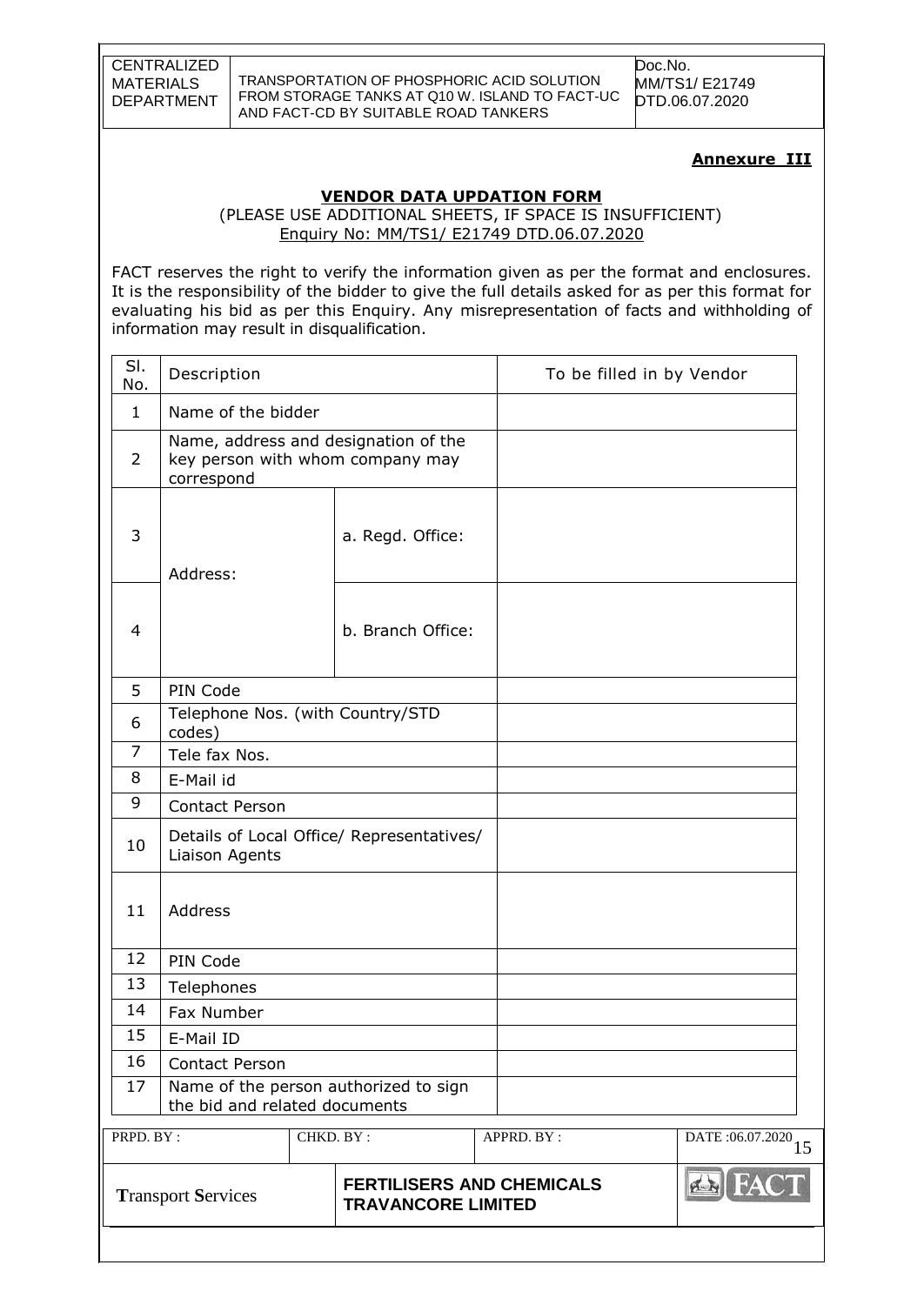| CENTRALIZED       | TRANSPORTATION OF PHOSPHORIC ACID SOLUTION     | Doc.No.        |
|-------------------|------------------------------------------------|----------------|
| MATERIALS         | FROM STORAGE TANKS AT Q10 W. ISLAND TO FACT-UC | MM/TS1/ E21749 |
| <b>DEPARTMENT</b> | AND FACT-CD BY SUITABLE ROAD TANKERS           | DTD.06.07.2020 |

| 18           | Date of Registration of Firm                                                                                                                                                                                                                                                                                                                |           |                                                     |                                                                                                                                                     |
|--------------|---------------------------------------------------------------------------------------------------------------------------------------------------------------------------------------------------------------------------------------------------------------------------------------------------------------------------------------------|-----------|-----------------------------------------------------|-----------------------------------------------------------------------------------------------------------------------------------------------------|
| 19           | Constitution of the bidder (Strike out<br>which is not applicable                                                                                                                                                                                                                                                                           |           | Proprietorship /<br>Hindu<br>Limited/ Public Sector | Regd.<br>Partnership/ Limited<br>Company/<br>Undivided<br>Family/<br>Private                                                                        |
| 20           | Name and address of proprietor/<br>Partners/ Directors                                                                                                                                                                                                                                                                                      |           |                                                     |                                                                                                                                                     |
| 21           | <b>CATEGORY:</b>                                                                                                                                                                                                                                                                                                                            |           |                                                     |                                                                                                                                                     |
| a            | Whether the entrepreneur comes under<br>the following status (Micro/ Small/<br>Medium)<br>In case of Micro/Small pl. enclose UAM<br>certificate. All MSE bidders shall<br>register / declare their UAM Number on<br>CPP Portal ; failing which such bidders<br>will not be able to enjoy benefits as per<br>PP Policy for MSME order, 2012. |           |                                                     |                                                                                                                                                     |
| $\mathsf{b}$ | In case the bidder is an Entrepreneur<br>whether he/she belongs to SC/ST<br>category                                                                                                                                                                                                                                                        |           |                                                     |                                                                                                                                                     |
| 22           | <b>INFRASTRUCTURE/ FACILITIES</b>                                                                                                                                                                                                                                                                                                           |           |                                                     |                                                                                                                                                     |
| Ť.           | Own facilities available for repair of                                                                                                                                                                                                                                                                                                      |           |                                                     |                                                                                                                                                     |
|              |                                                                                                                                                                                                                                                                                                                                             |           |                                                     |                                                                                                                                                     |
| jj.          | tankers:<br>No. of office staff                                                                                                                                                                                                                                                                                                             |           |                                                     |                                                                                                                                                     |
| iii.         | No. of skilled workers                                                                                                                                                                                                                                                                                                                      |           |                                                     |                                                                                                                                                     |
| iv           | No. of unskilled workers                                                                                                                                                                                                                                                                                                                    |           |                                                     |                                                                                                                                                     |
| 23           | capacity:                                                                                                                                                                                                                                                                                                                                   |           |                                                     | Details of tankers owned / under control with Reg. Nos., Model and<br>Owned in the name of proprietor / partner/ Company etc. offered for this work |
|              | (Use additional sheets, if required)                                                                                                                                                                                                                                                                                                        |           |                                                     |                                                                                                                                                     |
| SI.<br>No.   | Reg. No. of<br>tanker lorries                                                                                                                                                                                                                                                                                                               | Model     | Material of tank                                    | Approved carrying<br>capacity of the tank<br>(MT)                                                                                                   |
|              |                                                                                                                                                                                                                                                                                                                                             |           |                                                     |                                                                                                                                                     |
|              |                                                                                                                                                                                                                                                                                                                                             |           |                                                     |                                                                                                                                                     |
| PRPD. BY:    |                                                                                                                                                                                                                                                                                                                                             | CHKD. BY: | APPRD. BY:                                          | DATE:06.07.2020                                                                                                                                     |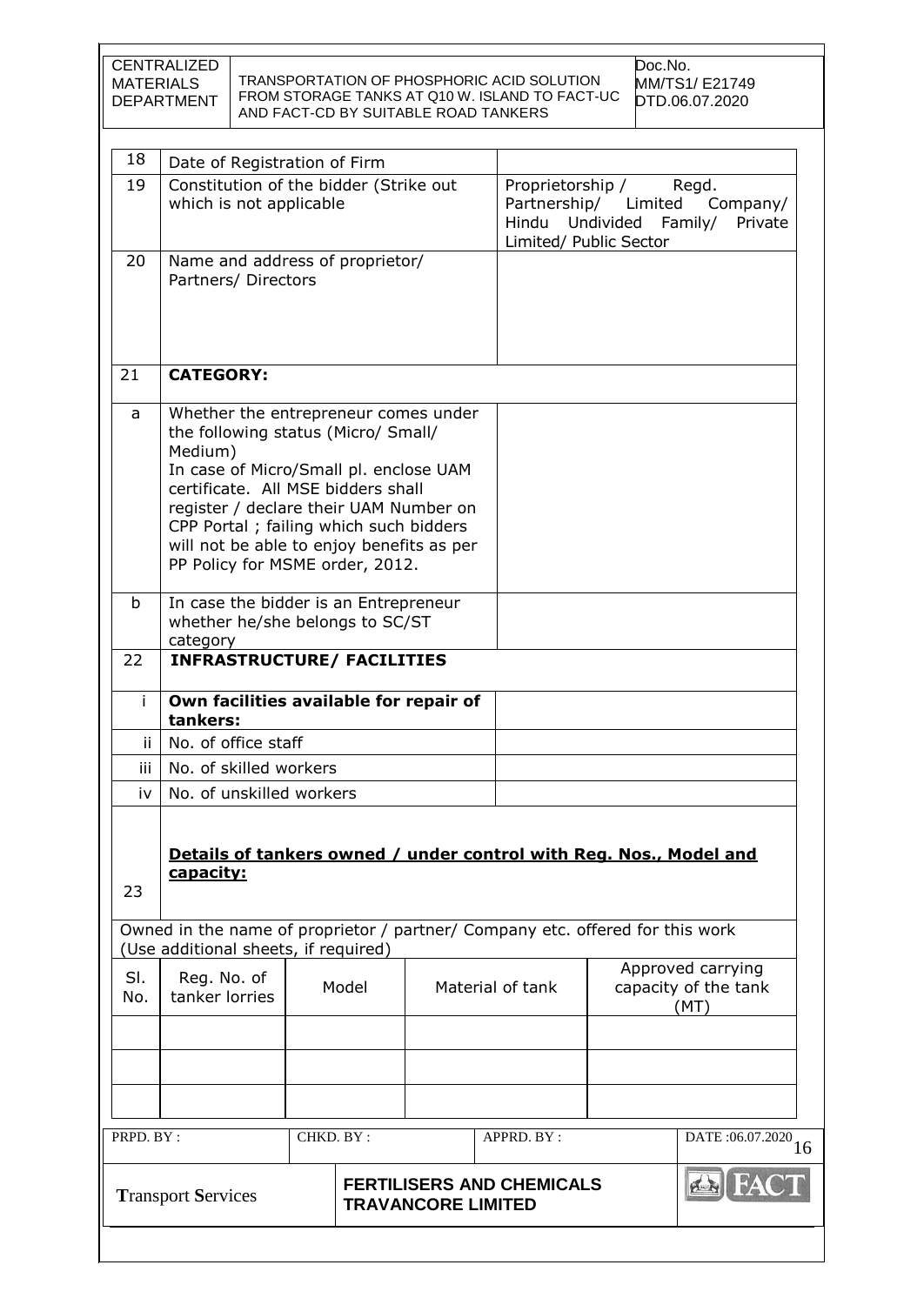| <b>MATERIALS</b>                                                                           | CENTRALIZED<br><b>DEPARTMENT</b> |                            |                     |                                                | TRANSPORTATION OF PHOSPHORIC ACID SOLUTION<br>FROM STORAGE TANKS AT Q10 W. ISLAND TO FACT-UC<br>AND FACT-CD BY SUITABLE ROAD TANKERS |                            | Doc.No.             | MM/TS1/E21749<br>DTD.06.07.2020                                                                                                                                                                                                                       |
|--------------------------------------------------------------------------------------------|----------------------------------|----------------------------|---------------------|------------------------------------------------|--------------------------------------------------------------------------------------------------------------------------------------|----------------------------|---------------------|-------------------------------------------------------------------------------------------------------------------------------------------------------------------------------------------------------------------------------------------------------|
|                                                                                            |                                  |                            |                     |                                                |                                                                                                                                      |                            |                     |                                                                                                                                                                                                                                                       |
|                                                                                            |                                  |                            |                     |                                                |                                                                                                                                      |                            |                     |                                                                                                                                                                                                                                                       |
|                                                                                            |                                  |                            |                     |                                                |                                                                                                                                      |                            |                     |                                                                                                                                                                                                                                                       |
|                                                                                            |                                  |                            |                     |                                                |                                                                                                                                      |                            |                     |                                                                                                                                                                                                                                                       |
|                                                                                            |                                  |                            |                     |                                                |                                                                                                                                      |                            |                     |                                                                                                                                                                                                                                                       |
|                                                                                            |                                  |                            |                     |                                                |                                                                                                                                      |                            |                     |                                                                                                                                                                                                                                                       |
|                                                                                            |                                  |                            |                     | Taken on lease and offered for this work:      |                                                                                                                                      |                            |                     |                                                                                                                                                                                                                                                       |
| SI.<br>No.                                                                                 | Reg. No. of<br>tanker lorries    |                            |                     | Model                                          | Material of tank                                                                                                                     |                            |                     | Approved carrying<br>capacity of the tank<br>(MT)                                                                                                                                                                                                     |
|                                                                                            |                                  |                            |                     |                                                |                                                                                                                                      |                            |                     |                                                                                                                                                                                                                                                       |
|                                                                                            |                                  |                            |                     |                                                |                                                                                                                                      |                            |                     |                                                                                                                                                                                                                                                       |
|                                                                                            |                                  |                            |                     |                                                |                                                                                                                                      |                            |                     |                                                                                                                                                                                                                                                       |
|                                                                                            |                                  |                            |                     |                                                |                                                                                                                                      |                            |                     |                                                                                                                                                                                                                                                       |
|                                                                                            |                                  |                            |                     |                                                |                                                                                                                                      |                            |                     |                                                                                                                                                                                                                                                       |
|                                                                                            |                                  |                            |                     |                                                |                                                                                                                                      |                            |                     |                                                                                                                                                                                                                                                       |
|                                                                                            |                                  |                            |                     |                                                |                                                                                                                                      |                            |                     |                                                                                                                                                                                                                                                       |
|                                                                                            |                                  |                            |                     |                                                |                                                                                                                                      |                            |                     |                                                                                                                                                                                                                                                       |
|                                                                                            |                                  |                            |                     |                                                |                                                                                                                                      |                            |                     |                                                                                                                                                                                                                                                       |
| 24.                                                                                        |                                  | <b>TECHNICAL EXPERTISE</b> |                     |                                                |                                                                                                                                      |                            |                     |                                                                                                                                                                                                                                                       |
|                                                                                            |                                  |                            |                     | preceding five years as on the date of tender) |                                                                                                                                      |                            |                     | (Proforma for furnishing details of previous experience in transporting not less than<br>12,000 MT liquid cargo such as acids, chemicals, petrochemicals, petroleum<br>products, etc., in MS rubber lined/FRP/SS tanker lorries within any one of the |
| Work<br>Name of                                                                            |                                  |                            |                     |                                                |                                                                                                                                      | Quantity transported in MT |                     |                                                                                                                                                                                                                                                       |
|                                                                                            | Client                           |                            | Order No.<br>& date | Year 1<br>(specify)                            | Year 2<br>(specify)                                                                                                                  | Year 3<br>(specify)        | Year 4<br>(specify) | Year 5<br>(specify)                                                                                                                                                                                                                                   |
|                                                                                            |                                  |                            |                     |                                                |                                                                                                                                      |                            |                     |                                                                                                                                                                                                                                                       |
| PRPD. BY:                                                                                  |                                  |                            | CHKD. BY:           |                                                | APPRD. BY:                                                                                                                           |                            |                     | DATE: 06.07.2020<br>17                                                                                                                                                                                                                                |
| <b>FERTILISERS AND CHEMICALS</b><br><b>Transport Services</b><br><b>TRAVANCORE LIMITED</b> |                                  |                            |                     |                                                |                                                                                                                                      |                            |                     |                                                                                                                                                                                                                                                       |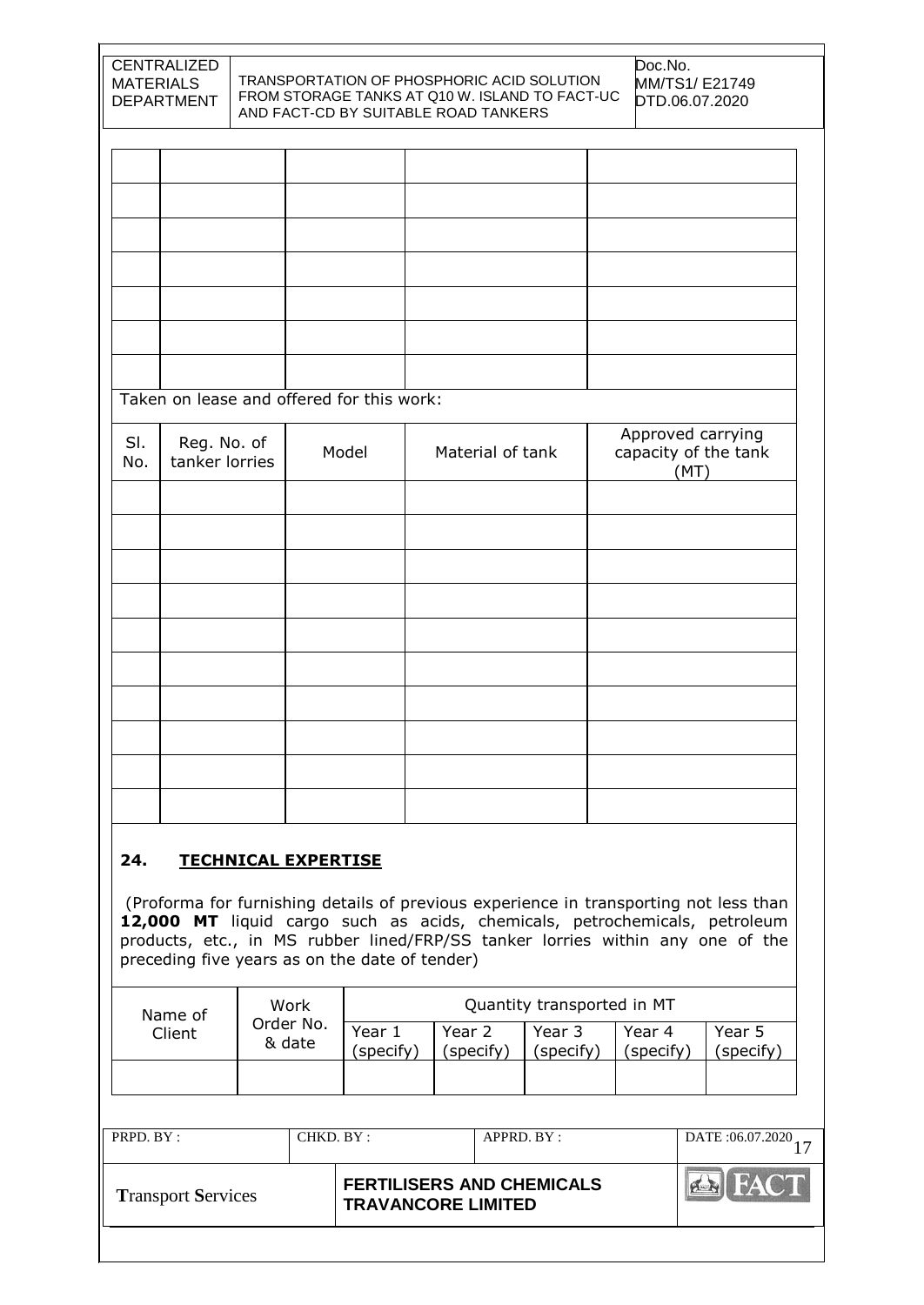| <b>CENTRALIZED</b><br>Doc.No.<br>TRANSPORTATION OF PHOSPHORIC ACID SOLUTION<br><b>MATERIALS</b><br>MM/TS1/E21749<br>FROM STORAGE TANKS AT Q10 W. ISLAND TO FACT-UC<br><b>DEPARTMENT</b><br>DTD.06.07.2020<br>AND FACT-CD BY SUITABLE ROAD TANKERS |                                                                                                                         |         |           |                                                                                                                                  |      |            |         |  |                                                                                  |
|---------------------------------------------------------------------------------------------------------------------------------------------------------------------------------------------------------------------------------------------------|-------------------------------------------------------------------------------------------------------------------------|---------|-----------|----------------------------------------------------------------------------------------------------------------------------------|------|------------|---------|--|----------------------------------------------------------------------------------|
|                                                                                                                                                                                                                                                   |                                                                                                                         |         |           |                                                                                                                                  |      |            |         |  |                                                                                  |
|                                                                                                                                                                                                                                                   |                                                                                                                         |         |           |                                                                                                                                  |      |            |         |  |                                                                                  |
|                                                                                                                                                                                                                                                   |                                                                                                                         |         |           |                                                                                                                                  |      |            |         |  |                                                                                  |
|                                                                                                                                                                                                                                                   |                                                                                                                         |         |           |                                                                                                                                  |      |            |         |  |                                                                                  |
|                                                                                                                                                                                                                                                   |                                                                                                                         |         |           |                                                                                                                                  |      |            |         |  |                                                                                  |
|                                                                                                                                                                                                                                                   | indicated above, shall be furnished.                                                                                    |         |           | performance certificate relevant to that particular Work Order from the clients                                                  |      |            |         |  | Note: Copies of Work order supported by corresponding experience certificate and |
| 25.                                                                                                                                                                                                                                               |                                                                                                                         |         |           | <b>FINANCIAL WORTHINESS</b>                                                                                                      |      |            |         |  |                                                                                  |
|                                                                                                                                                                                                                                                   | which bidder has dealings                                                                                               |         |           | Name of the Bank and the Branches with                                                                                           |      |            |         |  |                                                                                  |
|                                                                                                                                                                                                                                                   |                                                                                                                         |         |           | Turn over for the previous three financial                                                                                       |      | 2016-17    | 2017-18 |  | 2018-19                                                                          |
|                                                                                                                                                                                                                                                   |                                                                                                                         |         |           | years ending 31 <sup>st</sup> March in (Rs. Lakhs)                                                                               |      |            |         |  |                                                                                  |
|                                                                                                                                                                                                                                                   |                                                                                                                         |         |           |                                                                                                                                  |      |            |         |  |                                                                                  |
|                                                                                                                                                                                                                                                   |                                                                                                                         |         |           | Details of credit / limits facilities enjoyed :<br>(Certificate from Bank regarding working capital mobilisation to be enclosed) |      |            |         |  |                                                                                  |
| SI.                                                                                                                                                                                                                                               | Name of the                                                                                                             |         |           | Type of credit (ie. CC/C, O/D                                                                                                    |      |            |         |  | Amount of credit limit                                                           |
| No.                                                                                                                                                                                                                                               | <b>Bank</b>                                                                                                             |         |           |                                                                                                                                  | etc. |            |         |  | sanctioned Rs.                                                                   |
|                                                                                                                                                                                                                                                   |                                                                                                                         |         |           |                                                                                                                                  |      |            |         |  |                                                                                  |
|                                                                                                                                                                                                                                                   |                                                                                                                         |         |           |                                                                                                                                  |      |            |         |  |                                                                                  |
|                                                                                                                                                                                                                                                   |                                                                                                                         |         |           | <b>Details of Profit &amp; Loss Account:</b><br>(Copies of audited Profit & Loss Account for the above periods to be enclosed)   |      |            |         |  |                                                                                  |
| S.No                                                                                                                                                                                                                                              |                                                                                                                         | Year    |           | Total revenue receipts (Rs.)                                                                                                     |      |            |         |  | Profit / Loss(Rs.)                                                               |
| $\mathbf{1}$                                                                                                                                                                                                                                      |                                                                                                                         | 2016-17 |           |                                                                                                                                  |      |            |         |  |                                                                                  |
| $\overline{2}$                                                                                                                                                                                                                                    |                                                                                                                         | 2017-18 |           |                                                                                                                                  |      |            |         |  |                                                                                  |
| 3                                                                                                                                                                                                                                                 |                                                                                                                         | 2018-19 |           |                                                                                                                                  |      |            |         |  |                                                                                  |
|                                                                                                                                                                                                                                                   |                                                                                                                         |         |           | Details of Balance Sheet of the firm for preceding three years:                                                                  |      |            |         |  |                                                                                  |
|                                                                                                                                                                                                                                                   |                                                                                                                         |         |           | (Copies of audited Balance Sheet for the above periods to be enclosed)                                                           |      |            |         |  |                                                                                  |
| 1                                                                                                                                                                                                                                                 |                                                                                                                         | 2016-17 |           |                                                                                                                                  |      |            |         |  |                                                                                  |
| $\overline{2}$                                                                                                                                                                                                                                    |                                                                                                                         | 2017-18 |           |                                                                                                                                  |      |            |         |  |                                                                                  |
| 3                                                                                                                                                                                                                                                 |                                                                                                                         | 2018-19 |           |                                                                                                                                  |      |            |         |  |                                                                                  |
| $\mathbf{1}$                                                                                                                                                                                                                                      | <b>26. OTHER DETAILS:</b>                                                                                               |         |           | When was the current long term agreement                                                                                         |      |            |         |  |                                                                                  |
| 2                                                                                                                                                                                                                                                 | signed with Workers' Union<br>When is it due for renegotiation                                                          |         |           |                                                                                                                                  |      |            |         |  |                                                                                  |
| 3                                                                                                                                                                                                                                                 | Whether there is any serious labour unrest<br>at present                                                                |         |           |                                                                                                                                  |      |            |         |  |                                                                                  |
| 4                                                                                                                                                                                                                                                 | Have you ever been blacklisted by Government<br>Department, Public Sector, Quasi Government,<br>YES / NO<br>Undertaking |         |           |                                                                                                                                  |      |            |         |  |                                                                                  |
| PRPD. BY:                                                                                                                                                                                                                                         |                                                                                                                         |         | CHKD. BY: |                                                                                                                                  |      | APPRD. BY: |         |  | DATE: 06.07.2020 18                                                              |
| <b>FERTILISERS AND CHEMICALS</b><br><b>Transport Services</b><br><b>TRAVANCORE LIMITED</b>                                                                                                                                                        |                                                                                                                         |         |           |                                                                                                                                  |      |            |         |  |                                                                                  |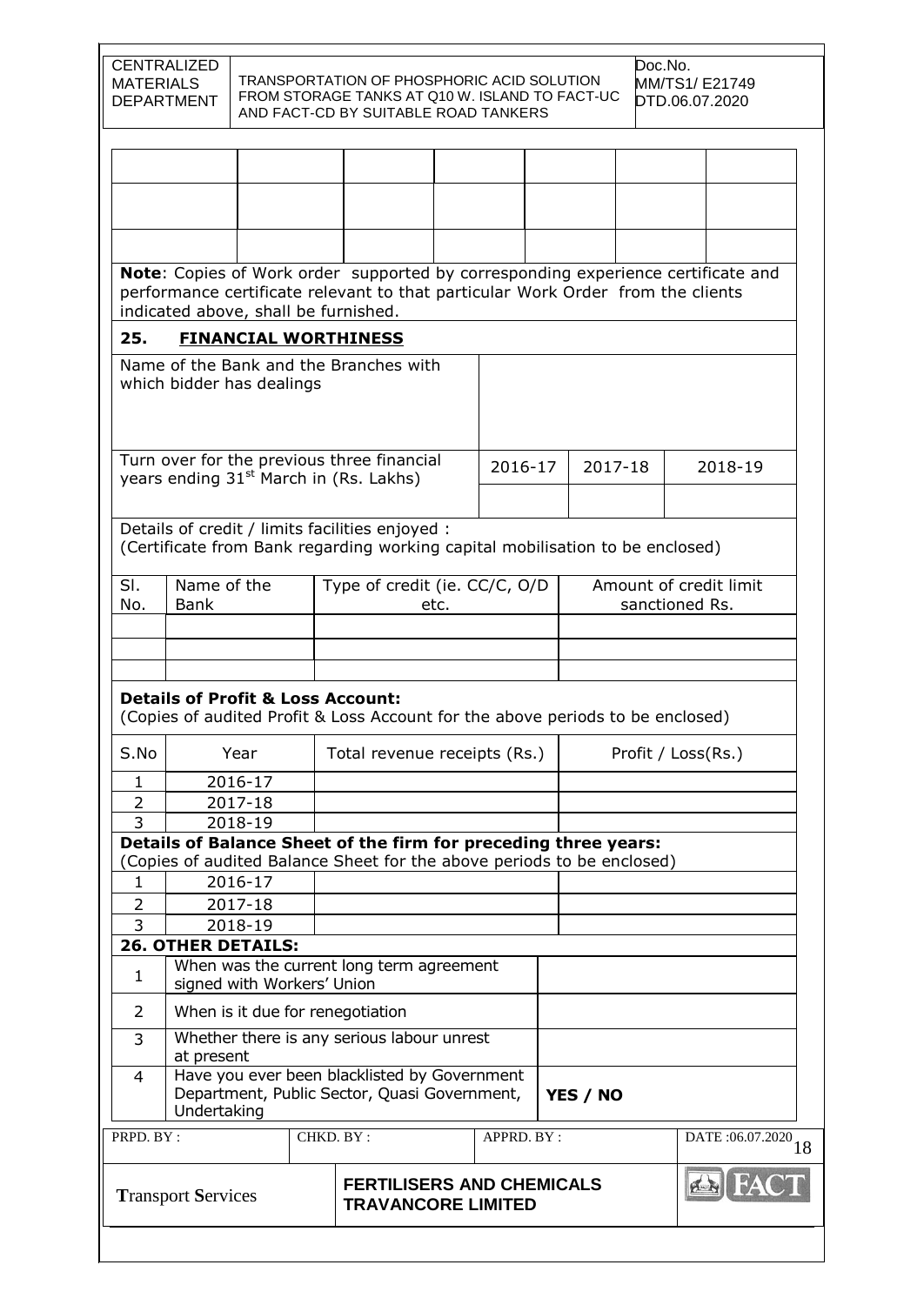| I CENTRALIZED. |                                                | Doc.No.               |
|----------------|------------------------------------------------|-----------------------|
| MATERIALS      | TRANSPORTATION OF PHOSPHORIC ACID SOLUTION     | <b>MM/TS1/ E21749</b> |
| DEPARTMENT     | FROM STORAGE TANKS AT Q10 W. ISLAND TO FACT-UC | DTD 06.07.2020        |
|                | AND FACT-CD BY SUITABLE ROAD TANKERS           |                       |

| 5              | Any criminal cases pending against you / firm                                             |      |                             |  |  |  |
|----------------|-------------------------------------------------------------------------------------------|------|-----------------------------|--|--|--|
| 6              | Mobilization period / Time required for<br>commencement of work                           |      |                             |  |  |  |
| 7              | Bidder's Registration details with Labour/PF/ESI<br>Depts: (Attach copy of registrations) |      |                             |  |  |  |
| 8              | <b>Details of EMD:</b>                                                                    |      |                             |  |  |  |
|                | Name of Bank/issuing<br><b>Branch</b>                                                     | Date | UTR / Challan / Receipt No. |  |  |  |
|                |                                                                                           |      |                             |  |  |  |
|                | Please furnish the following details along with your Banker's Authorisation letter:       |      |                             |  |  |  |
| $\mathbf{1}$   | Income Tax PAN No.                                                                        |      |                             |  |  |  |
| $\overline{2}$ | <b>GST Registration No.</b>                                                               |      |                             |  |  |  |
| 3              | Name of the Bank with<br>address                                                          |      |                             |  |  |  |
|                |                                                                                           |      |                             |  |  |  |
| 4              | Name of the Branch with                                                                   |      |                             |  |  |  |
|                | address                                                                                   |      |                             |  |  |  |
| 5              | <b>MICR Code</b>                                                                          |      |                             |  |  |  |
| 6              | <b>IFSC Code</b>                                                                          |      |                             |  |  |  |
| 7              | <b>Account Type</b>                                                                       |      |                             |  |  |  |
| 8              | Bank Account No.                                                                          |      |                             |  |  |  |
| 9              | Account holder's Name                                                                     |      |                             |  |  |  |
| 10             | Vendor email address                                                                      |      |                             |  |  |  |

#### **DECLARATION**

I/We hereby declare that the particulars furnished above are true to the best of my/our knowledge and belief. I/we hereby agree that FACT shall have the right to visit my/our office/works to satisfy themselves that the particulars furnished above are correct and I/we shall furnish any additional information/documents that may be required by FACT. I/we understand that suppression of any facts/furnishing false information shall render us liable for disqualification.

| <b>Transport Services</b> |           | <b>FERTILISERS AND CHEMICALS</b><br><b>TRAVANCORE LIMITED</b> | <b>FACT</b>           |
|---------------------------|-----------|---------------------------------------------------------------|-----------------------|
| PRPD. BY:                 | CHKD. BY: | APPRD. BY :                                                   | DATE:06.07.2020<br>19 |
|                           | (Seal)    |                                                               |                       |
|                           |           | Signature<br>÷                                                |                       |
| Place:                    |           | Designation<br>- 1                                            |                       |
| Date:                     |           | Authorised Signatory,<br>Name<br>÷                            |                       |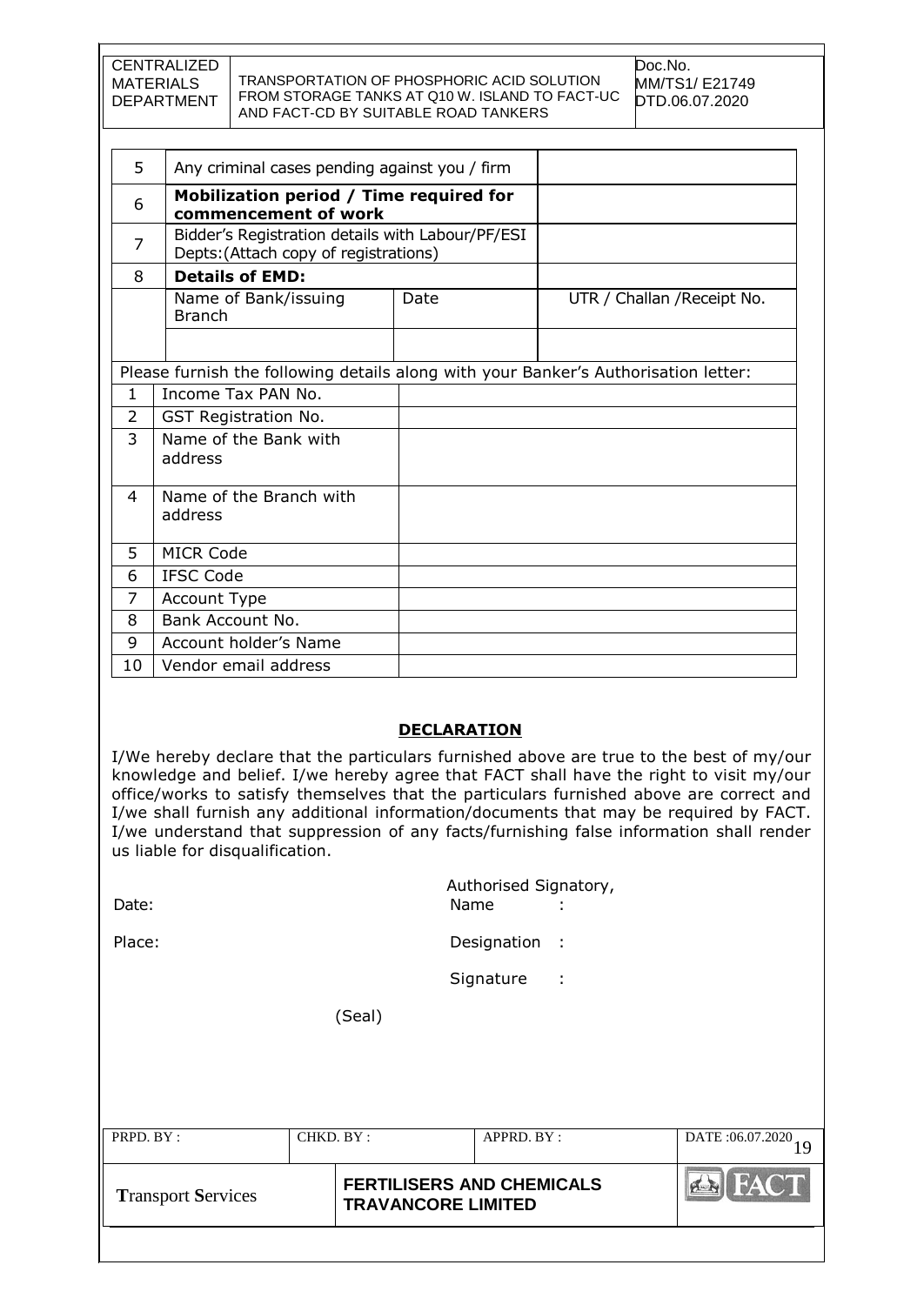Doc.No. MM/TS1/ E21749 DTD.06.07.2020

#### **ANNEXURE -IV**

#### **Special Terms and Conditions**

#### 1.0 **Scope of Work :**

Transportation of Phosphoric Acid Solution (approx. 54% P2O5 - Commercial Grade) by suitable MS rubber lined / FRP/ SS tanker lorries which are not older than 15 years, from Storage tanks at Q10 Willington Island[WI] to FACT - Udyogamandal Complex[UC] at Udyogamandal and to FACT-Cochin Division at Ambalamedu. The average/maximum quantity to be moved per day will be about **325 MT / 400 MT for Udyogamandal Complex and 500 MT for Cochin Division**.

- 1.1 Loading Point: Storage tanks at Willingdon Island.
- 1.2.0 Unloading Points:
- 1.2.1 FACT Udyogamandal Complex at Udyogamandal
- 1.2.2 FACT Cochin Division at Ambalamedu

#### 2.0 **Quantity for movement:**

The estimated quantity for 2 years and the average/maximum quantity to be moved per day is as follows:

| SI.<br>No | Schedule of work                                                                                                                          | Estimated quantity<br>for 2 years(in MT) | Average quantity to<br>be moved per day |
|-----------|-------------------------------------------------------------------------------------------------------------------------------------------|------------------------------------------|-----------------------------------------|
| 1         | Transportation of<br>Road<br>Phosphoric Acid solution from<br>storage Tanks at Q10 Willingdon<br>Island to FACT - Udyogamandal<br>Complex | 1,71,000 MT<br>approx                    | 325 MT / 400 MT                         |
| 2         | Road Transportation of<br>Phosphoric Acid solution from<br>storage Tanks at Q10 Willingdon<br>Island to FACT - Cochin Division            | 1,10,000 MT<br>approx.                   | 500 MT                                  |

- 2.1 The quantity shown above is only an approximate indication and there is no guarantee. The quantity is liable to vary either way depending on the arrival of the ships, stock position / storage capacity available at W.Island, plant requirements, captive phosphoric acid production at CD, barge transport to CD/UD and performance of the loading / unloading equipment at Willindgon Island and Udyogamandal Complex/Cochin Division.
- 2.2 FACT reserves the right to reduce or increase the estimated quantity at any time without assigning any reason whatsoever and does not give any guarantee regarding the quantity to be transported. The Contractor has no right to claim loss/loss of profit on account of reduction-in revenue arising out of variation in quantity made available for transport.

PRPD. BY : CHKD. BY : APPRD. BY : DATE :06.07.2020 3.0 Period of Contract: The period of contract shall be two years tentatively from

| 1 IV D. D.I.              |  | <u> CIIILD, DI, .</u>                                         | $P_{1111}$ .00.07.2020 |
|---------------------------|--|---------------------------------------------------------------|------------------------|
| <b>Transport Services</b> |  | <b>FERTILISERS AND CHEMICALS</b><br><b>TRAVANCORE LIMITED</b> | FACT                   |
|                           |  |                                                               |                        |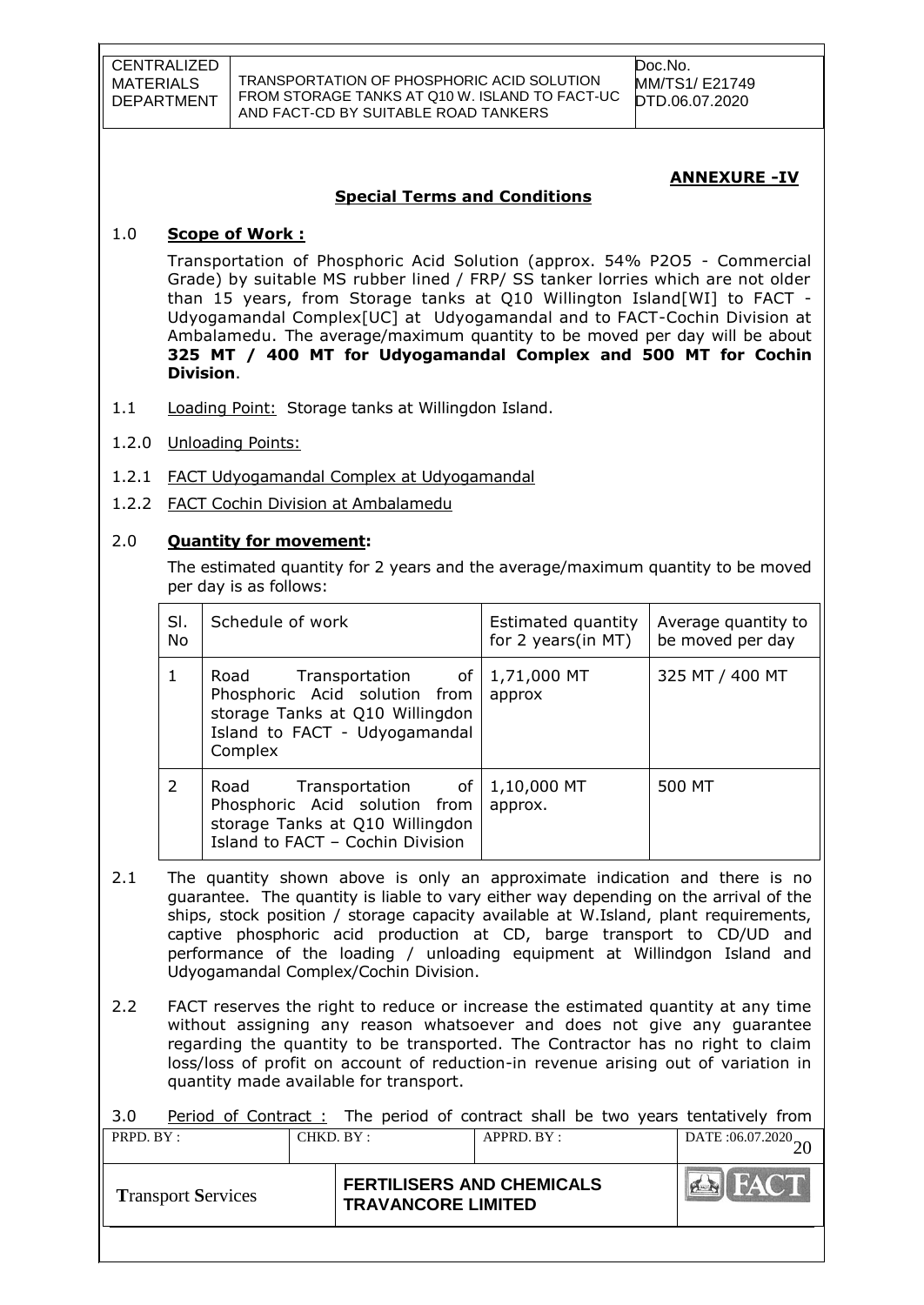01.09.2020 (or) from the date of commencement of work as per Letter of Intent / Work order.

## 4.0 **Rates:**

- 4.1 The rates shall be for per MT of Phosphoric Acid solution transported from Storage tanks at Willington Island to FACT Udyogamandal Complex / FACT-Cochin Division  $[CD]$ .
- 4.2 No revision of the rates will be allowed during the period of contract except as provided for in clause 3 of Annexure V.
- 4.3. For the purposes of calculation of variation in rates as per clause 3 of Annexure-V (Standard Terms & Conditions of contract), the HSD price at Cochin on the date of Part-A bid opening shall be the base rate and distance approx. for one way (from the place of loading to place of unloading) is as indicated at Clause 13 below.

# 5.0 **Capacity of Contractor:**

- 5.1 Contractor shall own/control adequate number of suitable tankers and other resources to discharge their transport obligations to FACT as detailed in clauses 6.1 to 6.19 below.
- 5.2 During execution of the work, the total daily movement requirement will be allotted in the ratio of their ordered quantity, subject to placing of tankers by each contractor. In case the contractor does not place adequate tankers to meet his allotted quantity as above, FACT reserves the right to allot the shortfall thus made to the other contractor(s) and the contractor, who does not place adequate tankers as above, will have no claim for moving the shortfall quantity made by him on a subsequent day. FACT's decision in this regard shall be final and binding on the contractors.
- 5.3 In case the Contractor requires to deploy tankers which are not owned or leased by him originally, the Contractor may do so, but the same shall be done only with prior written permission from FACT. In such cases, consent letter/ lease agreement in Rs.500/- worth Kerala Government Stamp paper and proof of ownership and other documents shall be submitted to FACT from the lawful owners permitting the use of their tankers/equipment for transportation of Phosphoric Acid for the contract period without any liability to FACT for any damage, loss that may be incurred by the owner during operations connected with the contract. Statutory obligations with regard to tankers / equipment and its drivers, operators etc., shall be complied with by the Contractor. In case the Contractor is found to deploy any tanker not owned by him for the work and without complying with the above, the same shall be viewed seriously. In such cases, FACT reserves the right to take appropriate action against the contractor as deemed fit including pre-mature termination of the contract and arrange the work wholly or partially through other agencies at the risk and cost of

# 6.0 **Liability to move Phosphoric Acid:**

the contractor.

6.1 The Contractor or his authorised representative shall call on our Dy. General Manager (WI) / Asst. General Manager [Fert], Udyogamandal Complex ie.,AGM

| PRPD. BY :                |  | CHKD. BY:<br>APPRD. BY:                                       |  | DATE: 06.07.2020 |
|---------------------------|--|---------------------------------------------------------------|--|------------------|
| <b>Transport Services</b> |  | <b>FERTILISERS AND CHEMICALS</b><br><b>TRAVANCORE LIMITED</b> |  | HAC T            |
|                           |  |                                                               |  |                  |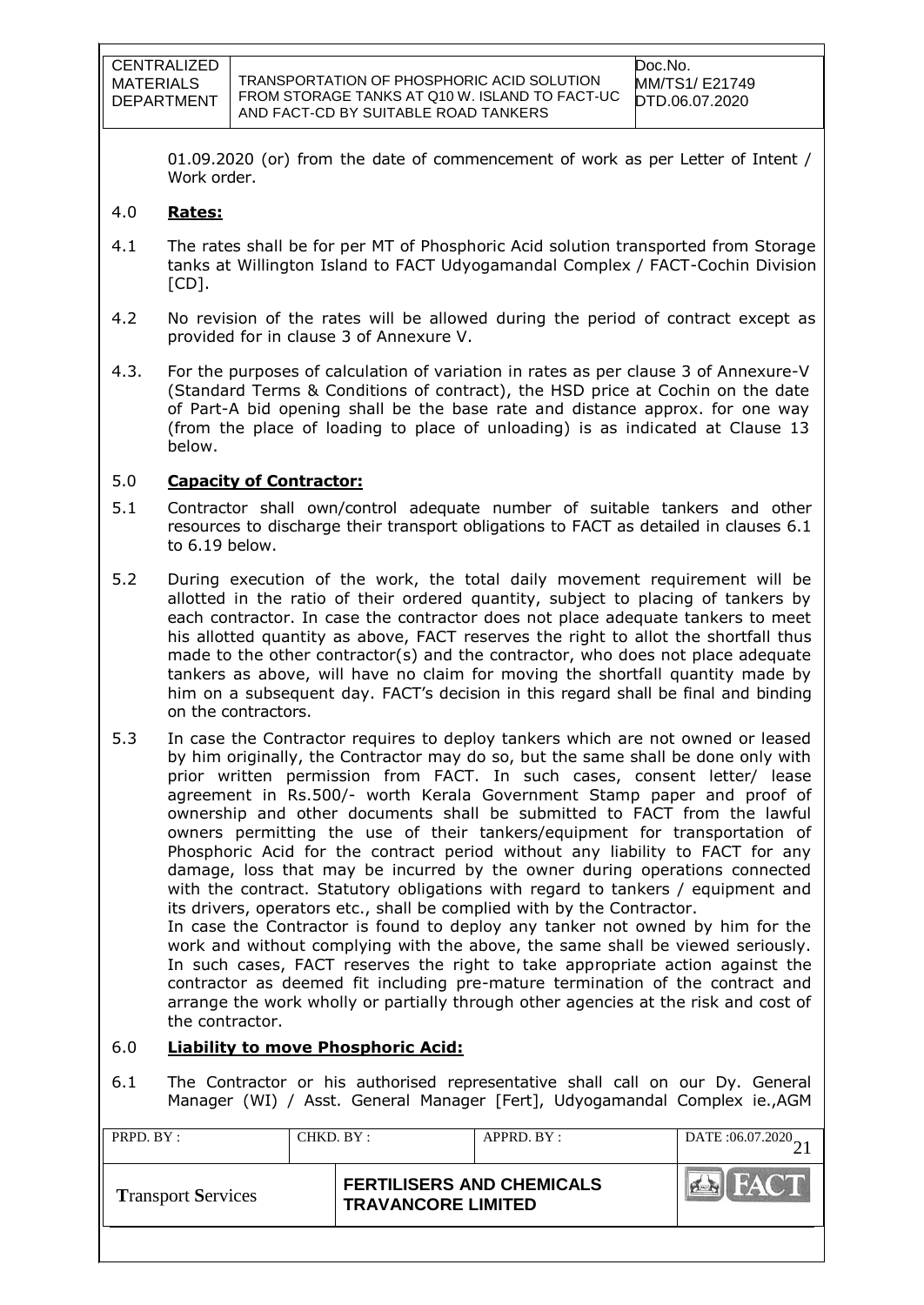TRANSPORTATION OF PHOSPHORIC ACID SOLUTION FROM STORAGE TANKS AT Q10 W. ISLAND TO FACT-UC AND FACT-CD BY SUITABLE ROAD TANKERS

Doc.No. MM/TS1/ E21749 DTD.06.07.2020

(Fert)UC for Udyogamandal Complex and Dy. General Manager (WI) for Cochin Division to receive instructions regarding the transport of Phosphoric acid to be undertaken by him and arrange to work accordingly. Dy. General Manager (WI) is the over-all authority for these activities and will be the contract administrator for this work.

- 6.2 The Contractor shall make available the required number of tanker lorries which shall not be older than 15 years to transport upto 400MT per day of solution (or as specified in the work order) from WI to UC or 500 MT per day of solution (or as specified in the work order) from WI to CD on receipt of oral/written instructions from the above mentioned officers or any other officer authorised by them. The mobilization of tanker lorries as above shall be done within a notice period of 2 or 3 days. These tanker lorries shall be deployed to suit the need/requirements for the movement of Phosphoric acid.
- 6.3 In case the Contractor fails to bring the required number of tanker lorries as stipulated in 6.2 above, FACT shall have the right to make alternative arrangements to transport the acid and realise from the Contractor any loss sustained by FACT on account of such arrangements. Alternatively FACT shall have the option to impose a penalty of Rs.25/- per MT if the Contractor fails to comply with the requirements mentioned in Clause 6.2 above.
- 6.4 The Contractor shall maintain his authorised representative at Cochin Port and Udyogamandal/Ambalamedu to receive and acknowledge instructions and documents. Orders given to the Contractor"s agent shall be considered to have the same effect as if they have been given to the Contractor himself. The appointment of the authorised agent shall be notified by the Contractor and got approved by FACT"s Officer-in-Charge of the work.
- 6.5 The signing of FACT"s transit documents by the Contractor"s representatives shall be deemed to be acknowledgment of receipt of goods on behalf of the Contractor.
- 6.6 The Contractor shall arrange to position his tanker lorry for taking tare weight and gross weight in respect of each consignment at the weigh bridges at Q-10 Willingdon Island & FACT Udyogamandal Complex/FACT-Cochin Division.
- 6.7 The Contractor or his duly authorised representative shall take delivery of stocks for onward movements and the Contractor shall always be responsible for safety and preservation of products till they are duly entrusted at the destination points. It shall be the Contractor"s responsibility to protect the stocks, until the materials are handed over to FACT"s representative at the destination.
- 6.8 The Contractor is entirely responsible for the safe carriage and delivery of goods entrusted with him. The Contractor shall check each consignment received from FACT"s Phosphoric Acid Terminal at Q-10, Cochin Port and notify promptly shortage, damage etc. to appropriate authorities. The Contractor shall compensate for all shortages/losses or damages from the time the consignments are received to the time they are delivered at the stipulated destination. FACT reserves the right to realise the compensation towards such shortages, damages, non-delivery etc. by appropriating from the Contractor"s bills/Security Deposit and/or by foreclosing the bank guarantee.

6.9 After loading the tanker lorries with Phosphoric Acid, the outlet and inlet pipes

| PRPD. BY:                 |  | APPRD. BY:<br>CHKD. BY:                                       |  | DATE:06.07.2020           |
|---------------------------|--|---------------------------------------------------------------|--|---------------------------|
| <b>Transport Services</b> |  | <b>FERTILISERS AND CHEMICALS</b><br><b>TRAVANCORE LIMITED</b> |  | <b>FACT</b><br>$\sqrt{4}$ |
|                           |  |                                                               |  |                           |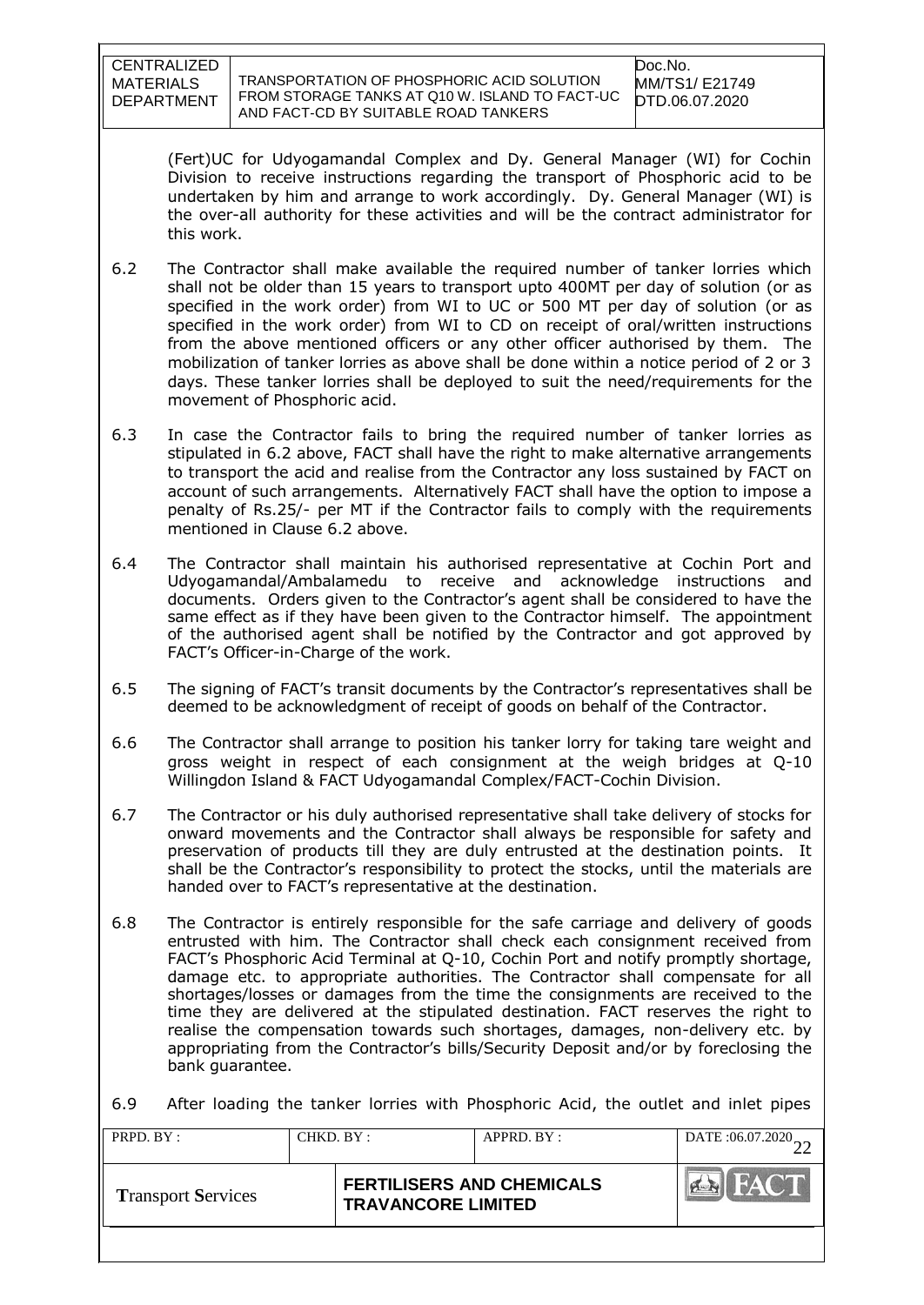TRANSPORTATION OF PHOSPHORIC ACID SOLUTION FROM STORAGE TANKS AT Q10 W. ISLAND TO FACT-UC AND FACT-CD BY SUITABLE ROAD TANKERS

shall be sealed at the loading point. FACT shall provide the required sealing materials free of cost. The sealing shall be done by the contractor in the presence of the representative of FACT. The seals shall be removed in the presence of the representatives of FACT – UC/CD just prior to unloading the materials. In case the seals are tampered enroute and or if there is a shortage in the quantity transported, the cost of the short delivered materials shall be recovered from the Contractor.

- 6.10 Billing shall be based on the loaded quantity. A per trip variation upto  $+/$  0.5% of the loaded quantity shall be allowed in the weighment of tankers at the unloading point. In case shortages beyond the tolerance as above is found during unloading, transport charges shall be limited to the actual quantity unloaded. However, in case the weighbridge report indicates excess quantity during unloading, transport charges shall be limited to the loaded quantity. The officer-in-charge or his authorized nominee at the unloading point shall record the net quantity unloaded. The tripwise variation in weight above 0.5% will be assessed cumulatively on a monthly basis and for net of the shortage, recovery shall be effected from the contractor. However, no payment shall be given for excess.
- 6.11 The Contractor shall be responsible for all repairs/replacements/maintenance of their tankers and accessories. The tankers should be complete with all safety as well as operational accessories including transfer hoses.
- 6.12 During the pendency of this work order, if the Contractor uses tanker lorries not owned by him, consent letters shall be produced from the owners permitting the use of their tanker lorries, without any liability to FACT for any damage, loss that may be incurred by the owner/Contractor during operations connected with the order. Statutory obligations regarding these tanker lorries, personnel working in them etc shall be complied with by the Contractor as if the tanker lorries were owned by him.
- 6.13 The Contractor shall make necessary security arrangements during handling and transit of materials and he shall be responsible for any shortage /pilferage/damage. After loading the materials at Willindgon Island/FACT-UD/FACT-CD, the tanker lorries shall not stop anywhere enroute.
- 6.14 Goods entrusted with the Contractor shall be transported from Willington Island to FACT-UC within 2 hrs. This transit period is exclusive of loading and unloading time.
- 6.15 In case the goods are held up en-route due to any break-down or accident or Force Majeure, the matter shall be intimated to the Dy. General Manager (WI), Asst. General Manager (Fert)/UC, Asst. General Manager (NP)/CD as the case may be over telephone or in person and subsequently confirmed in writing.
- 6.16 FACT shall arrange insurance coverage for the product transported till the product is unloaded into the storage tank at FACT– UC/FACT-CD. FACT shall also arrange for necessary insurance to meet damages on account of Public liability arising out of this contract. However, it is made clear that the Contractor has to compensate FACT for any loss sustained by FACT towards damages/shortages/ losses/ contamination/ non-delivery of product etc. for reasons that are attributable to the Contractor. FACT"s decision on the above shall be final and binding on the PRPD. BY : CHKD. BY : APPRD. BY : DATE :06.07.2020 23 **Transport Services FERTILISERS AND CHEMICALS**  $6 - 5$ **TRAVANCORE LIMITED**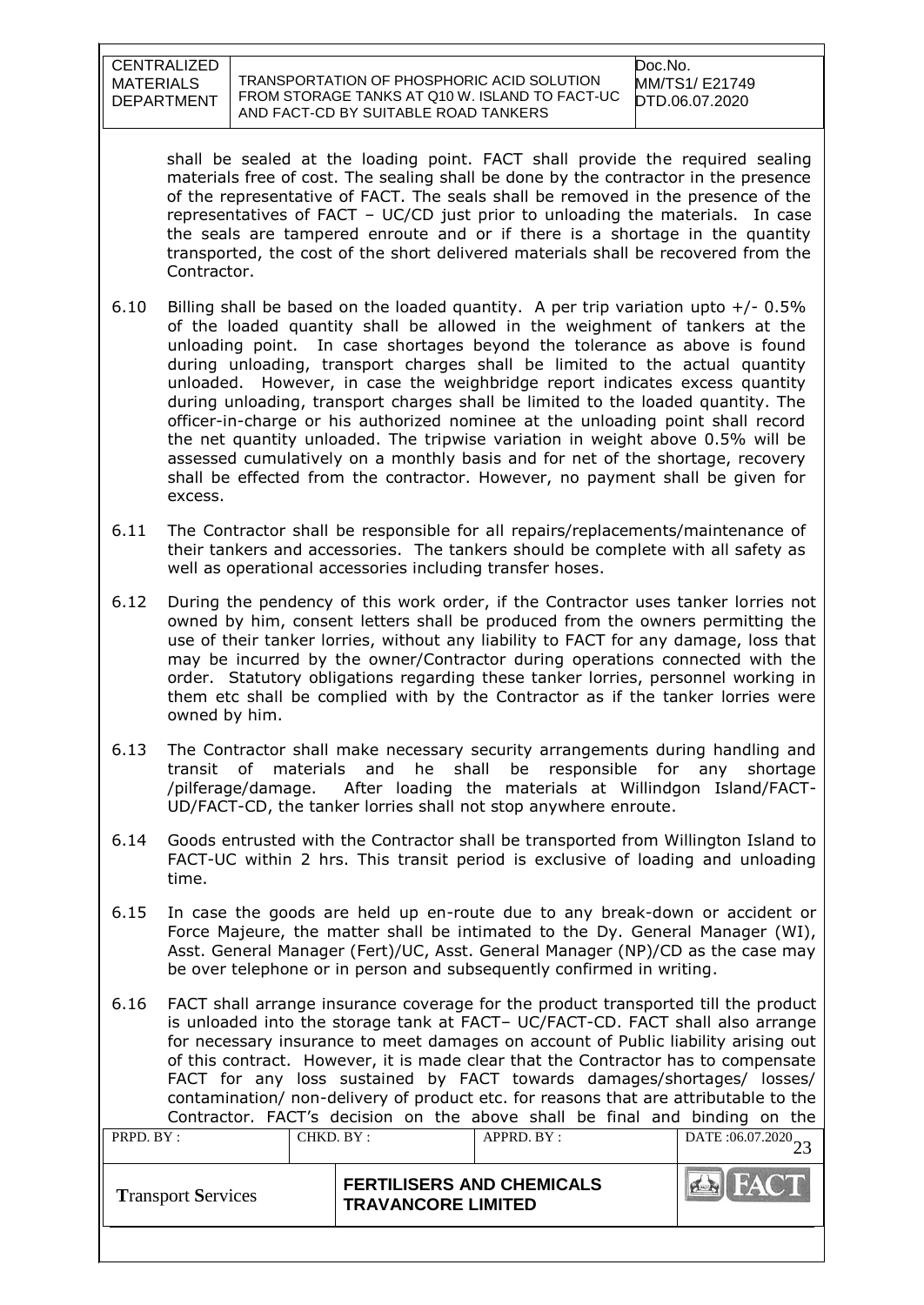TRANSPORTATION OF PHOSPHORIC ACID SOLUTION FROM STORAGE TANKS AT Q10 W. ISLAND TO FACT-UC AND FACT-CD BY SUITABLE ROAD TANKERS

Doc.No. MM/TS1/ E21749 DTD.06.07.2020

Contractor. FACT reserves the right to realise such compensation, at rates decided by FACT, by appropriating from the Contractor's bills/Security Deposit without prejudice to FACT"s right to claim balance amount, if any, from the Contractor. FACT shall have recourse to the Contractor for any costs, claims, demands, proceedings, damages and expenses whatsoever arising out of or in connection with any failure of the Contractor to perform any of the obligations under the terms of the Contract.

- 6.17 Insurance coverage of the Contractor's vehicles, crew and all belongings engaged for the work shall be arranged by him at his own responsibility and cost. The Contractor shall be fully responsible for all damages to the tankers, his personnel and also for liabilities on account of  $3<sup>rd</sup>$  party claims, if any, arising on account of accidents or any other calamities during the pendency of the contract.
- 6.18 The workers deployed by the Contractor for the work shall be covered under the PF & ESI Acts. The Contractor shall ensure full compliance to the above Acts. The Contractor shall be responsible for making all payments to his workmen, including ESI and Provident Fund benefits etc., as applicable. Deductions towards PF & ESI contributions on behalf of the workers will be made from the Contractor"s bills, if applicable, and remitted to the concerned Departments by FACT based on wage roll cum attendance roll to be furnished by the Contractor. If the workers are not presently registered with PF & ESI, necessary applications signed by the workers shall be submitted by the Contractor for enabling their registration. It is also made clear that FACT shall not make any payments to the Contractor other than the rates agreed for the work. All extra payments, if any, to be made to the Contractor's workmen during the course of contract period shall be borne entirely by the Contractor. In case the Contractor fails to discharge his statutory obligations leading to a situation wherein FACT is to incur any expenditure/loss in their capacity as the Principal Employer, such expenditure/loss shall be realized from the Contractor.
- 6.19 The safety of the Contractor"s belongings shall be arranged by him at his own responsibility and cost.

# **7.0 Security Deposit:**

- 7.1 The Contractor shall remit 5% of the total contract value for the period of contract as per the work order as interest free Security Deposit (SD) or furnish a Bank Guarantee from a Nationalised/ Scheduled Bank in the format prescribed by FACT, for equivalent amount within 15 days of award of Letter Of Intent or contract, whichever is earlier. The Bank Guarantee shall be valid till the expiry of the contract with a claim period of six months thereafter.
- 7.2 The EMD remitted by the Contractor can be adjusted towards SD, if so desired by him. EMD shall be returned only on remittance of requisite SD.
- 7.3 The SD shall not be released until the work as per the Contract is satisfactorily completed and accepted and final bills paid. Any amount due from the Contractor to FACT shall be deducted from the SD without prejudice to FACT's right to claim balance amount, if any, from the Contractor.
- 7.4 The violation of any of the terms and conditions of Contract by the Contractor shall be liable to forfeiture of the Security Deposit and disqualification from further work

| PRPD. BY:                 |  | CHKD. BY:<br>APPRD. BY:                                       |  | DATE: 06.07.2020          |
|---------------------------|--|---------------------------------------------------------------|--|---------------------------|
| <b>Transport Services</b> |  | <b>FERTILISERS AND CHEMICALS</b><br><b>TRAVANCORE LIMITED</b> |  | <b>FACT</b><br><b>PER</b> |
|                           |  |                                                               |  |                           |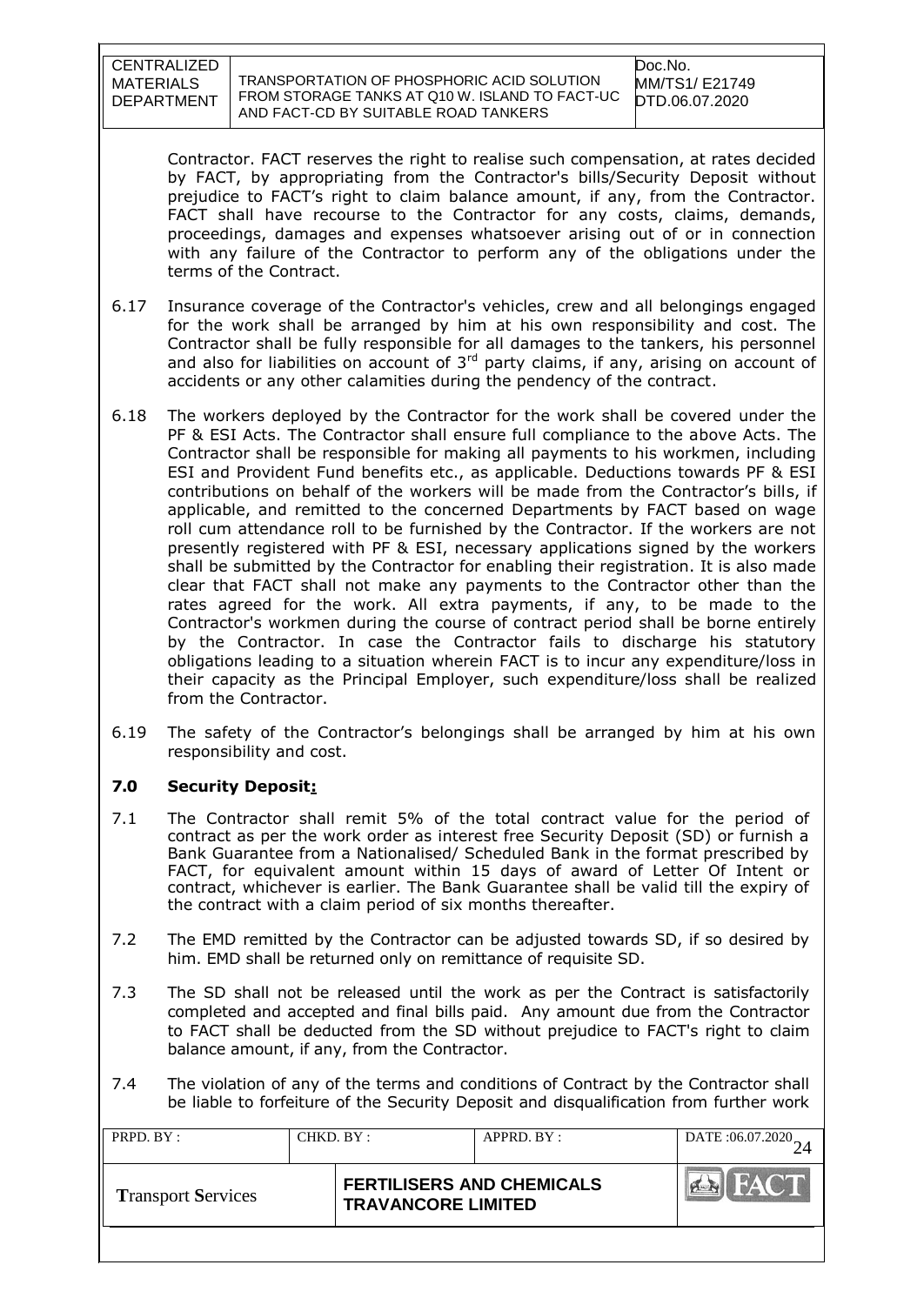| CENTRALIZED                    |                                                                                                                                      | Doc.No.                          |
|--------------------------------|--------------------------------------------------------------------------------------------------------------------------------------|----------------------------------|
| MATERIALS<br><b>DEPARTMENT</b> | TRANSPORTATION OF PHOSPHORIC ACID SOLUTION<br>FROM STORAGE TANKS AT Q10 W. ISLAND TO FACT-UC<br>AND FACT-CD BY SUITABLE ROAD TANKERS | MM/TS1/ E21749<br>DTD.06.07.2020 |

with FACT without prejudice to FACT's right to avail other remedies.

- 7.5 In case the Contractor fails to submit Security Deposit and execute the required Agreement or fail to commence the execution of the work on the stipulated date, the EMD furnished shall be liable to be forfeited without prejudice to FACT"s right to claim damages.
- 8.0 **GST**: The rate quoted by the Bidder for all the works as per this tender shall be exclusive of GST. GST, if applicable for the work as per any statutory notification, shall be extra and born by FACT.

## 9.0 **Settlement of Bills:**

- 9.1 Transportation charges shall be based on the weigh bridge recordings at FACT Udyogamandal Complex FACT (UC) subject to clause 6.10 above. Payment will be effected on presentation of the bills on a monthly basis to our Finance Department, duly certified by Asst. General Manager (Fert)/UC or his authorised representatives or any other Officers nominated by FACT for that purpose. In case of transportation from WI to CD, the DGM (Prod) or his authorised representative shall be the bills certifying authority and payment shall be based on the unloading points weigh bridge reading subject to clause 6.10 above.
- 9.2 The Contractor shall not be eligible for any other charges on any account other than that specifically mentioned in the Work Order.
- 9.3 The Contractor shall submit his bills together with supporting documents within 30 days of his taking up of the goods for transportation.
- 9.4 Only permanent drivers having special valid license to transport hazardous chemicals and who are thorough with emergency procedures shall be employed for the work.
- 9.5 The contractor shall ensure that all the relevant provisions of Central Motor Vehicles Act and Rules & Kerala Motor Vehicle Rules, applicable from time to time, regarding transportation of hazardous goods are complied with during the tenure of the contract.
- 9.6 Payment will be credited to Contractor's bank through National Electronic Fund Transfer or RTGS. Contractors are required to furnish the following details along with their Banker's authorisation letter:

a) Bank Name, b) Branch Name, c) MICR Code, d) IFSC code, e) Account type f) Account No.

#### 10. **Working Hours:**

The Contractor shall have to undertake transporting 24 hours a day on all days including Sundays and Holidays.

# 11. **Passes:**

The Contractor shall obtain passes for himself, his workers and representatives for entry inside the Factory compound and Cochin Port. Passes are not transferable and shall be renewed on expiry. Passes must be surrendered to our Security Department, when workers/representatives are changed or when the Contract is completed/terminated, failing which charges, if any, as per the rules of the company shall be payable by the Contractor. All expenses for passes of Cochin Port shall be borne by the Contractor.

| PRPD. BY:                 |  | CHKD. BY:<br>APPRD. BY:                                       |  | DATE: 06.07.2020 |
|---------------------------|--|---------------------------------------------------------------|--|------------------|
| <b>Transport Services</b> |  | <b>FERTILISERS AND CHEMICALS</b><br><b>TRAVANCORE LIMITED</b> |  |                  |
|                           |  |                                                               |  |                  |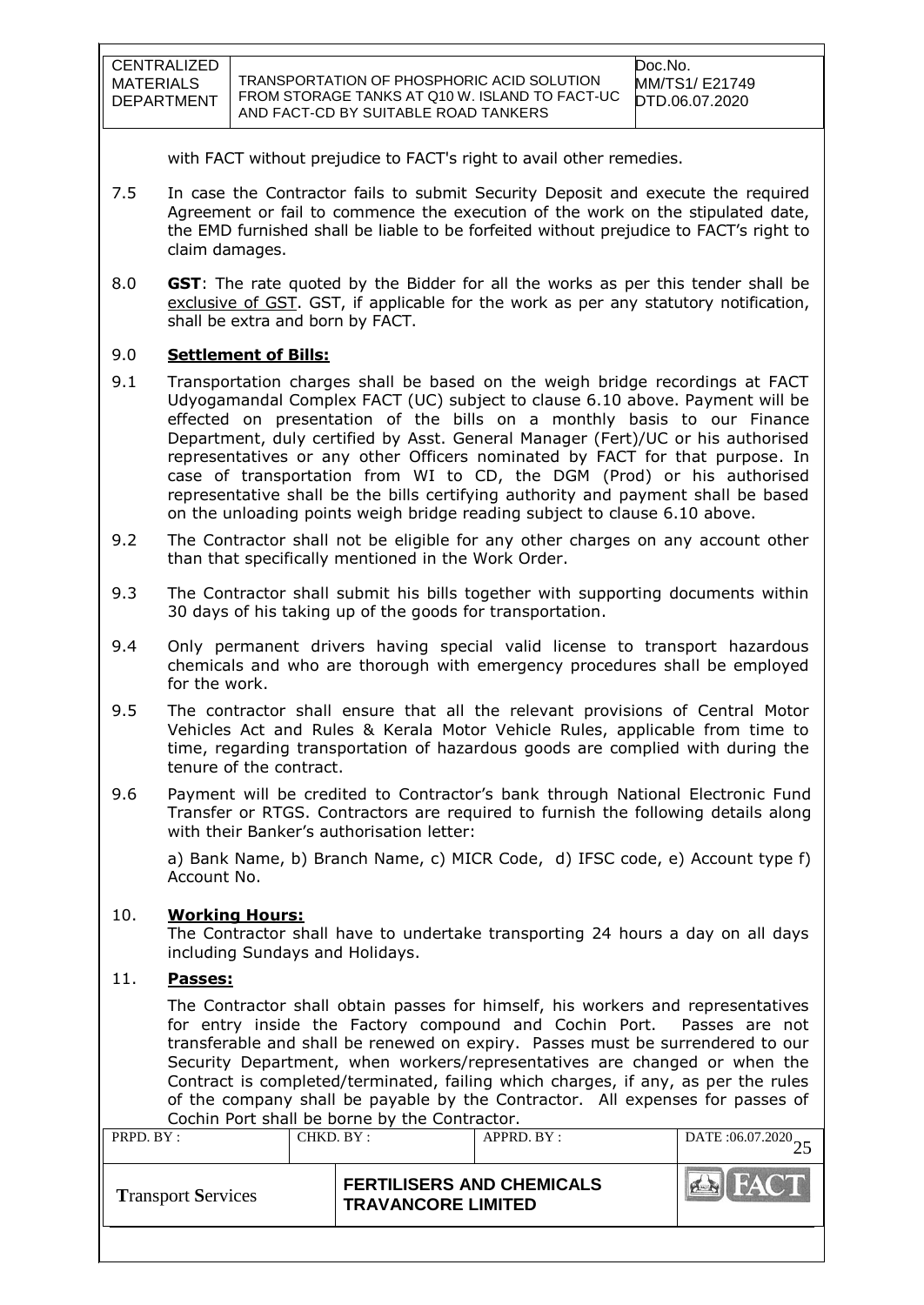- 12. FACT reserves the right to suspend or terminate the contract partially or wholly at any date during the validity period of the contract.
- 13. For the purposes of calculation of variation in rates as per clause 3 of Annex-V (Standard Terms & Conditions of Contract), the diesel price at Cochin on the date of opening of Part- A bid shall be the base rate and distance for one way (from the place of loading to place of unloading) is as follows:

| From Q-10 W. Island to FACT Cochin Division at Ambalamedu           | 23 KM        |  |
|---------------------------------------------------------------------|--------------|--|
| From Q-10 W. Island to FACT Udyogamandal Complex at<br>Udyogamandal | <b>28 KM</b> |  |

The above distance is an estimate, fixed for the purpose of calculating diesel price escalation only and may vary from the actual distance covered.

14. The contract once awarded will not imply that the contractor will have exclusive right for the particular job. The contract is not a guarantee to the Contractor either for continuity of work on all days or any definite volume of work at any time.

## 15. **Termination:**

If the Contractor becomes insolvent or in the event of his going into liquidation or winding up his business as the case may be, or if in the opinion of the company if the Contractor fails to fulfill his obligations in the execution of the work to the company"s satisfaction, the company may forthwith terminate the contract or take it over in whole or in part and employ any other agency or agencies to continue the work and forfeit the contractor"s security deposit and retention of money without prejudice to the company"s rights to claim compensation from the contractor for losses or damages suffered by the company as a result of the above arrangements. The contractor shall have no claim to compensation for any loss that may occur consequent to the above arrangements. Evaluation of the Contractor's performance by FACT and decisions taken thereon shall be final and binding on the Contractor.

- 16. In case the Contractor failed to perform the contract as per the terms and conditions of the contract, FACT shall have the power to terminate the contract and make alternative arrangements to carry out the work for the remaining period at the risk and cost the Contractor. In such case, the Contractor shall be liable for any expenses, loss or damage, which FACT may incur or sustain by reason of or in connection with the Contractor"s default. FACT will also have the option to put the vendor on Enquiry Holiday for a minimum period of **three** years.
- 17. Giving or requesting any type of illegal gratification to/from any person / agency inside or outside FACT premises will be viewed very seriously and FACT reserves the right to take suitable action against the Contractor indulging in such practices, including termination of contract without notice, and the remaining work in such cases will be arranged by FACT through other parties at the contractor"s risk and cost.

| PRPD. BY:                 | CHKD. BY: |                                                               | APPRD. BY: | DATE: 06.07.2020 |
|---------------------------|-----------|---------------------------------------------------------------|------------|------------------|
| <b>Transport Services</b> |           | <b>FERTILISERS AND CHEMICALS</b><br><b>TRAVANCORE LIMITED</b> |            | <b>FACT</b>      |
|                           |           |                                                               |            |                  |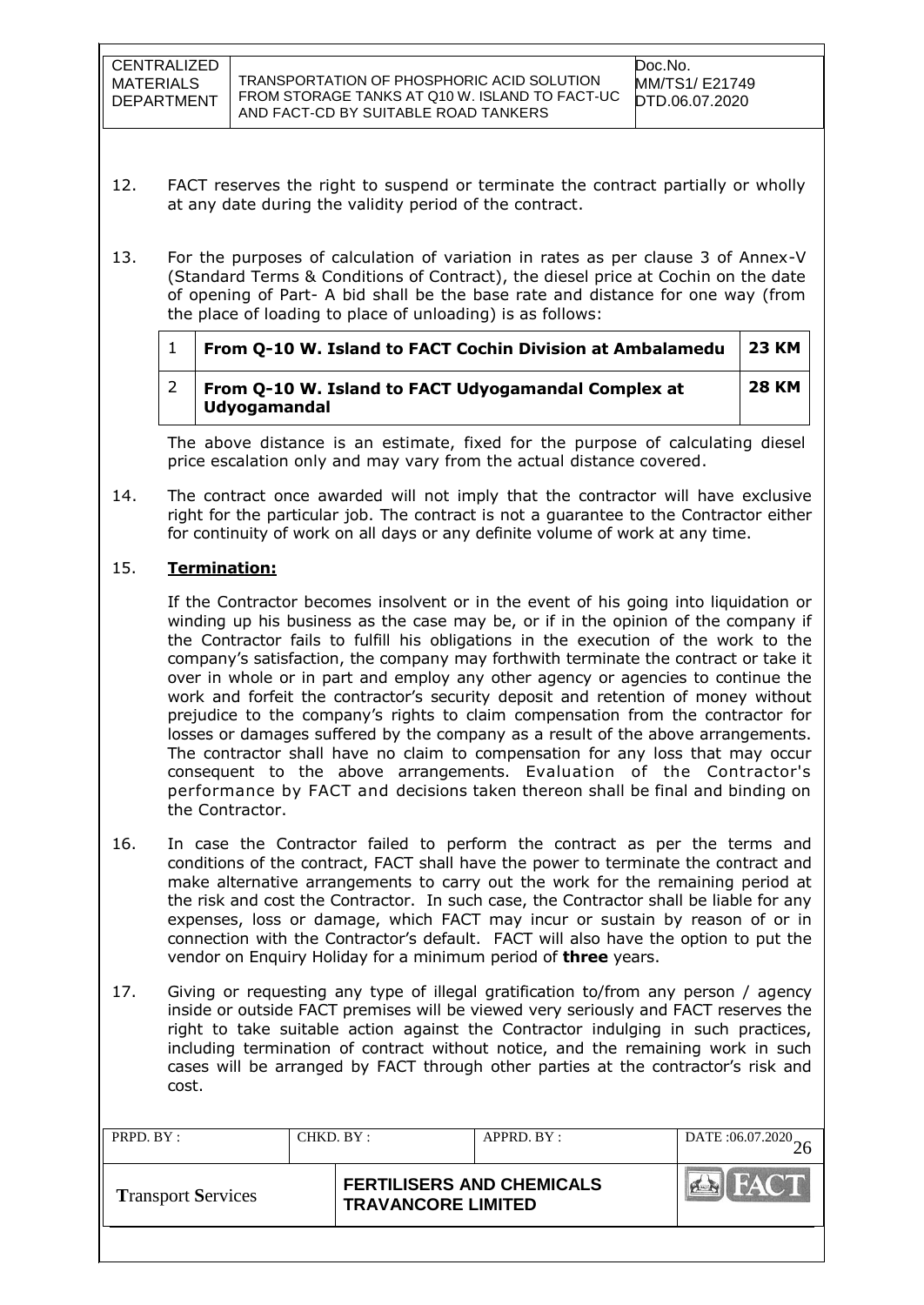TRANSPORTATION OF PHOSPHORIC ACID SOLUTION FROM STORAGE TANKS AT Q10 W. ISLAND TO FACT-UC AND FACT-CD BY SUITABLE ROAD TANKERS

- 18. The contractor shall be liable for payment of all claims, compensation or expenses payable as a result of any accident or injury sustained by workmen employed or hired by the contractor in the execution of the contract, which the contractor is liable to pay by rule, law and order of Government. The expenses, if any, incurred by FACT on the above will be realized from any amount that may be due to the contractor from FACT.
- 19. Strike etc. by Contractor"s labour owing to any dispute pertaining to the wages or otherwise will not be deemed to be a reason beyond the control of the Contractor.
- 20. The Contractor shall assume all liabilities for, and keep FACT wholly indemnified against, all actions or suits, costs, damages, charges and expenses arising out of or in connection with carrying out the work covered by the contract with respect to the equipments/crew deployed by the contractor for the work as per this contract.
- 21. It is to be understood that FACT shall not provide any other services except as specifically defined. Contractor shall render all other services/carry out all incidental works whether mentioned herein or not, for executing the contract to the satisfaction of FACT.
- 22. Contract Administration: This contract shall be administered and executed by Dy. General Manager (Willington Island) DGM-WI or his authorized representative.

**OTHER TERMS AND CONDITIONS: All other terms and conditions shall be as per our "Standard Terms and Conditions of Contract - Annexure –V. In case of any contradiction between Special Terms and Conditions – Annexure – IV and Standard Terms and Conditions of Contract – Annexure – V, Annexure – IV will prevail.**

| PRPD. BY:                 | CHKD. BY: |                                                               | APPRD. BY: | DATE:06.07.2020 |
|---------------------------|-----------|---------------------------------------------------------------|------------|-----------------|
| <b>Transport Services</b> |           | <b>FERTILISERS AND CHEMICALS</b><br><b>TRAVANCORE LIMITED</b> |            |                 |
|                           |           |                                                               |            |                 |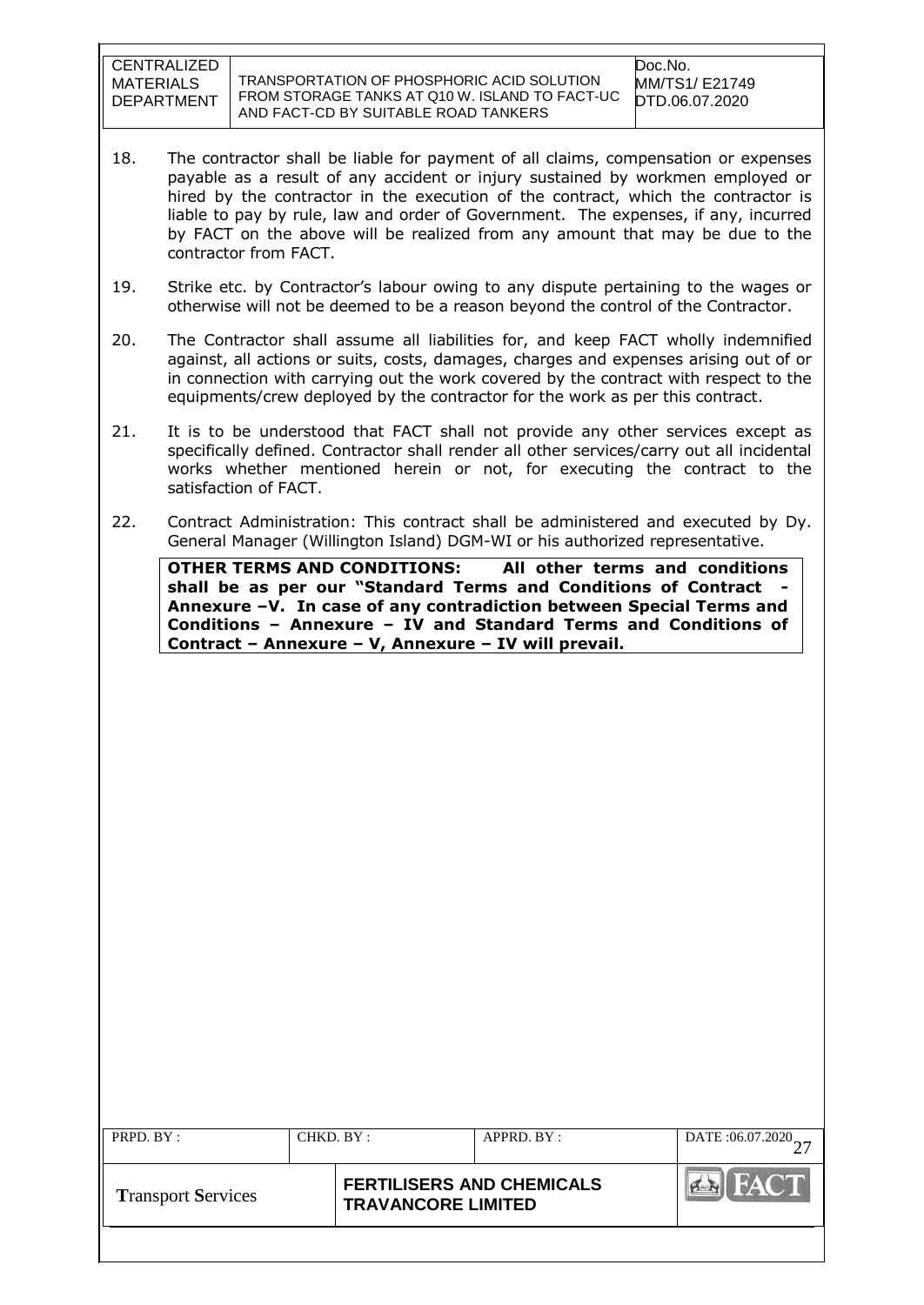Doc.No. MM/TS1/ E21749 DTD.06.07.2020

# **ANNEXURE –V**

## **STANDARD TERMS AND CONDITIONS OF CONTRACT**

#### **00. CONTENTS :**

- 01. GENERAL:
- 02. SECURITY DEPOSIT:
- 03. RATES:
- 04. PAYMENT:
- 05. QUANTITY:
- 06. CONTINUITY OF WORK:
- 07. RESPONSIBILITY FOR MATERIAL:
- 08. SECURITY & SAFETY REGULATIONS:
- 09. STATUTORY OBLIGATIONS:
- 10. CONTRACTOR's WORKMEN:
- 11. DEFAULT:
- 12. TERMINATION:
- 13. FORCE MAJEURE:
- 14. ASSIGNMENT:
- 15. APPLICABLE LAW & SETTLEMENT OF BILLS:
- 16. ENVIRONMENT MANAGEMENT SYSTEM:
- 17. FRAUD PREVENTION POLICY OF FACT:
- 18. ENTIRETY OF CONTRACT:

# **01. GENERAL:**

**"FACT"** shall mean the Fertilisers and Chemicals Travancore Limited, with registered office at Udyogamandal and its operating Divisions at Udyogamandal and Ambalamedu. **"Contractor"** shall mean the firm/company/individual, who has been awarded the work order (Contract) against their bid in response to the enquiry issued by FACT.

The Contractor shall return to FACT the duplicate copy of the work order with terms and conditions duly acknowledged and signed in confirmation of having accepted the order as per terms and conditions mentioned.

The Contractor shall execute within 15days from the date of receipt of FACT's Letter of Intent, an agreement in stamp paper in the form prescribed by FACT and shall bear all expenses incidental thereto.

The contract once awarded will not imply that the Contractor has exclusive right for the particular job.

The Contractor is deemed to have carefully examined and satisfied himself on the nature and extent of work to be executed and no claims for any extra payment shall be admissible under any circumstances.

FACT shall not in any way be responsible to the Contractor for payment of compensation for hold up of work, if any, due to any situation beyond the control of FACT.

# **02. SECURITY DEPOSIT :**

The contractor) shall remit interest free Security Deposit (SD) equivalent to **five percent (5%) of the total contract value** by DD/NEFT/RTGS or by Bank Guarantee issued by a Nationalised / Scheduled Bank as per the Proforma prescribed within 15 days of issue of award of Letter Of Intent or contract, whichever is earlier. The Bank

| PRPD. BY :                | CHKD. BY: |                                                               | APPRD. BY: | DATE:06.07.2020 |
|---------------------------|-----------|---------------------------------------------------------------|------------|-----------------|
| <b>Transport Services</b> |           | <b>FERTILISERS AND CHEMICALS</b><br><b>TRAVANCORE LIMITED</b> |            | <b>HACTE</b>    |
|                           |           |                                                               |            |                 |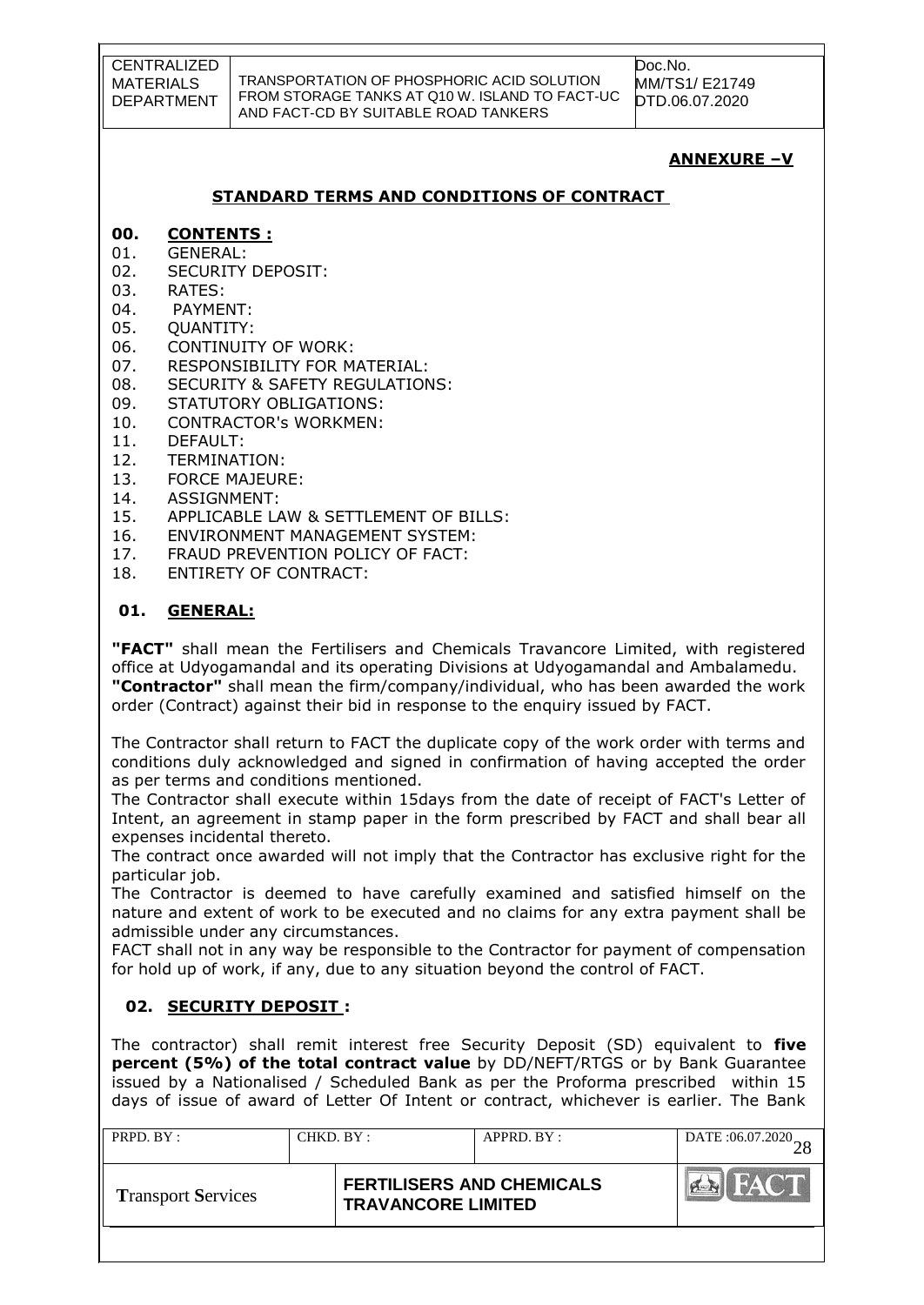Guarantee shall be valid till the expiry of the contract with a claim period of six months thereafter.

The EMD remitted by the Contractor can be adjusted towards security deposit, if so desired by him. EMD shall be returned only on remittance of requisite Security Deposit.

The Security Deposit shall not be released until the work as per the Contract is satisfactorily completed and accepted and final bills paid. Any amount due from the Contractor to FACT shall be deducted from the Security Deposit without prejudice to FACT's right to claim balance amount, if any, from the Contractor.

The violation of any of the terms and conditions of Contract by the Contractor shall be liable to forfeiture of the Security Deposit and disqualification from further work with FACT without prejudice to FACT's right to avail other remedies.

# **03. RATES:**

The rates shall be inclusive of all incidental and other charges excluding GST which may have to be incurred by the Contractor in execution of the work as per this contract.

The rates shall be firm for the period of contract. However, during this period increase / decrease in the transport rates shall be applicable if the price of High Speed Diesel (HSD) oil is increased/decreased. The revision formula applicable shall be at the rate of 2.5 paise per MT per KM for 1 Rupee per Litre increase or decrease in price of HSD oil calculated for one way (single) distance only. The revision in the contracted rate shall be calculated in this proportion for the increase/decrease in the price of HSD oil. Diesel price variation shall be averaged (Simple) for the completed billing period and revised rates shall be applicable for that completed billing cycle.

Request for rate revision shall be submitted by the Contractor based on the revised retail price of HSD at Cochin and the revision if approved, shall be effective from the date of HSD price variation. The HSD price at Cochin on the date of bid opening (Techno-Commercial Part) shall be the base rate for the above purpose. In case of revisions from the date of bid opening to the date of issue of work order, work order shall be issued after adjusting the rate as per the above formula.

#### **04. PAYMENT :**

Payment shall be effected, on presentation of the bills to the Dy.General Manager(Fin)- Bills duly certified by the authorised person specified in the special conditions attached. Final settlement of contractors bill shall be made after deduction of (1) amounts due from them to FACT on account of shortage / damages / loss to the goods entrusted to them, (2) statutory levies such as PF liability, Income Tax etc. if any and (3) any other amount due from the contractor for any other reason. If the amount due from the contractor is more than the amount due to the contractor, the contractor shall arrange to pay FACT the difference without delay.

#### **05 QUANTITY** :

Quantity given in the contract is only an approximate indication and FACT does not guarantee the total quantity to be transported. FACT reserves the right to reduce or increase the quantity at any time without assigning any reason whatsoever and does

| PRPD. BY:                 | CHKD. BY: |                                                               | APPRD. BY: | DATE:06.07.2020 |
|---------------------------|-----------|---------------------------------------------------------------|------------|-----------------|
| <b>Transport Services</b> |           | <b>FERTILISERS AND CHEMICALS</b><br><b>TRAVANCORE LIMITED</b> |            | HAC T           |
|                           |           |                                                               |            |                 |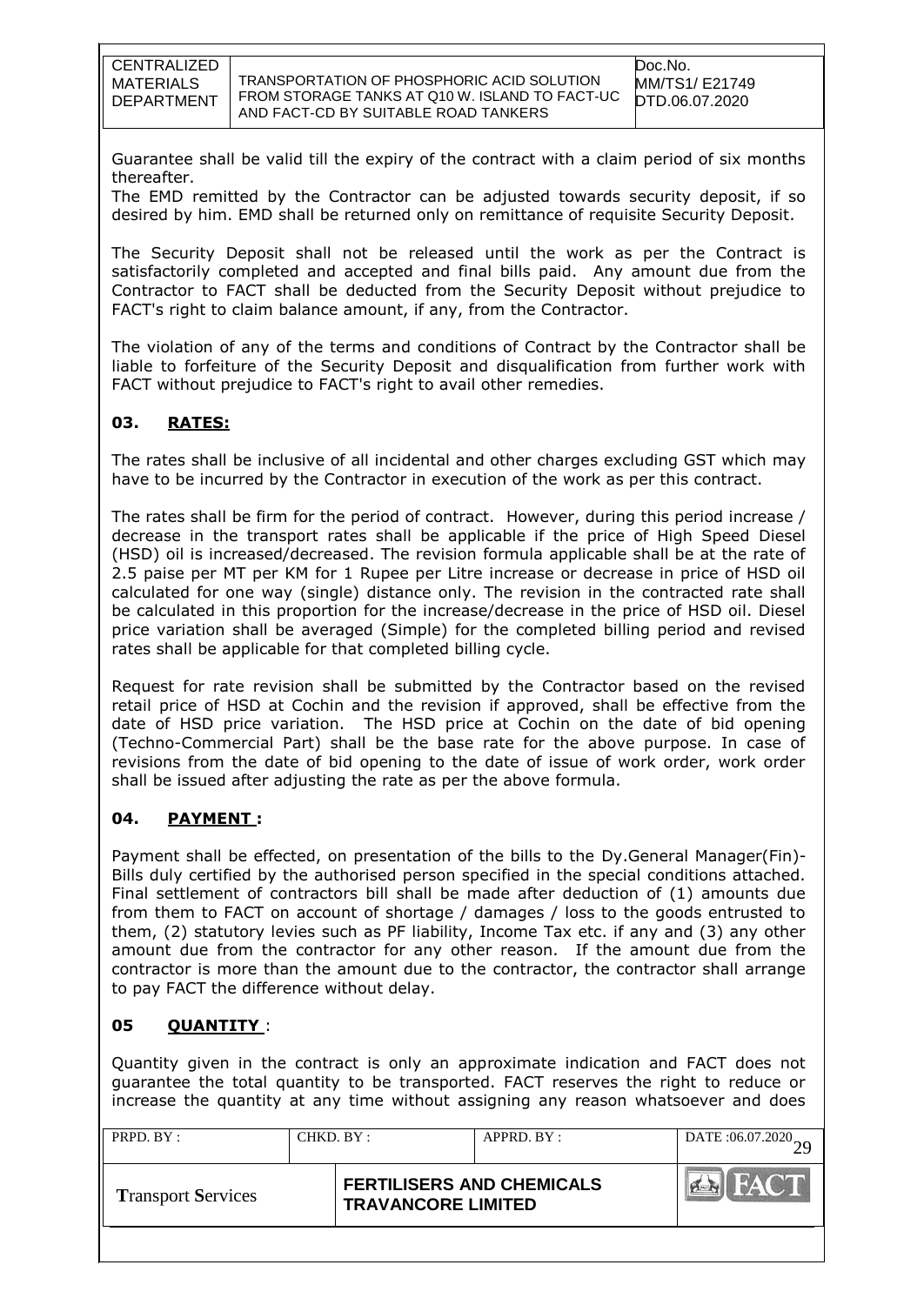TRANSPORTATION OF PHOSPHORIC ACID SOLUTION FROM STORAGE TANKS AT Q10 W. ISLAND TO FACT-UC AND FACT-CD BY SUITABLE ROAD TANKERS

not give any guarantee regarding the quantity. The Contractor has no right to claim loss / loss of profit on account of reduction in revenue arising out of variation in quantity made available for transport.

## **06. CONTINUITY OF WORK :**

The contract shall not mean continuity of work for the Contractor. The Contractor shall contact the authorised representatives of FACT for obtaining instructions. The instructions given over telephone have also to be complied with.

## **07. RESPONSIBILITY FOR MATERIAL:**

The Contractor shall be responsible for the material entrusted to him and shall compensate FACT for any shortage or damage while the goods are in his custody.

## **08. SECURITY & SAFETY REGULATIONS :**

The Contractor shall strictly observe the Security and Safety Regulations of FACT. Any loss or damage incurred by FACT, on account of the neglect or failure of the Contractor or the Contractor's employees, representatives including the crew of the vehicles/tankers to observe the security and safety regulations shall be to the Contractor's account.

Smoking and carrying smoking material (including matches) inside FACT premises is prohibited due to safety reasons and the Contractor shall ensure that his employees, representatives and crew comply with this.

Any damage caused to any of FACT's buildings, equipment, vehicles, crafts etc. and that of any other contractor/s due to the negligence of the Contractor, his employees, his representatives and crew shall be to the account of the Contractor and FACT shall be indemnified and compensated in all such respects by the Contractor.

All precautions in transporting and handling whether stipulated or not shall be adhered to by the Contractor. The Contractor shall exercise care, diligence and promptness in the work and adhere to transport Rules and regulations, statutory obligations and all other Rules and Laws that have a bearing on the work. Any damages/shortages/penalties or any action legal or otherwise arising out of the Contractor's delay or failure or negligence or breach of statutory obligations shall be to the Contractor's account. If any loss/expenditure arising from the breach thereof is not met satisfactorily by the Contractor, FACT reserves the right to withhold payment of bills/Security Deposit and discharge the obligations of the Contractor without prejudice to FACT claiming from the Contractor full value of damages/compensation. The account rendered by FACT in this connection shall be treated as final.

The vehicles/tankers, if any, employed during the course of the execution of the Contract, shall have valid permits for carrying out the intended task.

Due safety requirements in handling and transporting hazardous chemicals like liquid Sulphuric Acid, Sulphuric Acid etc. filled in tankers, as provided vide Motor Vehicles Act 1988 and the Central Motor Vehicle Rules 1989 and regulations formulated from time to time by the proper authority, shall be adhered to by the Contractor at his own expense.

| PRPD. BY :                | CHKD. BY: |                                                               | APPRD. BY: | DATE:06.07.2020 |
|---------------------------|-----------|---------------------------------------------------------------|------------|-----------------|
| <b>Transport Services</b> |           | <b>FERTILISERS AND CHEMICALS</b><br><b>TRAVANCORE LIMITED</b> |            | HAC T           |
|                           |           |                                                               |            |                 |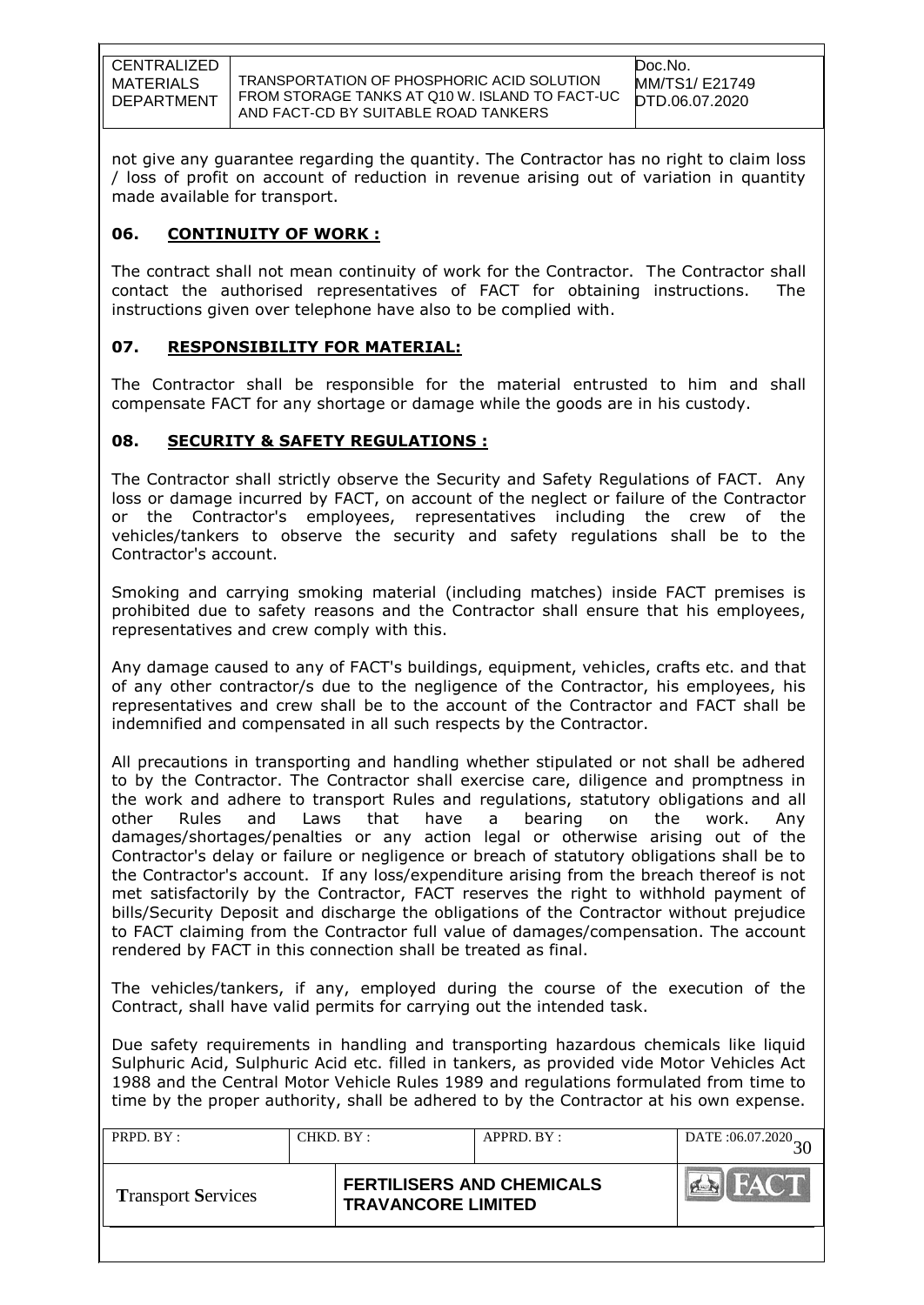TRANSPORTATION OF PHOSPHORIC ACID SOLUTION FROM STORAGE TANKS AT Q10 W. ISLAND TO FACT-UC AND FACT-CD BY SUITABLE ROAD TANKERS

The vehicles shall be legibly and conspicuously marked with an emergency information panel, as applicable, in each of the three places as per Rule 134 of the Central Motor Vehicle Rules 1989. Further any person driving the vehicle employed in the work as per the Contract shall have the ability to read and write at least one Indian language as per rule 9 of the Central Motor Vehicle Rules 1989 and Rules 4 of the Central Motor Vehicles (amended) Rules 1993.

The vehicles shall be equipped with all the necessary safety appliances/equipment for emergency and rescue purpose as stipulated in Motor Vehicles Act 1988 and rules thereto.

## **09. STATUTORY OBLIGATIONS**

The Contractor shall comply with the requirements of all Local, State and Central Govt. Acts, Rules Regulations, By-Laws, Orders etc, in force from time to time and in particular Indian Factories Act, Workmen's Compensations Act, Contract Labour (regulations and abolition) Act 1970, Minimum Wages Act 1936, The Mines Act 1952, The Explosives Act 1884 and all other relevant Acts and Laws as amended from time to time in so far as they are or may be applicable to the execution of works as per this contract.

The Contractor shall obtain at his cost all permits, license and other authorisation, as required for his work, from Govt. authorities. The Contractor shall maintain proper records & registers as required by the concerned statutes and submit them to FACT as and when required.

Proper records of payment of wages to workers/labourers/crew etc. engaged in the work shall be maintained by the Contractor and produced for inspection when required by FACT.

The Contractor shall be responsible for all payments to his workmen including Employees State Insurance and Provident Fund benefits etc., if any, i.e. FACT shall not make any payments to the Contractor other than the rates agreed for the work. All extra payments, if any, to be made to the Contractor's workmen during the course of contract period shall be borne entirely by the Contractor.

In case the Contractor fails to discharge his statutory obligations leading to a situation wherein FACT is to incur any expenditure/loss in their capacity as the Principal Employer such expenditure/loss shall be realised from the Contractor.

#### **10. CONTRACTOR's WORKMEN**

FACT shall have no dealing with the Contractor's workmen or their Union. FACT reserves the right to debar any of the contractor"s employees/workmen/crew from entering FACT premises for whatever reason FACT deems fit.

# **11. DEFAULT:**

In the event of failure on the part of the Contractor to execute the Contract to FACT's satisfaction, FACT may, at their option, either recover from the Contractor liquidated damages as prescribed in the "Special Conditions", if any, or at the risk and cost of the

| PRPD. BY:                 | CHKD. BY: |                                                               | APPRD. BY: | DATE: 06.07.2020 |
|---------------------------|-----------|---------------------------------------------------------------|------------|------------------|
| <b>Transport Services</b> |           | <b>FERTILISERS AND CHEMICALS</b><br><b>TRAVANCORE LIMITED</b> |            | FACT.            |
|                           |           |                                                               |            |                  |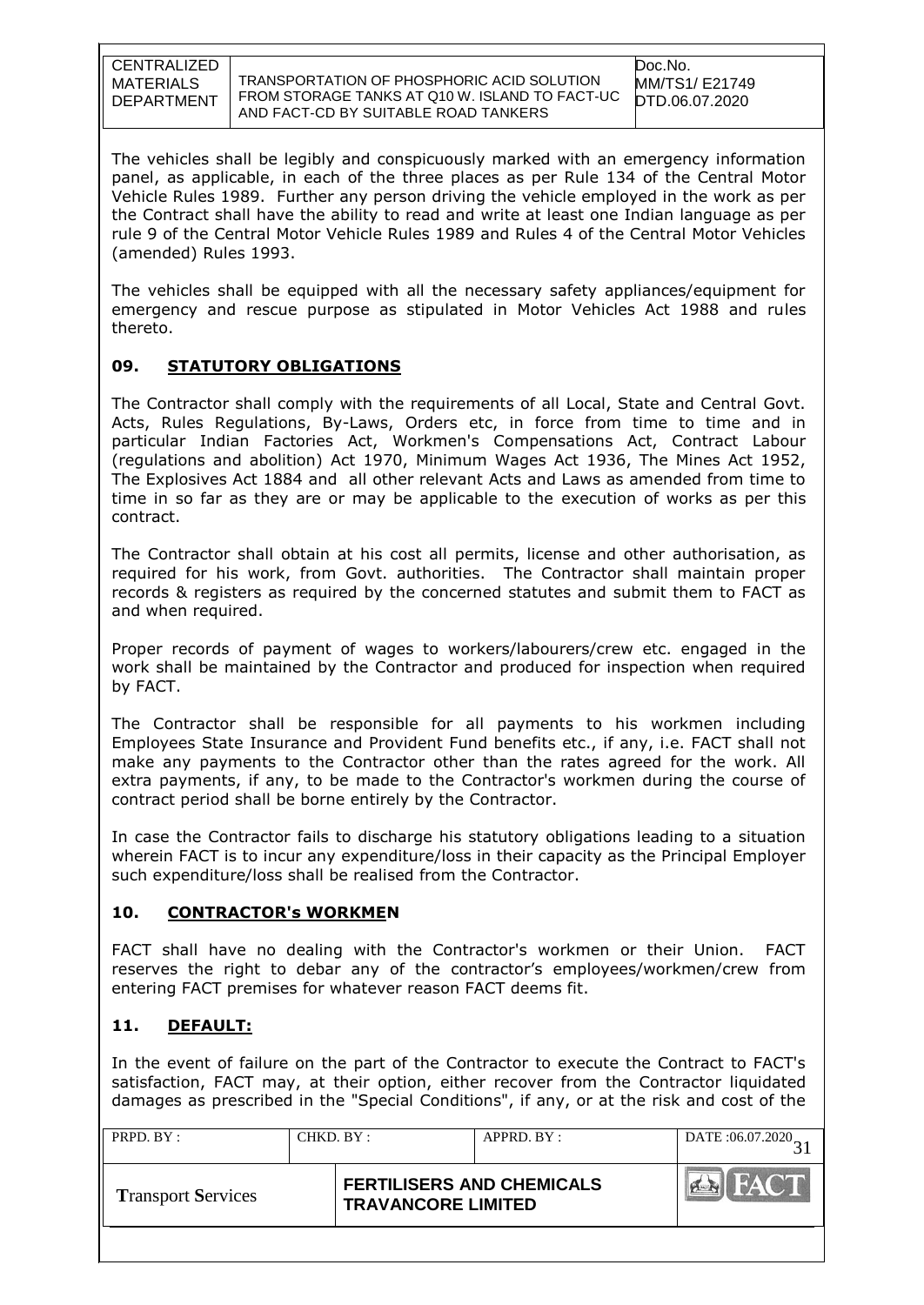TRANSPORTATION OF PHOSPHORIC ACID SOLUTION FROM STORAGE TANKS AT Q10 W. ISLAND TO FACT-UC AND FACT-CD BY SUITABLE ROAD TANKERS

Contractor and without prejudice to FACT's other rights as per the Contract, terminate the Contract wholly or partially and carry out the work through other contractors or by themselves.

# **12. TERMINATION :**

If any work entrusted with other contractors by FACT is obstructed by, interfered with or caused to be interfered with by the Contractor, his employees, his representatives or crew, the contract shall be terminated without notice and the remaining work for the unexpired portion of the contract arranged by FACT through others at the Contractor's risk and cost.

The contract can be terminated by FACT with one month's notice at any time during the pendency of the contract.

# **13. FORCE MAJEURE:**

Neither the Contractor nor FACT shall be considered in default in the performance of their obligations under the Work Order so long as the performance is prevented or delayed because of Force Majeure conditions like war or hostilities, riots or civil commotion, earth quake, flood or tempest, drought, accident, fire or explosion, labour strike or lock-out or Act-of-God or because of any law and order proclamation, regulation or ordinance of Government or subdivision there of and situation arising out of our plant break downs. Notice of a Force Majeure situation shall be given by the affected party to the other party with in one week of its occurrence. Should such a delay be for more than three months, FACT shall have the right to cancel the Work Order at no charge to FACT and FACT shall be entitled to reimbursement of any amount due from the Contractor.

# **14. ASSIGNMENT :**

The Contractor shall not assign, transfer or sub-let this work order without the prior written approval of FACT.

# **15. APPLICABLE LAW & SETTLEMENT OF DISPUTES:**

This contract shall be subject to and shall in all respects be governed by Indian law.

If any dispute arises out of or relating to or in connection with this contract, between the contractor and the owner/FACT, the same shall be amicably settled through mutual discussions, failing which, the unresolved dispute (s) shall be referred to arbitration in accordance with the provisions of the Arbitration and Conciliation Act, 1996, as amended from time to time and number of Arbitrator shall be one. The Venue of the Arbitration shall be at Ernakulam and the proceedings shall be in English.

Any legal proceedings relating to or in connection with this contract shall be limited to the exclusive jurisdiction of the High Court of Kerala.

# **16. ENVIRONMENT MANAGEMENT SYSTEM :**

FACT is a company having Environmental Management System according to ISO 14001

| PRPD. BY:                 | CHKD. BY: |                           | $APPRD$ . $BY$ :                 | DATE: $06.07.2020$ |
|---------------------------|-----------|---------------------------|----------------------------------|--------------------|
| <b>Transport Services</b> |           | <b>TRAVANCORE LIMITED</b> | <b>FERTILISERS AND CHEMICALS</b> | HACTE              |
|                           |           |                           |                                  |                    |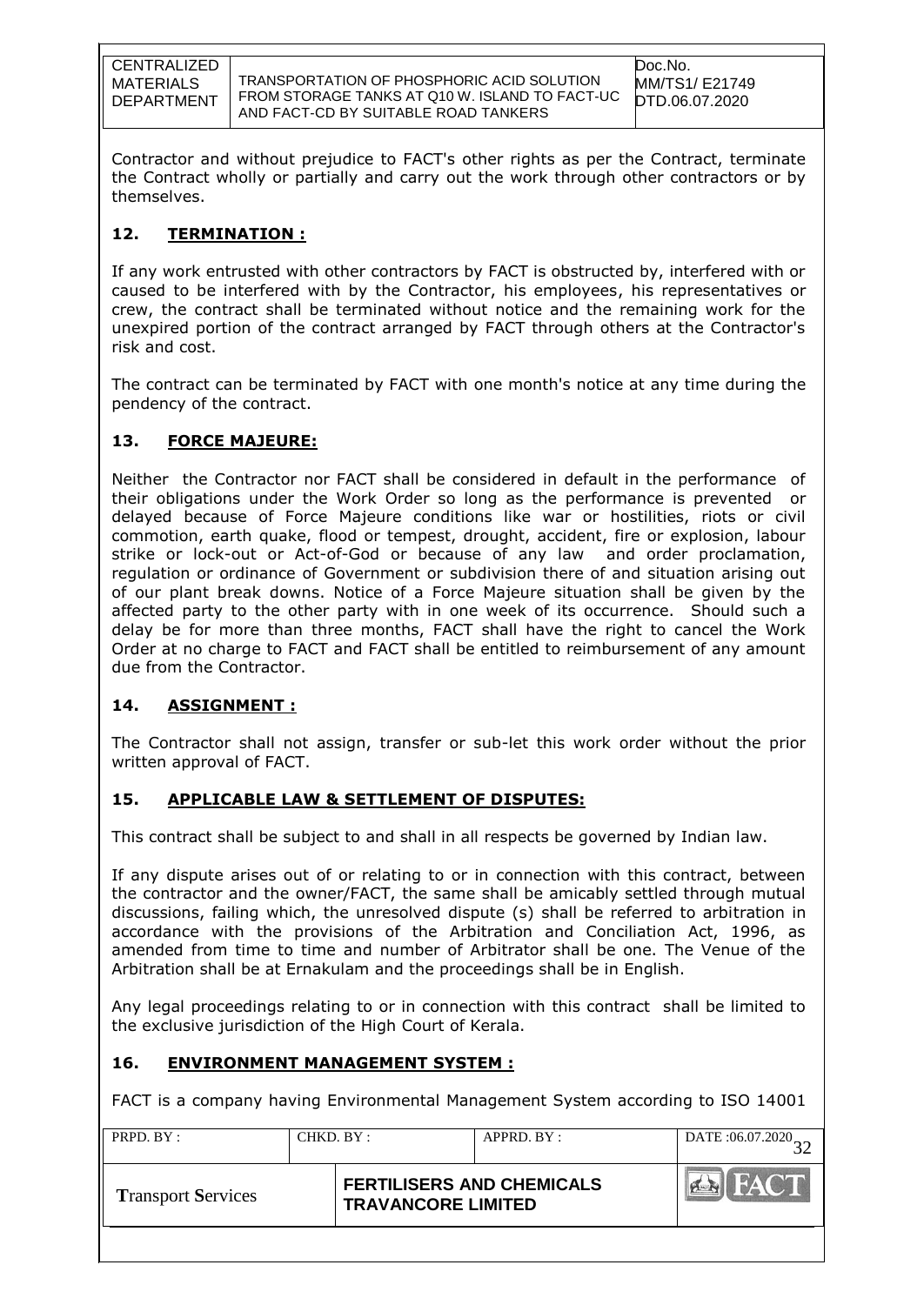TRANSPORTATION OF PHOSPHORIC ACID SOLUTION FROM STORAGE TANKS AT Q10 W. ISLAND TO FACT-UC AND FACT-CD BY SUITABLE ROAD TANKERS

standard. The Contractor shall ensure that none of their activities cause damage to the environment.

# **17. FRAUD PREVENTION POLICY OF FACT:**

FACT a Central Public Sector Undertaking (PSU) follows Corporate Governance principles proactively and has formulated a Fraud Prevention Policy. Details of Fraud Prevention Policy of FACT-2012 can be viewed in FACT's Website [www.fact.co.in.](http://www.fact.co.in/) Contractors shall make themselves aware and also ensure compliance of the same.

# **18. ENTIRETY OF CONTRACT :**

All of the terms agreed to between the Contractor and FACT are included in the Work Order and no other communication, written, oral, or implied shall be considered to be included in the Work Order or form part of the Work Order, unless specifically agreed to in writing by FACT.

**-------------------------**

| PRPD. BY:                 | CHKD. BY: |                                                               | APPRD. BY: | DATE: 06.07.2020 |
|---------------------------|-----------|---------------------------------------------------------------|------------|------------------|
| <b>Transport Services</b> |           | <b>FERTILISERS AND CHEMICALS</b><br><b>TRAVANCORE LIMITED</b> |            | FAC'H            |
|                           |           |                                                               |            |                  |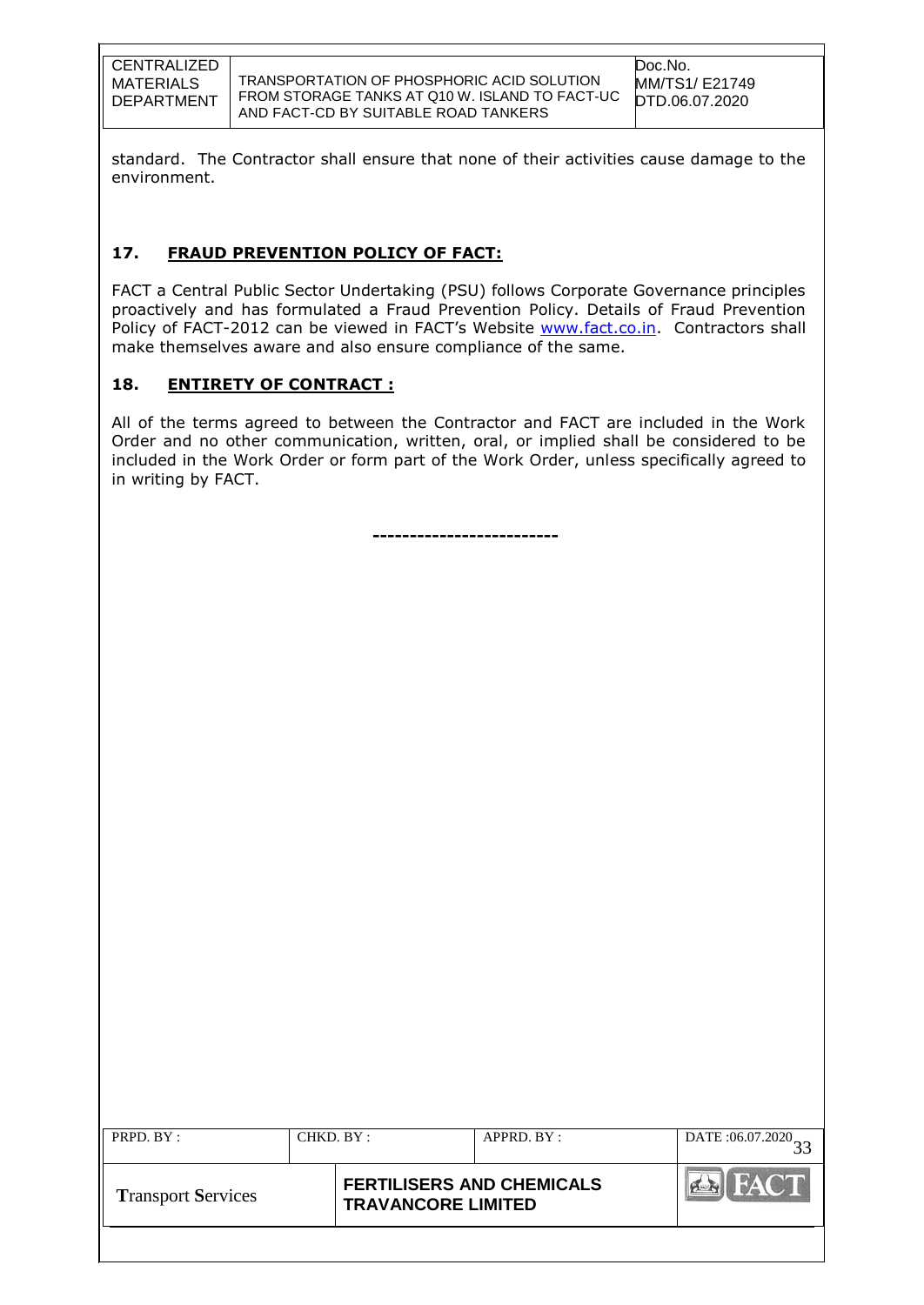## **Annexure VI**

# **COMPLIANCE STATEMENT**

We state that our bid is in full compliance with the documents issued against the Enquiry No: MM/TS1/E21749 DTD.06.07.2020 and we have read and understood the Notice Inviting Tender, Scope of Work, Instructions to Bidders and Special Terms and Conditions and Standard terms and conditions of Contract attached with this enquiry referred above and hereby confirm our acceptance to the same.

Name of bidder: Signature of the Bidder:

Place: Date: (Seal)

| PRPD. BY:                 | CHKD. BY : |                                                               | APPRD. BY: | DATE:06.07.2020 |
|---------------------------|------------|---------------------------------------------------------------|------------|-----------------|
| <b>Transport Services</b> |            | <b>FERTILISERS AND CHEMICALS</b><br><b>TRAVANCORE LIMITED</b> |            | <b>FACT</b>     |
|                           |            |                                                               |            |                 |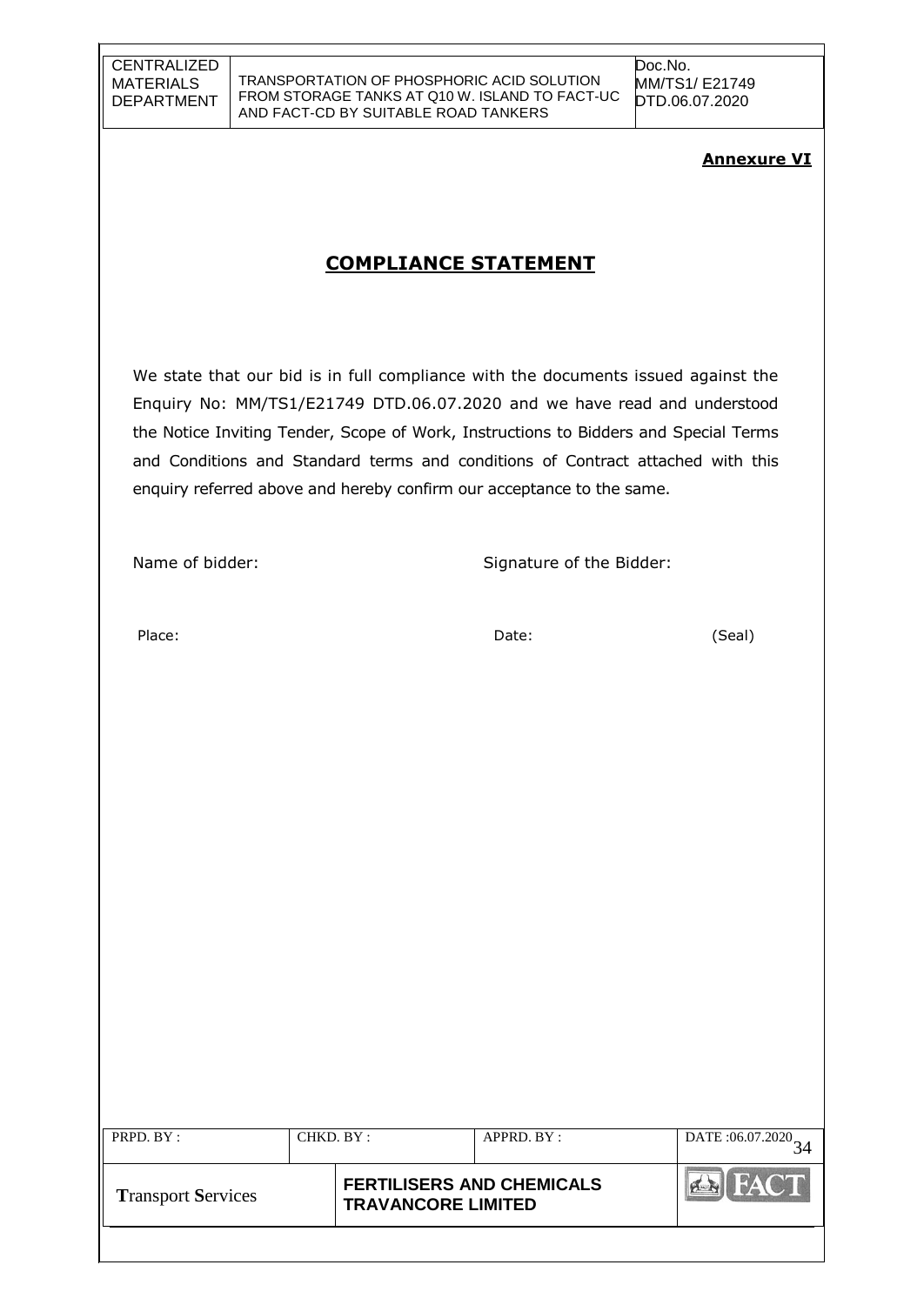TRANSPORTATION OF PHOSPHORIC ACID SOLUTION FROM STORAGE TANKS AT Q10 W. ISLAND TO FACT-UC AND FACT-CD BY SUITABLE ROAD TANKERS

Doc.No. MM/TS1/ E21749 DTD.06.07.2020

**ANNEXURE – VII**

## **PROFORMA OF UNPRICED COPY OF PRICE BID**

(To be submitted with Part-A Bid)

#### Sub: **TRANSPORTATION OF PHOSPHORIC ACID SOLUTION FROM STORAGE TANKS AT Q10 W. ISLAND TO FACT-UC AND FACT-CD BY SUITABLE ROAD TANKERS FOR A PERIOD OF TWO YEARS**.

Note: Please **do not fill in Rates in this format**. Please fill in **"Quoted"** in the blank column provided against each.

 We here by quote our competitive rate as below for all the items of work cited above in compliance with the enquiry documents without any deviation

| SI.<br>No.<br>٠ | Schedule of Work                                                                                                                                                                | Estimated<br>quantity<br>for2 years<br>(In M T) | All-Inclusive<br>rate<br>excluding<br>GST(Rs./MT) |
|-----------------|---------------------------------------------------------------------------------------------------------------------------------------------------------------------------------|-------------------------------------------------|---------------------------------------------------|
|                 |                                                                                                                                                                                 |                                                 | Indicate "Quoted"                                 |
| 1               | Road Transportation of Phosphoric Acid Solution<br>from storage tanks at Q-10, Willington Island to<br>FACT Udyogamandal Complex at Udyogamandal by<br>suitable Tanker lorries. | 1,71,000                                        |                                                   |
| 2               | Road Transportation of Phosphoric Acid Solution<br>from storage tanks at Q-10, Willington Island to<br>FACT-Cochin Division at Ambalamedu by suitable<br>Tanker lorries.        | 1,10,000                                        |                                                   |

*GST shall be extra as applicable based on statutory notifications.*

This bid is submitted in compliance with the enquiry documents and accepting all the requirements, instructions, terms and conditions, proforma of bank guarantee and proforma of agreement etc. without any deviation.

*(Signed by)*

| PRPD. BY : | CHKD. BY: | APPRD. BY:                      | DATE: $06.07.2020$ <sub>35</sub> |
|------------|-----------|---------------------------------|----------------------------------|
|            |           |                                 |                                  |
|            |           |                                 | (Stamp)                          |
|            |           |                                 |                                  |
|            |           |                                 |                                  |
|            |           | Name and address of the Bidder: |                                  |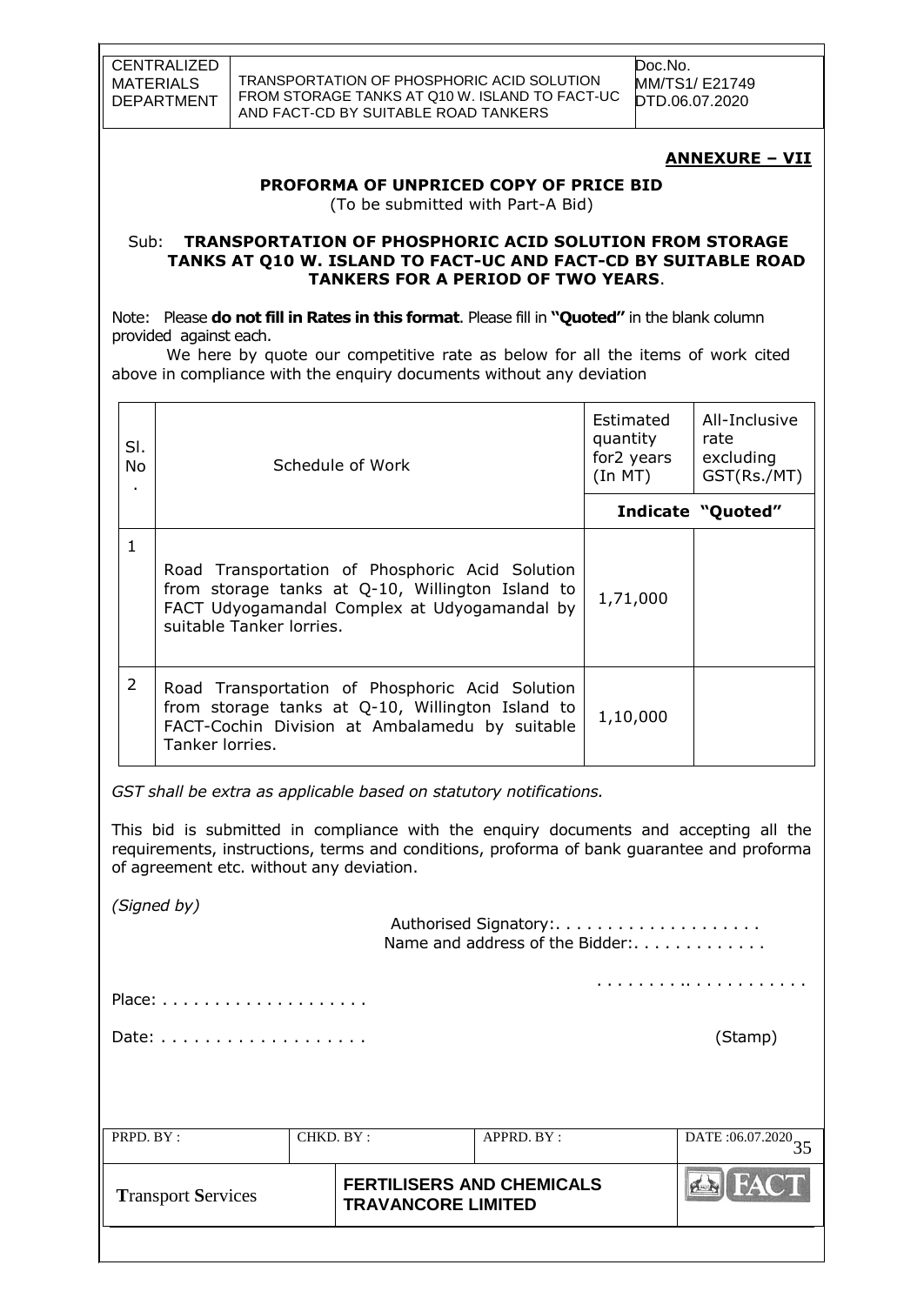| <b>CENTRALIZED</b><br><b>MATERIALS</b><br><b>DEPARTMENT</b> |           | TRANSPORTATION OF PHOSPHORIC ACID SOLUTION<br>AND FACT-CD BY SUITABLE ROAD TANKERS | FROM STORAGE TANKS AT Q10 W. ISLAND TO FACT-UC | Doc.No.<br>MM/TS1/E21749<br>DTD.06.07.2020                                            |
|-------------------------------------------------------------|-----------|------------------------------------------------------------------------------------|------------------------------------------------|---------------------------------------------------------------------------------------|
|                                                             |           |                                                                                    |                                                | <b>ANNEXURE: VIII</b>                                                                 |
|                                                             |           |                                                                                    |                                                |                                                                                       |
|                                                             |           |                                                                                    |                                                |                                                                                       |
|                                                             |           |                                                                                    |                                                |                                                                                       |
|                                                             |           | $Part - B$                                                                         |                                                |                                                                                       |
|                                                             |           | <b>PROFORMA OF PRICE BID</b>                                                       |                                                |                                                                                       |
|                                                             |           |                                                                                    |                                                |                                                                                       |
|                                                             |           |                                                                                    |                                                |                                                                                       |
|                                                             |           |                                                                                    |                                                |                                                                                       |
|                                                             |           |                                                                                    |                                                |                                                                                       |
|                                                             |           |                                                                                    | Tenders to see the price Bid (BOQ-EXCEL SHEET) | Please visit <b>https://eprocure.gov.in</b> and search using the tender ID under FACT |
|                                                             |           |                                                                                    |                                                |                                                                                       |
|                                                             |           |                                                                                    |                                                |                                                                                       |
|                                                             |           |                                                                                    |                                                |                                                                                       |
|                                                             |           |                                                                                    |                                                |                                                                                       |
|                                                             |           |                                                                                    |                                                |                                                                                       |
|                                                             |           |                                                                                    |                                                |                                                                                       |
|                                                             |           |                                                                                    |                                                |                                                                                       |
|                                                             |           |                                                                                    |                                                |                                                                                       |
|                                                             |           |                                                                                    |                                                |                                                                                       |
|                                                             |           |                                                                                    |                                                |                                                                                       |
|                                                             |           |                                                                                    |                                                |                                                                                       |
|                                                             |           |                                                                                    |                                                |                                                                                       |
|                                                             |           |                                                                                    |                                                |                                                                                       |
| PRPD. BY:                                                   | CHKD. BY: |                                                                                    | APPRD. BY:                                     | DATE: $06.07.2020$ 36                                                                 |
|                                                             |           |                                                                                    |                                                |                                                                                       |
| <b>Transport Services</b>                                   |           | <b>FERTILISERS AND CHEMICALS</b><br><b>TRAVANCORE LIMITED</b>                      |                                                | <b>FACT</b>                                                                           |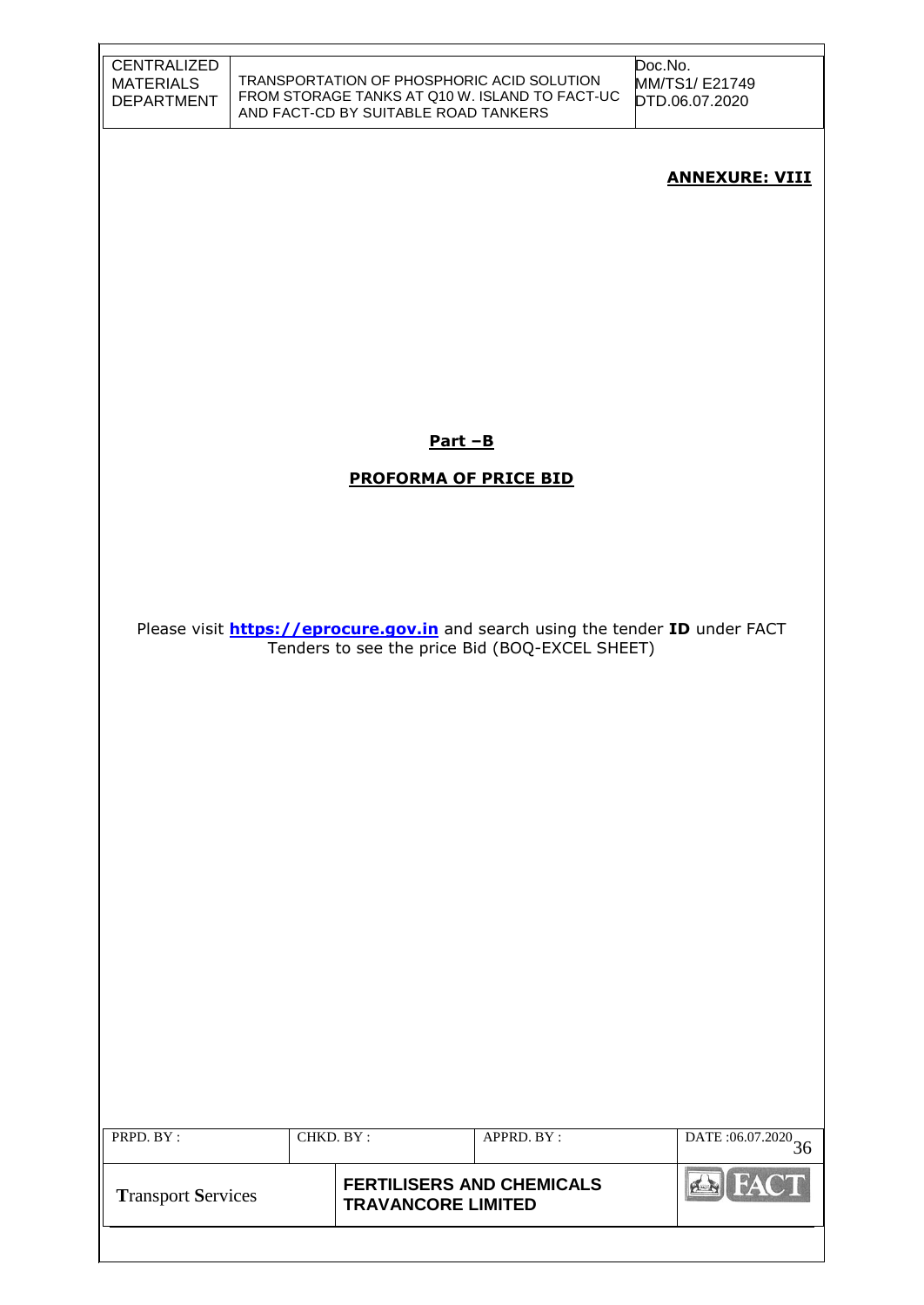TRANSPORTATION OF PHOSPHORIC ACID SOLUTION FROM STORAGE TANKS AT Q10 W. ISLAND TO FACT-UC AND FACT-CD BY SUITABLE ROAD TANKERS

Doc.No. MM/TS1/ E21749 DTD.06.07.2020

#### **Annexure - IX**

# **PROFORMA OF BANK GUARANTEE FOR FURNISHING SECURITY DEPOSIT**

 (TO BE OBTAINED FROM A INDIAN NATIONALISED/SCHEDULED BANK ON STAMP PAPER WORTH Rs.500/-)

The Fertilisers and Chemicals Travancore Ltd., Udyogamandal, Cochin-683 501.

Whereas FACT , Udyogamandal P.O., Kerala (hereinafter called referred to as the Company) has placed a work order no. ............... dated ............ with M/S.........................(hereinafter called the Contractor) for the work of .......................and whereas it is one of the conditions of the said work order that the Contractor shall either remit a sum of Rs.............. (Rupees..........................only) or furnish a Bank Guarantee for Rs............ (Rupees.................................only) as security deposit for the due fulfilment of the said work order by the said Contractor.

In consideration of the Company having agreed to accept a Bank Guarantee from us towards such security deposit in lieu of the cash deposit in accordance with the terms and conditions of the above work order, we................... the Bank (hereinafter referred to as the Bank) do hereby undertake to pay the Company merely on demand any sum or sums from time to time demanded by the Company up to a maximum of Rs.................. (Rupees..............................only) being the amount of the security deposit against any loss or damage caused to or suffered by or would be caused to or suffered by the Company by reason of any breach by the said Contractor of any of the terms and conditions contained in the said work order.

We, the said Bank, do hereby undertake to pay the amount so demanded by the Company without any demur merely on a demand from the Company stating that the amount claimed is due by way of loss or damage caused to or suffered or would be caused to or suffered by the Company by reason of breach by the said Contractor of any of the terms and conditions contained in the said contract. Any such demand made on the Bank shall be conclusive as regards the amount due and payable by the Bank under this guarantee.

We undertake to pay to the Company any money so demanded notwithstanding any dispute or disputes raised by the said Contractor in any suit or proceeding pending before any court or Tribunal relating thereto our liability under this present being absolute and unequivocal.

The payment so made by us under this Guarantee shall be a valid discharge of our liability for payment thereunder and the said Contractor shall have no claim against us for making such payment.

We........................… further agree that the guarantee herein contained shall remain in full force and effect during the period that would be take for the performance of the said contract and that it shall continue to be enforceable till all the dues of the Company under or by virtue of the said contract have been fully paid and its claim satisfied or discharged or till the Company certifies that the terms and conditions of the said contract have been fully and properly carried out by the said contractor and accordingly discharges this guarantee.

| PRPD. BY:                 | CHKD. BY:                 | $APPRD$ $BY$ :                   |      |
|---------------------------|---------------------------|----------------------------------|------|
| <b>Transport Services</b> | <b>TRAVANCORE LIMITED</b> | <b>FERTILISERS AND CHEMICALS</b> | FACT |
|                           |                           |                                  |      |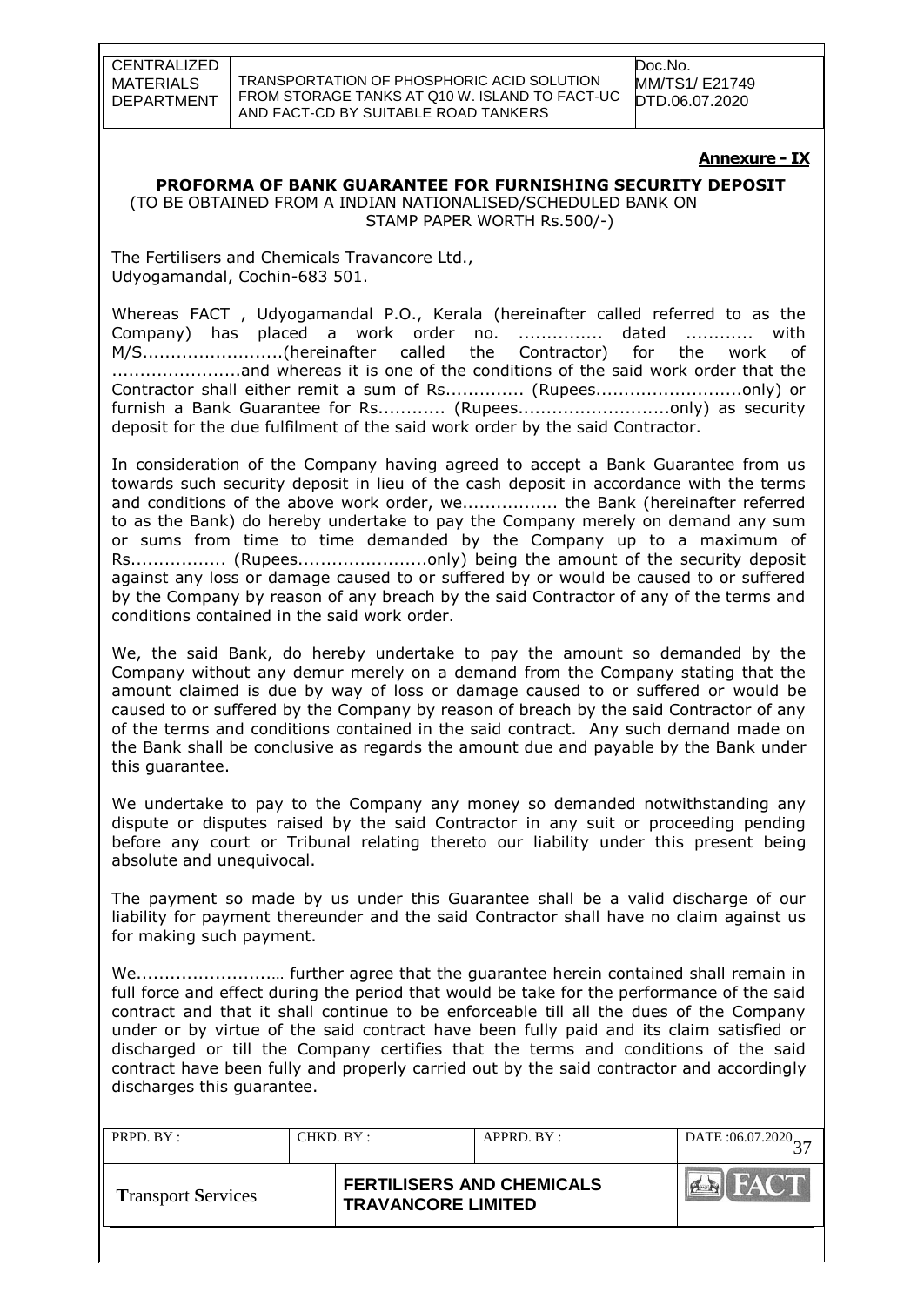TRANSPORTATION OF PHOSPHORIC ACID SOLUTION FROM STORAGE TANKS AT Q10 W. ISLAND TO FACT-UC AND FACT-CD BY SUITABLE ROAD TANKERS

We........further agree with the said company that they shall have the fullest liberty without our consent and without affecting in any manner our obligations hereunder to vary any of the terms and conditions of the said contract or to extend time of performance by the said Contractor or to postpone for any time and from time to time any of the powers exercisable by it against the said Contractor and either to enforce or forebear from enforcing any of the terms and conditions governing the said contract or securities available to the Company and the said Bank shall not be released from its liability under these presents by any exercise by the Company of the liberty with reference to the matters aforesaid or by reason of time being given to the said Contractor or any other forbearance, act or omission on the part of the Company or any indulgence by the Company to the said Contractor or any other matter of thing whatsoever which under the law relating to sureties, but for this provision, have the effect of so relieving us.

This guarantee shall not be affected by any change in the constitution of the Bank or the Company or the said Contractor nor shall this guarantee be affected by any change in the constitution of the Company or the said Contractor by absorption with any other body or corporation and this guarantee shall be available to or enforceable by such body or corporation.

Our guarantee shall remain in force until................. Unless a claim or demand is made within six months after the expiry of the above date, all the Company's rights under the guarantee shall be deemed as waived/forfeited and we shall be relieved and discharged from all liabilities there under. Notwithstanding anything contained hereinbefore, our liability under this guarantee shall be limited to an amount not exceeding Rs.................... (Rupees.............................. only).

Any notice by way of request, demand or otherwise hereunder may be sent by post to the Bank addressed as aforesaid and if sent by post, it shall be deemed to have been given at the time when it would be delivered in due course of post and in proving such notice when given by post, it shall be sufficient to prove that the envelope containing the notice was posted and certificate signed by an officer of the Company that the envelope was so posted shall be conclusive.

Disputes/differences, if any, relating to or arising out of this Bank Guarantee, shall be settled by courts having jurisdiction over Udyogamandal, in Kerala State, where the registered office of the company is situated and no other court shall have jurisdiction in the matter.

We........................................ Bank lastly undertakes not to revoke this guarantee during its currency except with the previous consent of the Company in writing.

Dated this.................... day of ................................ Two thousand and twenty.

| For (Name of Bank)         | ÷ |
|----------------------------|---|
| <b>Authorised Official</b> |   |
| Name                       |   |
| Designation                |   |

Place:

Full address of the Branch issuing this guarantee:

| PRPD. BY:                 |  | CHKD. BY:<br>APPRD. BY:                                       |  | DATE: 06.07.2020 |
|---------------------------|--|---------------------------------------------------------------|--|------------------|
| <b>Transport Services</b> |  | <b>FERTILISERS AND CHEMICALS</b><br><b>TRAVANCORE LIMITED</b> |  | HACT             |
|                           |  |                                                               |  |                  |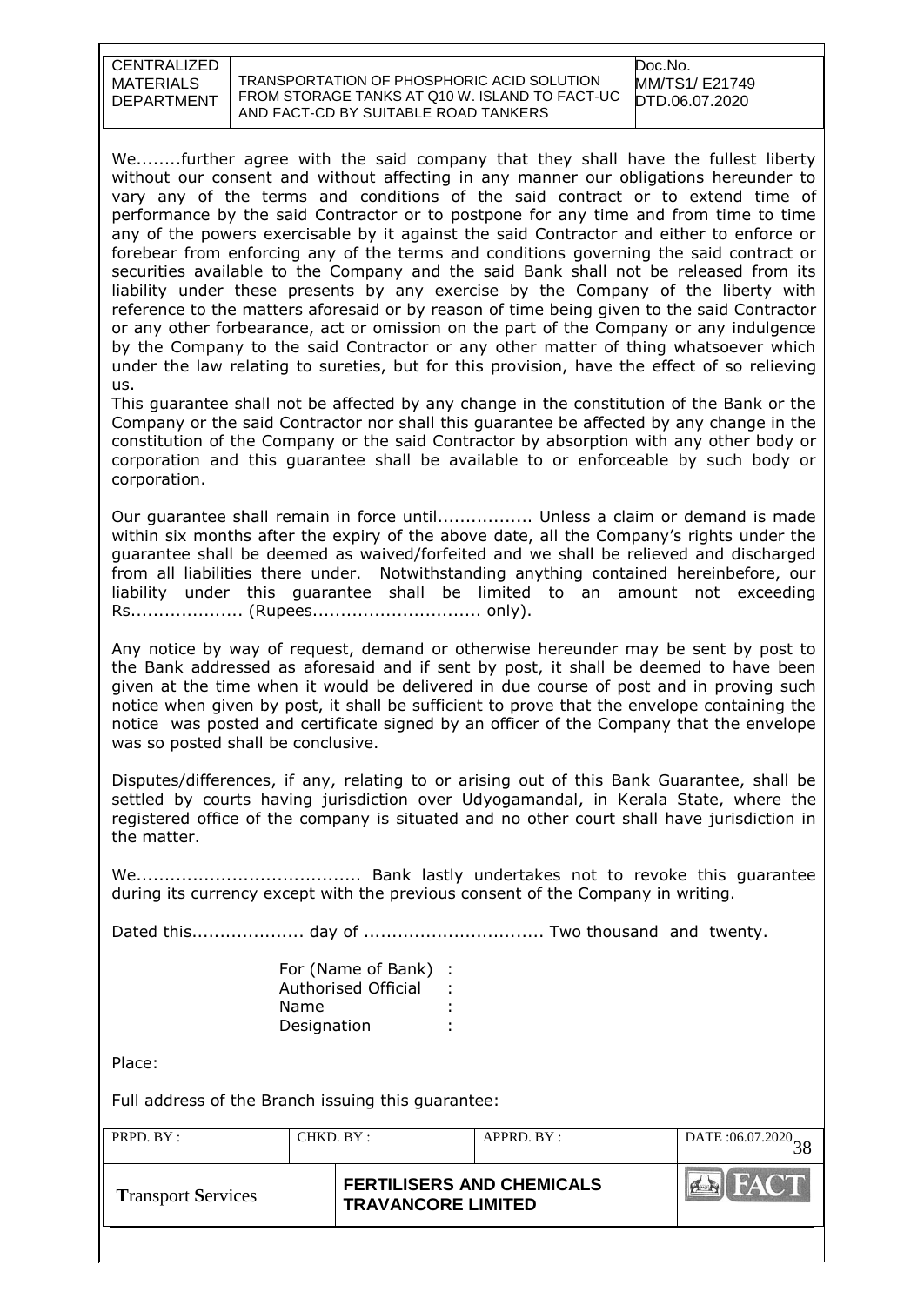TRANSPORTATION OF PHOSPHORIC ACID SOLUTION FROM STORAGE TANKS AT Q10 W. ISLAND TO FACT-UC AND FACT-CD BY SUITABLE ROAD TANKERS

Doc.No. MM/TS1/ E21749 DTD.06.07.2020

## **ANNEXURE-X**

#### **AGREEMENT**

Proforma of Agreement to be executed in Rs 500/- Non Judicial stamp paper

ARTICLES OF AGREEMENT made this day the …. Between THE FERTILISERS AND CHEMICALS TRAVANCORE LIMITED, a Company registered under the Travancore Companies ACT IV of 1114(Malayalam Era) and having its registered office at Eloor, Udyogamandal P O Ernakulam District, Kerala State(hereinafter called the FACT) on the one part and M/s…. (hereinafter called the Contractor) which expression shall where the context so admits or applies be deemed to include their heirs, executors, administrators, successors interest and legal representatives as well) on the other part.

WHEREAS the Contractor has agreed with M/s FACT for the due performance of work as set forth in the Work Order No. dt… and accompaniments upon the terms and conditions therein mentioned as accepted vide their endorsements in the aforesaid work order.

NOW THESE PRESENT WITNESS THAT in consideration of the payments to be made by M/s FACT mentioned in the aforesaid Work Order no….. dt……. and accompaniments thereunto the Contractor shall duly perform the said works, fulfill and keep all conditions in the work order which will be deemed and taken to be part of this contracts as if the same had been fully set-out herein and FACT hereby agree that if the Contractor shall duly perform the said works in the manner aforesaid and observe and keep the said terms and conditions, FACT will pay to the Contractor at the time and in the manner set forth in the aforesaid work order and in the Annexure thereunto as accepted by Contractor vide his endorsement in the aforesaid work order, the amount or amounts calculated at the rate mentioned and as per terms stipulated therein as payment for the work. This agreement shall be in force up to ……..

THE SAID CONDITIONS shall be read and construed as forming part of this Agreement and the parties thereto will respectively abide by and submit themselves to the conditions and stipulations and perform the agreement on their parts respectively.

UPON THE TERMS AND CONDITIONS of this Agreements being fulfilled and performed to the satisfaction of Officer of the Company empowered by the Company in this behalf, the Security Deposit remitted by the Contractor or such position thereof as he may be entitled to under the said condition shall be returned to the contractor.

IN WITNESS thereof the Contractor, M/s…. and The Sr. Manager (Materials) T &S of M/s The Fertilisers and Chemicals Travancore Ltd, For and on behalf of the Company have hereunto set their hands this day and year first above written.

For

In the presence of witnesses: 1.

2.

1. 2.

In the presence of witnesses: for and on behalf of the Company.

| PRPD. BY:                 | CHKD. BY:                 | $APPRD$ . $BY$ :                 |              |
|---------------------------|---------------------------|----------------------------------|--------------|
| <b>Transport Services</b> | <b>TRAVANCORE LIMITED</b> | <b>FERTILISERS AND CHEMICALS</b> | <b>AFACT</b> |
|                           |                           |                                  |              |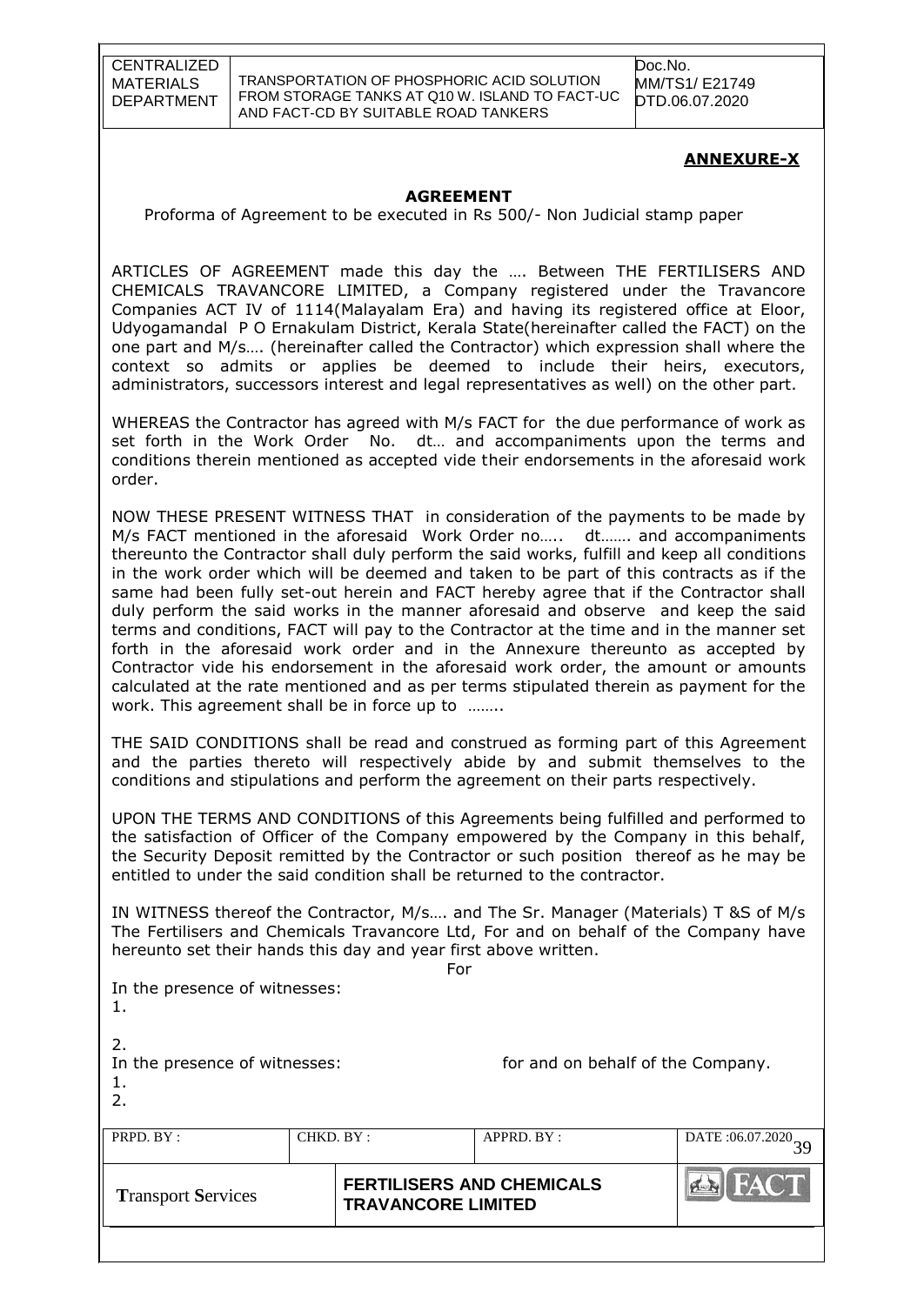TRANSPORTATION OF PHOSPHORIC ACID SOLUTION FROM STORAGE TANKS AT Q10 W. ISLAND TO FACT-UC AND FACT-CD BY SUITABLE ROAD TANKERS

Doc.No. MM/TS1/ E21749 DTD.06.07.2020

# **ANNEXURE -XI**

#### **INTEGRITY PACT**

**(To be executed on Rs.500/- Non-judicial Stamp Paper)**

#### **INTEGRITY PACT**

#### **Between**

The Fertilisers and Chemicals Travancore Limited (FACT), a company formed and registered under the Travancore Companies Act IX to 1114 (Companies Act, 2013) and having its registered office at Eloor, Udyogamandal-683501, Kochi, Ernakulam District, Kerala, hereinafter referred to as "The Principal".

*And* .................................. hereinafter referredtoas "The Bidder/ Contractor".

#### **Preamble**

The Principal intends to award, under laid down organization procedures, contract/s for .......................... The Principal values full compliance with all relevant laws and regulations, and the principles of economic use of resources, and of fairness / transparency in its relations with its Bidder(s) and or/Contractor(s).

In order to achieve these goals, the Principal will appoint an Internal External Monitor (EIM), who will monitor the tender process and execution of the contact for compliance with the principle mentioned above.

#### **Section 1 - Commitments of the Principal**

(1) The Principal commits itself to take all measures necessary to prevent corruption and to observe the following principles:

a) No employee of the Principal, personally or through family members, will in connection with the tender, or the execution of the contract, demand, take a promise for or accept, for self or third person, any material or immaterial benefit which the person is not legally entitled to.

b) The Principal will, during the tender process, treat all Bidder(s) with equity and reason. The Principal will in particular, before and during the tender process, provide to all Bidder(s) the same information and will not provide to any Bidder(s) confidential / additional information through which the Bidder(s) could obtain an advantage in relation to the tender process or the contract execution.

c) The Principal will exclude from the process all known prejudiced/interested persons.

(2) If the Principal obtains information on the conduct of any of its employees which is a criminal offence under the India Penal Code / Prevention of Corruption Act, or if there be a substantive suspicion in this regard, the Principal will inform the VigilancePRPD. BY : CHKD. BY : APPRD. BY : DATE :06.07.2020 40  $f$ **Transport Services FERTILISERS AND CHEMICALS TRAVANCORE LIMITED**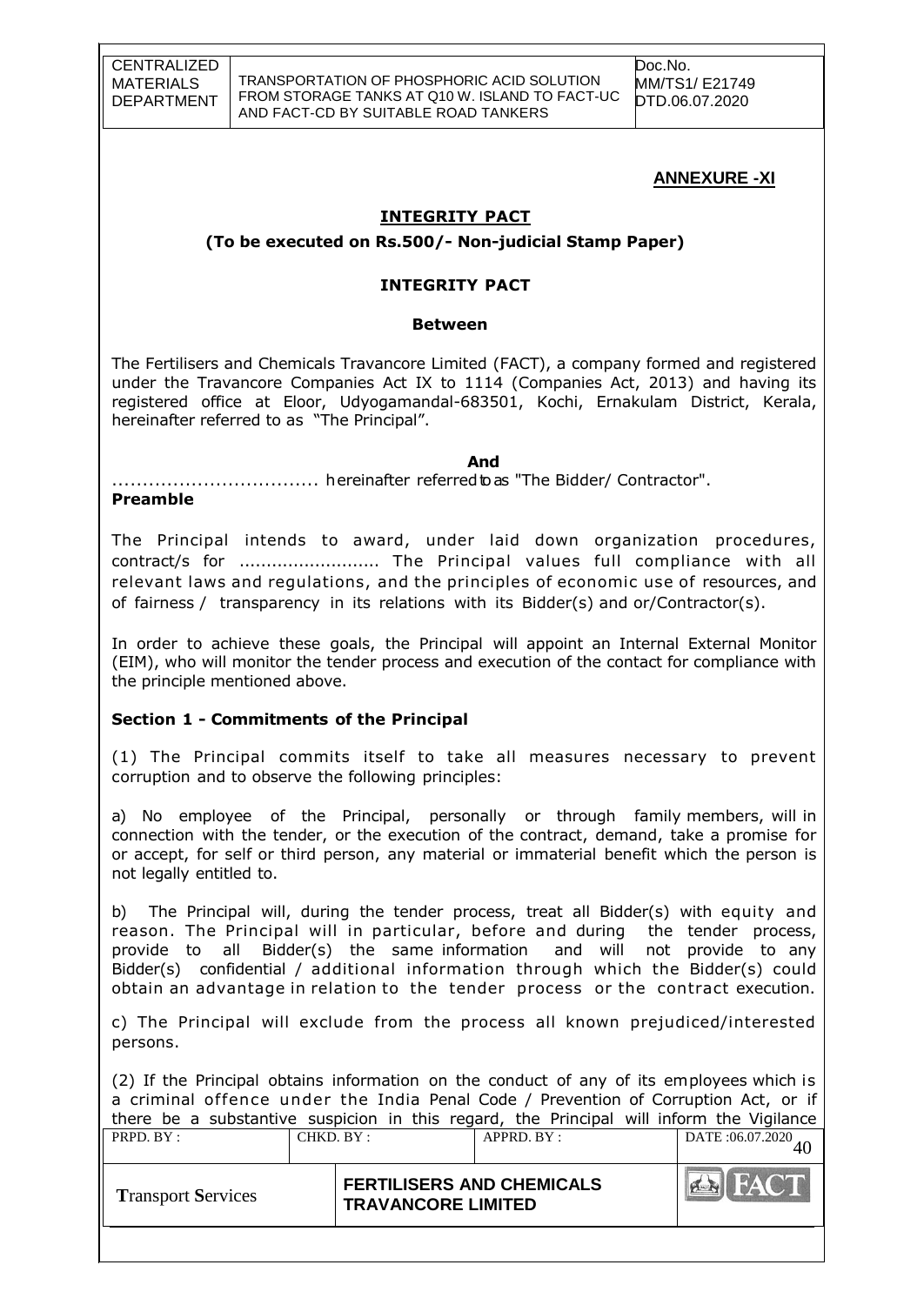TRANSPORTATION OF PHOSPHORIC ACID SOLUTION FROM STORAGE TANKS AT Q10 W. ISLAND TO FACT-UC AND FACT-CD BY SUITABLE ROAD TANKERS

Officer and in addition can initiate disciplinary actions.

# **Section 2 - Commitments of the Bidder(s) / Contractor(s)**

(1)The Bidder(s) / Contractor(s) commits themselves to take all measures necessary to prevent corruption. He commits himself to observe the following principles during his participation in the tender process and during the contract execution.

a) The Bidder(s) / Contractor(s) will not, directly or through any other person or firm, offer, promise or give to any of the Principal's employees involved in the tender process or the execution of the contract or to any third person, any material or immaterial benefit which he/she is not legally entitled to, in order to obtain in exchange, any advantage of any kind whatsoever during the tender process or during the execution of the contract.

b) The Bidder(s) / Contractor(s) will not enter with other Bidders into any undisclosed agreement or understanding, whether formal or informal. This applies in particular to prices, specifications, certifications, subsidiary contracts, submission or nonsubmission of bids or any other actions to restrict competitiveness or to introduce cartelisation in the bidding process.

c) The Bidder(s) / Contractor(s) will not commit any offence under the relevant IPC/PC Act; further the Bidder(s)/Contractor(s) will not use improperly, for purposes of competition or personal gain, or pass on to others, any information or document provided by the Principal as part of the business relationship, regarding plans, technical proposals and business details, including information contained or transmitted electronically.

d) The Bidder(s) / Contractor(s) of foreign origin shall disclose the name and address of the Agents / Representatives in India, if any. Similarly, The Bidder(s) / Contractor(s) of Indian Nationality shall furnish the name and address of the foreign principals, if any. All the payments made to the India agent/representative have to be in Indian rupees only.

e) The Bidder(s) / Contractor(s) will, when presenting his bid, disclose any and all payments he has made, is committed to, or intends to make to agents, brokers or any other intermediaries in connection with the award of the contract.

(2) The Bidder(s) / Contractor(s) will not instigate third persons to commit offences outlined above or be an accessory to such offences.

## **Section 3 - Disqualification from tender process and exclusion from future contracts**

If the Bidder(s)/Contractor(s), before award or during the execution of has committed a transgression through a violation of Section 2 above or in any other form such as to put his reliability or credibility in question, the Principal is entitled to disqualify the Bidder(s)/ Contractor(s) from the tender process or to terminate the contract, if

| PRPD. BY:                 |  | CHKD. BY:<br>APPRD. BY:                                       |  | DATE: 06.07.2020 |
|---------------------------|--|---------------------------------------------------------------|--|------------------|
| <b>Transport Services</b> |  | <b>FERTILISERS AND CHEMICALS</b><br><b>TRAVANCORE LIMITED</b> |  |                  |
|                           |  |                                                               |  |                  |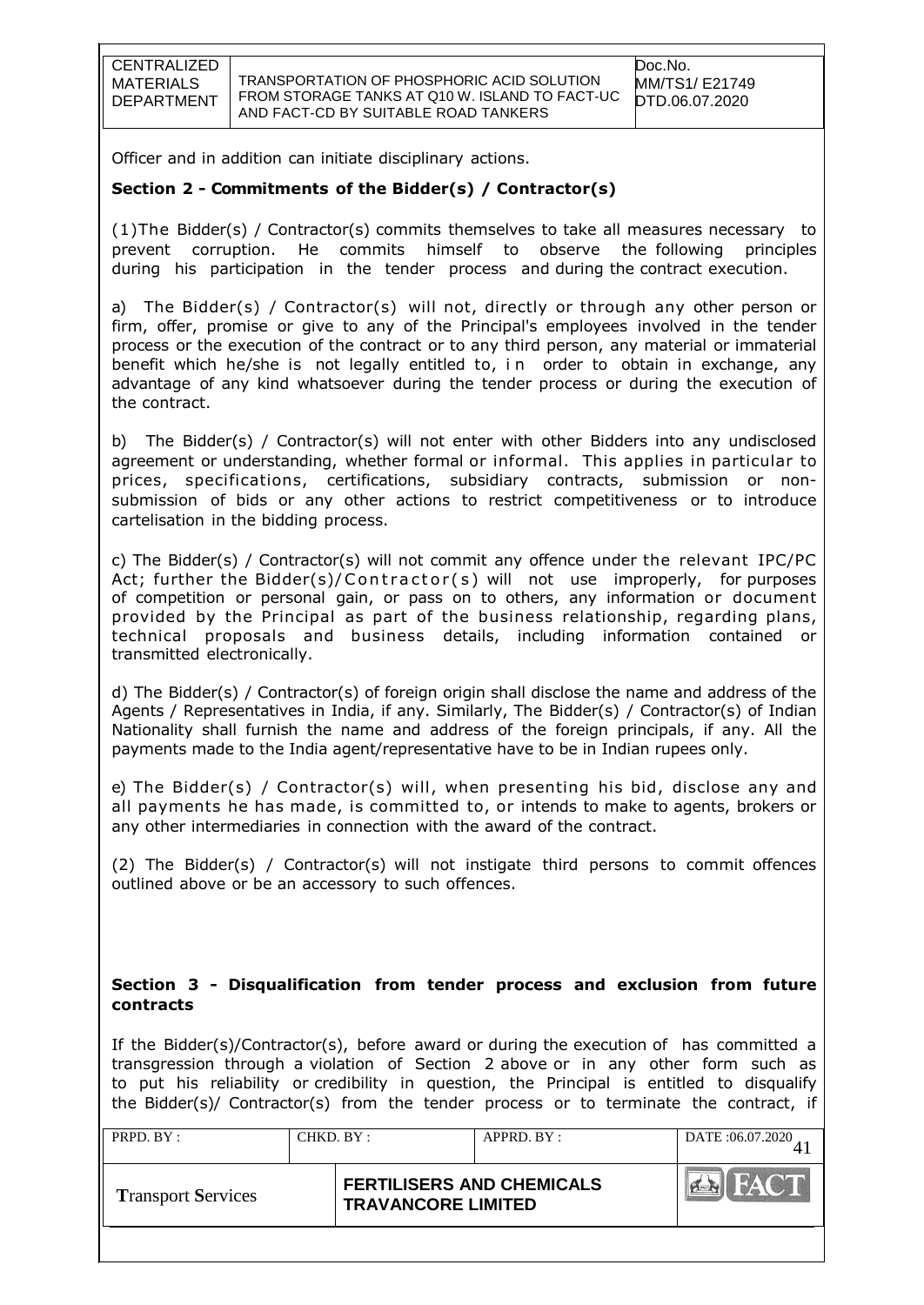already signed, for such reason.

#### **Section 4 - Compensation for Damages**

(1) If the Principal has disqualified the Bidder(s) from the tender process prior to the award according to Section 3, the Principal is entitled to demand and recover the damages equivalent to Earnest Money Deposit/Bid Security.

(2) If the Principal has terminated the contract according to Section 3, or if the Principal is entitled to terminate the contract according to Section 3, the Principal shall be entitled to demand and recover from the Contractor l iquidated damages of the contract value or the amount equivalent to Performance Bank Guarantee.

#### **Section 5 - Previous Transgression**

(1) The Bidder declares that no previous transgression occurred in the last 3 years with any other Company in India conforming to the anti-corruption approach including Public Sector Enterprise in India that could justify his exclusion from the tender process.

(2) If the Bidder makes incorrect statement on this subject, he can be disqualified from the tender process and appropriate action can be taken including termination of contract, if already awarded, for such reason.

#### **Section 6 - Equal treatment of all Bidders / Contractors / Subcontractors**

(1)The Bidder(s)/Contractor(s) undertakes(s) to demand from all subcontractors a commitment in conformity with this Integrity Pact, and to submit it to the Principal before contract signing.

(2) The Principal will enter into agreements with identical conditions as this one with all Bidders, Contractors/Suppliers and Subcontractors.

(3) The Principal will disqualify from the tender process all Bidders who do not sign this Pact or violate its provisions.

#### **Section 7 – Criminal charges against violating Bidder(s) / Contractor(s) /Subcontractor(s)**

If the Principal obtains knowledge of conduct of a Bidder, Contractor or Subcontractor, or of an employee or a representative or an associate of a Bidder, Contractor, or Subcontractor which constitutes corruption, or if the Principal has substantive suspicion in this regard, the Principal will inform the same to the Chief Vigilance Officer.

#### **Section 8 - Independent External Monitor/Monitors**

( 1 ) T he Principal appoints competent and credible Independent External Monitor for this Pact. The task of the Monitor is to review independently and objectively, whether and to what extent the parties comply with the obligations under this agreement.

(2) The Monitor is not subject to instructions by the representatives of the parties and performs his functions neutrally and independently. It will be obligatory for

| PRPD. BY:                 | CHKD. BY:                 |  | APPRD. BY:                       | DATE: 06.07.2020 |
|---------------------------|---------------------------|--|----------------------------------|------------------|
| <b>Transport Services</b> | <b>TRAVANCORE LIMITED</b> |  | <b>FERTILISERS AND CHEMICALS</b> | FACT<br>PER      |
|                           |                           |  |                                  |                  |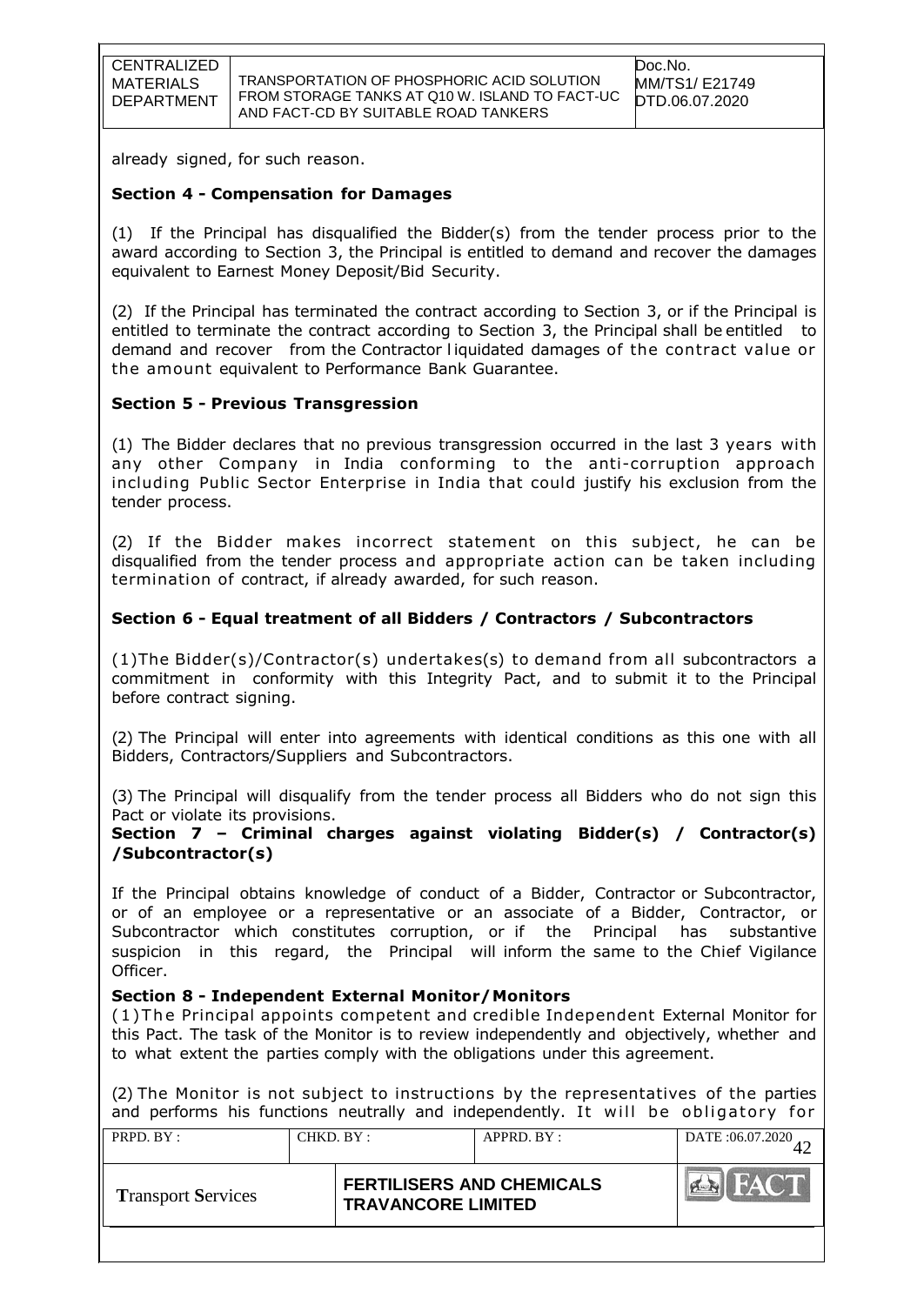TRANSPORTATION OF PHOSPHORIC ACID SOLUTION FROM STORAGE TANKS AT Q10 W. ISLAND TO FACT-UC AND FACT-CD BY SUITABLE ROAD TANKERS

him to treat the obligations and document of the Bidder(s)/Contractor(s) as confidential. He reports to the Chairperson and managing Director, FACT.

(3) The Bidder(s)/Contractor(s) accepts that the Monitor has the right to access without restriction to all Project documentation of the Principal including thatprovided by the Contractor. The Contractor will also grant the Monitor, upon his request and demonstration of a valid interest, unrestricted and unconditional access to this project documentation. The same is applicable to Subcontractors. The Monitor is under contractual obligation to treat the information and documents of the Bidder(s)/Contractor(s)/ Subcontractor(s) with confidentially.

(4) The Principal will provide to the Monitor sufficient information about all meetings among the parties related to the Project provided such meetings could have an impact on the contractual relations between the Principal and the Contractor. The parties offer to the Monitor the option to participate in such meetings.

(5) As soon as the Monitor notices, or believes to notice, a violation of this agreement, he will so inform the Management of the Principal and request the Management to discontinue or to take corrective action, or to take other relevant action. The Monitor can in this regard submit non-binding recommendation. Beyond this, the Monitor has no right to demand from the parties that they act in a specific manner, refrain from action or tolerate action.

(6) The Monitor will submit a written report to the Chairman and Managing Director, FACT within 8 to 10 weeks from the date of reference or intimation to him by the Principal and, should the occasion arise, submit proposals for correcting problematic situations.

(7) Monitor shall be entitled to compensation on the same terms as being extended to / provided to Independent Director on FACT Board.

(8) If the M o n it o r has reported to the Chairman and Managing Director, FACT, a substantiated suspicion of an offence under relevant IPC/PC Act, and the Chairman and Managing Director, FACT has not, within reasonable time, taken visible action to proceed against such offence or reported it to the Chief Vigilance Officer, the Monitor may also transmit this information directly to the Central Vigilance Commissioner.

(9) The word 'Monitor' would include both singular and plural.

#### **Section 9 - Pact Duration**

This Pact begins when both parties have legally signed it. It expires for the Contractor 12 months after the last payment under the contract, and for all other Bidders 6 months after the contract has been awarded.

If any claim is made / lodged during this time, the same shall be binding and continue to be valid despite the lapse of this pact as specified above, unless it is discharged / determined by the Chairman and Managing Director, FACT

# **Section 10** - **Other provisions**

**(1)**This agreement is subject to Indian Law. Place of performance and jurisdiction is the Registered Office of the Principal, i.e. Udyogamandal, Kerala.

| PRPD. BY:                 | CHKD. BY:                 | APPRD. BY:                       |                 |
|---------------------------|---------------------------|----------------------------------|-----------------|
| <b>Transport Services</b> | <b>TRAVANCORE LIMITED</b> | <b>FERTILISERS AND CHEMICALS</b> | HAC'T<br>$\sim$ |
|                           |                           |                                  |                 |